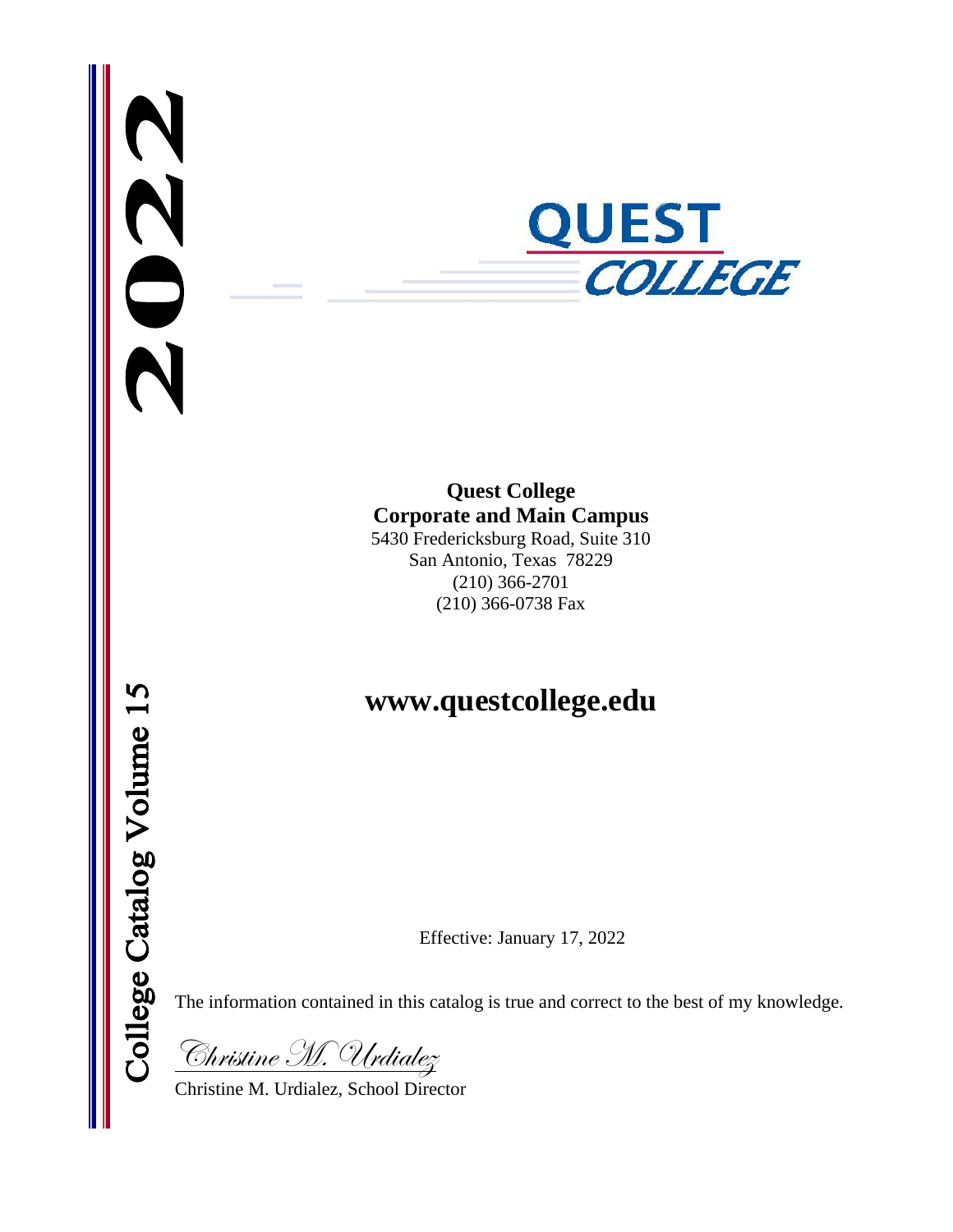| <b>Table of Contents</b> |  |
|--------------------------|--|
|                          |  |
|                          |  |
|                          |  |
|                          |  |
|                          |  |
|                          |  |
|                          |  |
|                          |  |
|                          |  |
|                          |  |
|                          |  |
|                          |  |
|                          |  |
|                          |  |
|                          |  |
|                          |  |
|                          |  |
|                          |  |
|                          |  |
|                          |  |
|                          |  |
|                          |  |
|                          |  |
|                          |  |
|                          |  |
|                          |  |
|                          |  |
|                          |  |
|                          |  |
|                          |  |
|                          |  |
|                          |  |
|                          |  |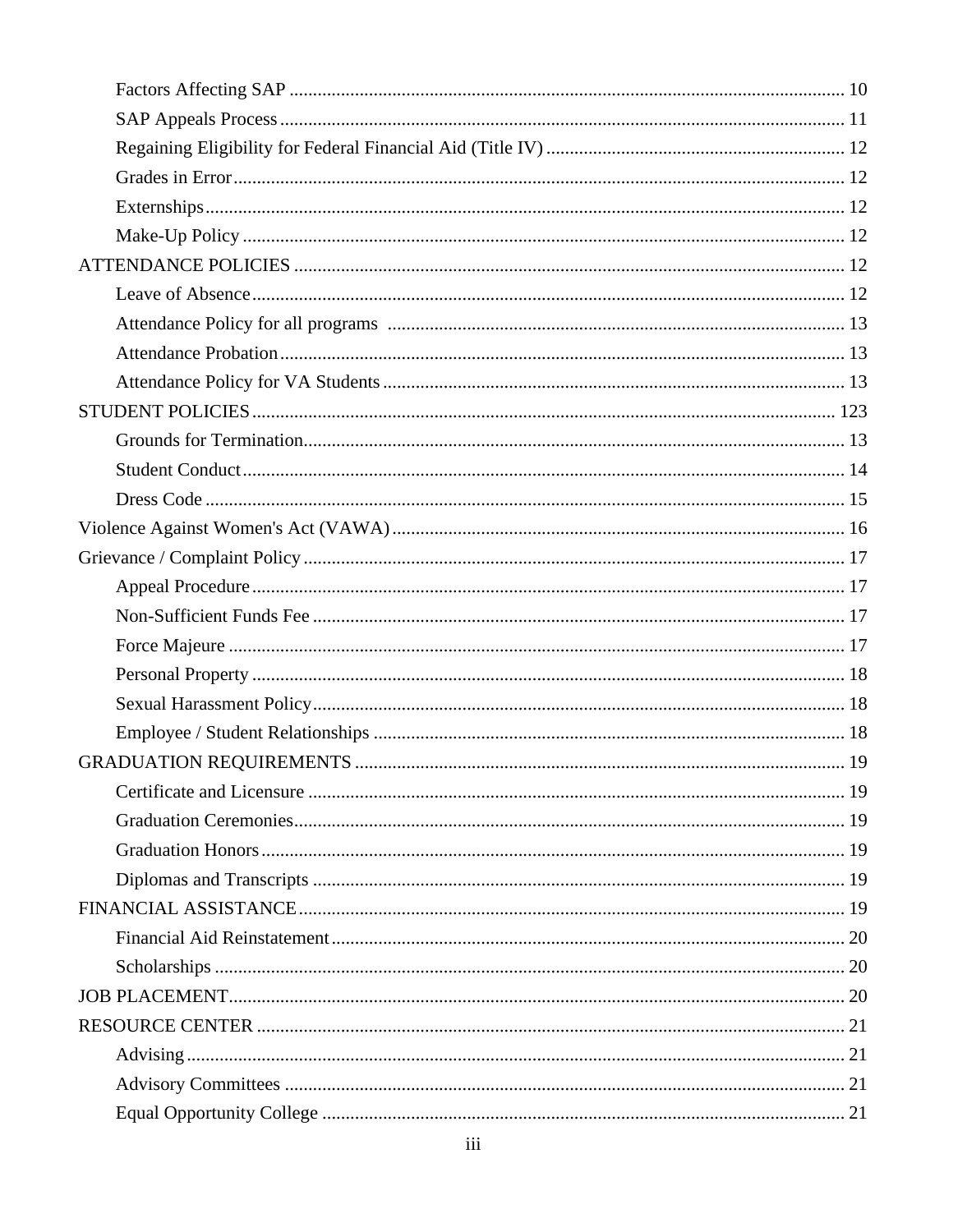| American Heart Association Basic Life Support (BLS) Seminar for Healthcare Providers  26 |  |
|------------------------------------------------------------------------------------------|--|
|                                                                                          |  |
|                                                                                          |  |
|                                                                                          |  |
|                                                                                          |  |
|                                                                                          |  |
|                                                                                          |  |
| Medical Assistant / Phlebotomy / EKG Technician Specialist Dual Program  33              |  |
|                                                                                          |  |
|                                                                                          |  |
|                                                                                          |  |
|                                                                                          |  |
|                                                                                          |  |
|                                                                                          |  |
|                                                                                          |  |

Course Descriptions 41-46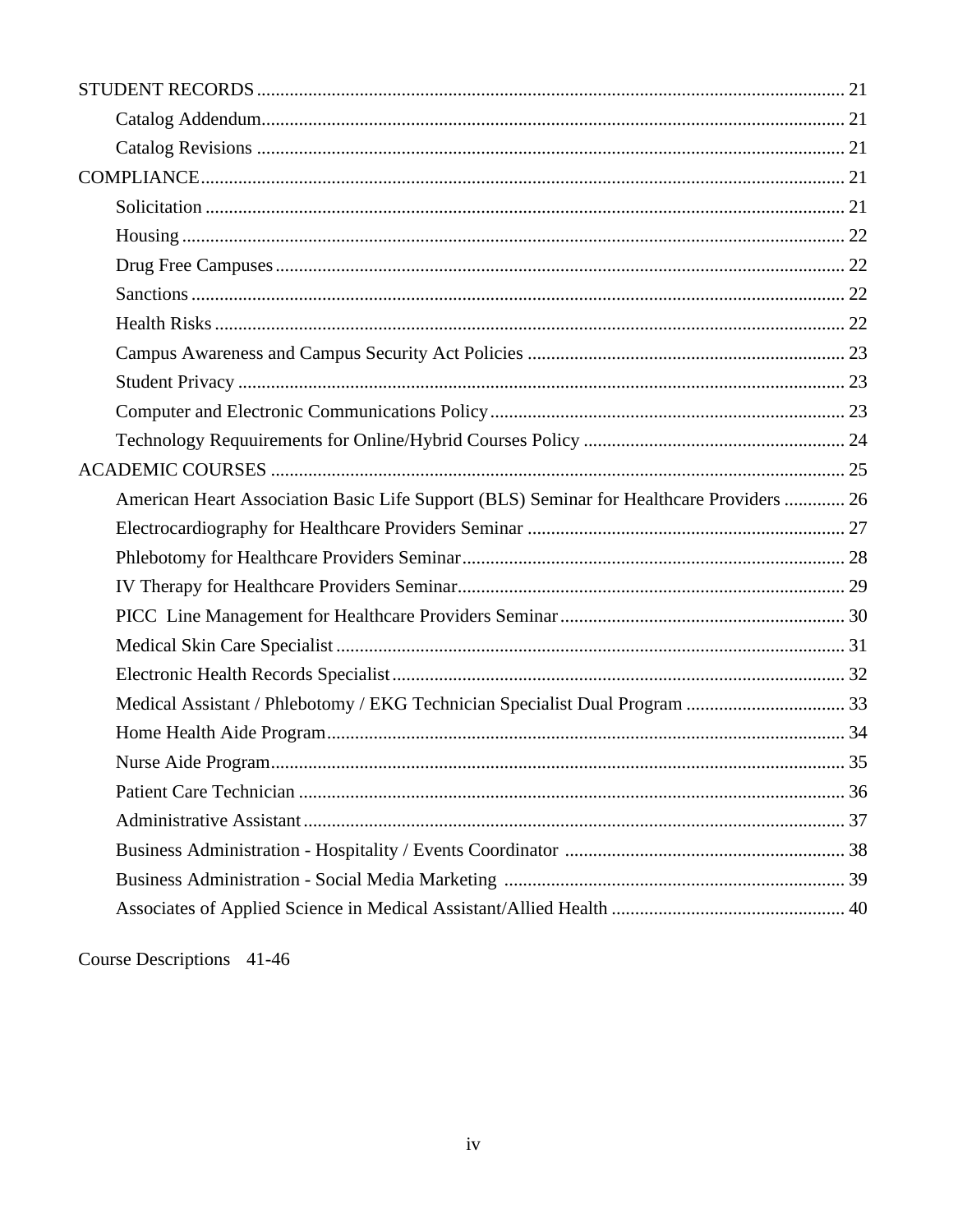## <span id="page-4-1"></span><span id="page-4-0"></span>**INTRODUCTION TO QUEST COLLEGE**

## **Mission**

Quest College is a college of higher education that offers quality educational programs that provide "career-focused" training to the students it serves providing them the resources to develop and achieve their career goals.

### **Vision**

<span id="page-4-2"></span>Quest College recognizes the worth and dignity of all people and is sensitive to the diversity of the cultures and ethnic backgrounds of the college's student population. All Quest College students are encouraged to reach their potential as based upon their individual needs, interest, and capabilities. Quest College employs instructional methods based upon the adult learning theory and the learning ability of the student in a laboratory environment. Our teaching techniques encourage and include active student participation in group discussions, projects, laboratory work, simulations, demonstrations, field trips and guest speakers. Quest College places a strong emphasis on work ethics, accountability, professionalism, and the individual's commitment in establishing and pursuing their personal and professional goals.

Quest College offers programs of study which prepare the student to participate in their chosen profession and provides the student with the working knowledge necessary to "succeed in the real world." Quest College provides assistance to eligible graduates in obtaining employment through class work, workshops, and advisory sessions which guide each student through the process of securing and maintaining employment.

### **History**

<span id="page-4-3"></span>Quest College was originally founded in September of 1995 as Career Quest and was approved and licensed by the Texas Workforce Commission in October of 1996. The college's inaugural class began in January of 1997. In September of 1999, Quest College was awarded national accreditation by the Council on Occupational Education (COE). The US Department of Education approved participation in Federal Financial Aid Programs in July 2000. Career Quest changed its name to Quest College in 2011 as the academic level of the programs changed. On Friday, November 5, 2021, Quest College Inc, dba Quest College has gone through a change in ownership with a sole ownership entity that comprises over twenty-seven years of sustained success and excellence.

### **Approvals and Accreditation**

<span id="page-4-4"></span>*Approved and Regulated by:* 

Texas Workforce Commission, Career Schools and Colleges, 101 East 15th Street, Austin, Texas 78778-0001 (512) 936-3100. Texas Department of Health and Human Services in Nurse Aide Training and Competency Evaluation Program.

Texas Veterans Commission, PO Box 12277, Austin, TX 78711 (512) 463-6564

The Texas Higher Education Coordinating Board, Office of General Counsel, P.O. Box 12788, Austin, Texas 78711-2788. *Accredited by:* 

Council on Occupational Education (COE), 7840 Roswell Road, Building 300, Suite 325, Atlanta, GA 30350 (800) 917-2081. *Approved Vendor for:* 

Department of Assistive and Rehabilitative Services, (DARS)

Education Recipients of the Workforce Investment Opportunity Act (WIOA).

*Certification Testing by:* National Association for Health Professionals (NAHP), Gardner, Kansas.

Policy and Procedure Manuals as well as written Plans are reviewed and revised, if necessary, each year to ensure compliance with each of the regulatory agencies.

## <span id="page-4-5"></span>**FACILITIES AND EQUIPMENT**

MAIN CAMPUS: 5430 Fredericksburg Road on the 3<sup>rd</sup> floor of the Tower of the Legacy Oaks office complex. This campus occupies approximately 16,000 square feet of classrooms, laboratories, library, and administrative offices. This facility incorporates instruction with equipment comparable to equipment found in the medical, and technical fields for which the student is training.

The programs are supported by a resource room, a student lounge, available parking, and available city bus service. The facility is ADA compliant.

## **Corporate Officers**

## <span id="page-4-6"></span>President and CEO, Chaojin Zhou School Director, Christine M. Urdialez

## **HOURS OF OPERATION**

Corporate Business hours are from 8:00AM – 5:00PM Campus hours are from 7:30AM – 9:55PM

Class schedules vary and are identified with each Program Description and Course Outline Class hours are scheduled in 50-minute time blocks allowing for a 10-minute student break each hour.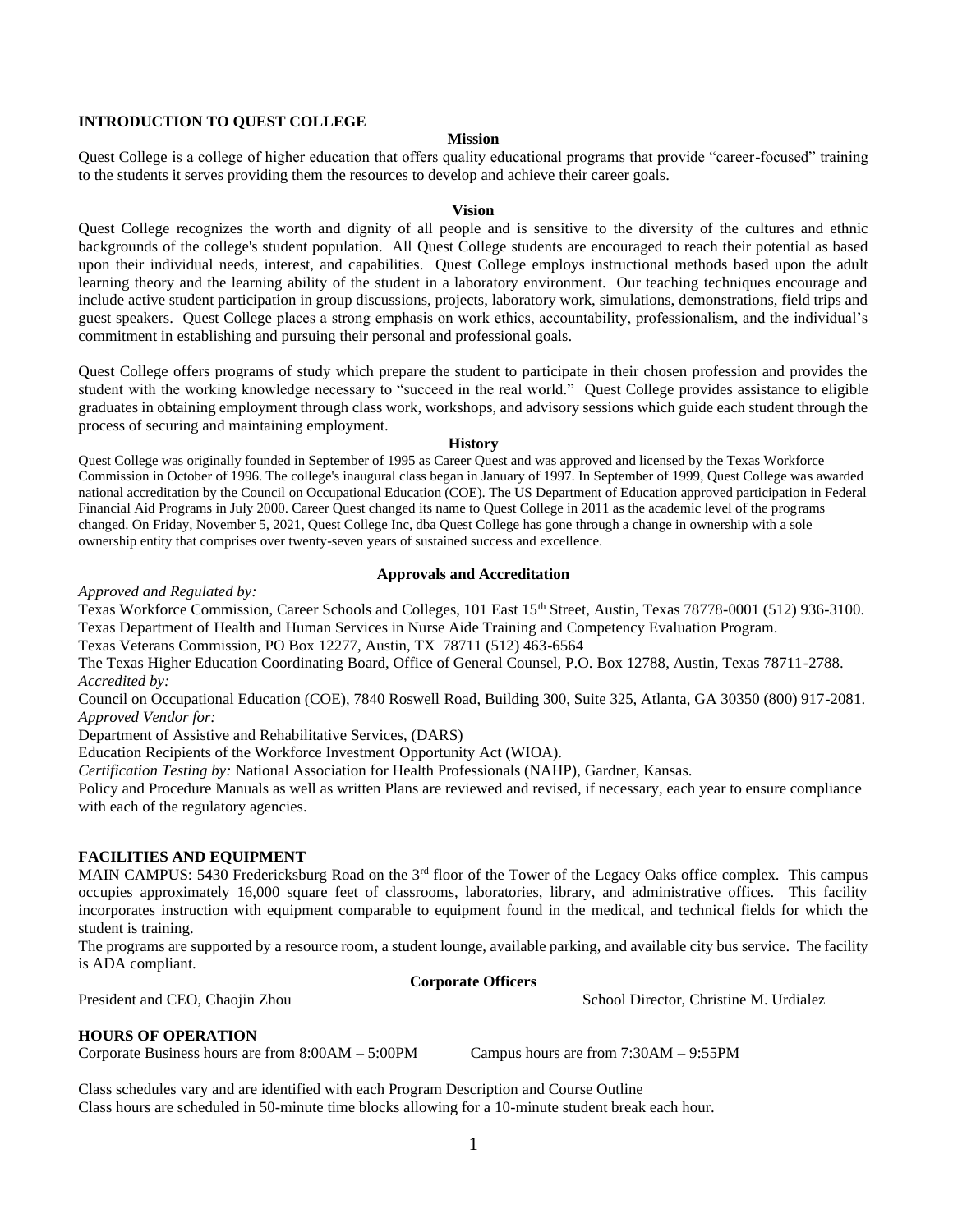## <span id="page-5-0"></span>**Scheduled Holiday Periods**

Students are routinely scheduled off for the time frame from Christmas through New Year's Day. Additional student holidays are titled as In-Service days and are scheduled throughout the calendar year when classes are not scheduled; however, staff, faculty, and campus operations will remain open.

### **Emergency College Closures/Delayed Start**

<span id="page-5-1"></span>If for any reason school is closed or if there is a delayed start for the day, the College will notify local KENS5 TV station, post on the College's Facebook page, and post in Canvas LMS. If an emergency closure is necessary, a make-up day may be scheduled to ensure students remain current with the required course hours. Failure to attend school on a scheduled make-up day will be recorded as an absence.

## <span id="page-5-2"></span>**ADMISSIONS**

## **Application Process**

<span id="page-5-3"></span>The Admissions Representative will brief prospective students on the various programs and interview each candidate to best assist in deciding upon a suitable program based upon candidate's interest, career goals and qualifications. The Admissions Representative provides a recommendation for enrollment based on the candidate's ability to complete the application process and meet entrance requirements. Each applicant will tour the college facilities prior to signing the enrollment agreement.

After the candidate has selected a program, a start date has been determined, and if required, the candidate achieves the minimum test scores; the candidate will complete an application for enrollment and meet with Financial Aid to complete a finance plan. With a finance plan secured and meeting all entrance requirements, the applicant will complete an Enrollment Agreement and pay the registration fee. Upon execution of the Enrollment Agreement, the applicant student will be scheduled to attend a final review with the Director of Admission or designee. The Enrollment Agreement will then be reviewed for determination of official acceptance from Quest College*.* If the applicant is not accepted to the college, all funds paid to the college will be refunded.

## **Admission Requirements**

<span id="page-5-4"></span>To be admitted as a student in all programs, an applicant must:

Be at least 18 years of age or have parental approval and School Director acceptance.

Provide official evidence of a high school diploma or GED. Nurse Aide applicants who do not possess a diploma or GED must pass a Wonderlic test. If a candidate for admission of a Title IV eligible program does not possess a high school diploma or GED, he or she may be eligible through one of the ATB alternatives (See ATB Alternatives section). The Department of Defense's document, DD form 214 will be accepted as a verification of high school diploma or its equivalent.

Complete a TWC Record of Previous Education and Training Form.

Complete a TWC Receipt of Enrollment Policies Form.

Completion of the Enrollment Agreement and a finance plan, as necessary.

Completion of a General Statement of Health for all programs.

### *In addition to the items above, the Nurse Aide (NA) Program applicants must also expect:*

Note: Effective May 1, 2008 applicants to the Nurse Aide program cannot be listed as unemployable on the Employee Misconduct Registry (EMR) and cannot have been convicted of a criminal offence as listed in Texas Health and Safety Code 250.006. Prospective students desiring to enroll in the Administrative Assistant or the Nurse Aide program and have not earned a high school diploma or GED, must complete a Wonderlic Evaluation and achieve score of at least 11.

## **Admissions Requirements for Associates Degree Students**

To be admitted as a student in an Associate Degree Program, an applicant must provide evidence of a high school diploma or GED.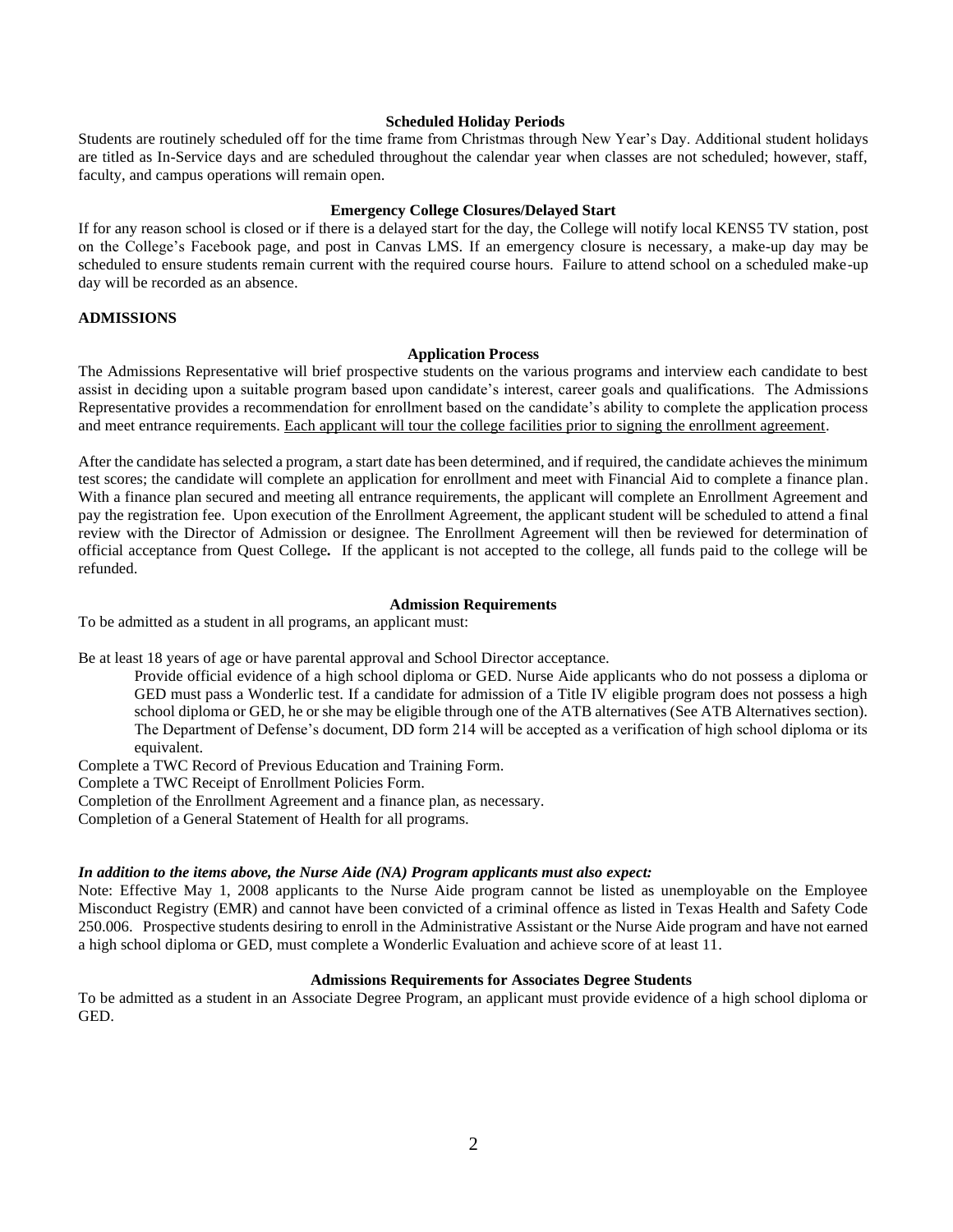## **Ability-to- Benefit (ATB) Alternatives**

Student may become eligible for Title IV aid through the ATB alternative in one of two ways. If a student first enrolled in an eligible postsecondary program prior to July 1, 2012, the student may enroll in any eligible program and become eligible through one of the ATB alternatives. However, if a student first enrolled in an eligible postsecondary program on or after July 1, 2012, the student may only become eligible through one of the ATB alternatives if the student is enrolled in an "eligible career pathway program."

The ATB alternatives include:

- Passing an independently administered Department of Education approved ATB test with a Verbal score of 200 and a Quantitative score of 210.
- Completing at least 6 credit hours or 225 clock hours that are applicable toward a degree or certificate offered by the postsecondary institution.
- Completing a State process approved by the Secretary of Education

## **GED Examinations and Scheduled Class Time**

Students should exercise every option to schedule the GED examination after their scheduled class time. If a student must leave campus in order to sit for the GED examination or any portion of the examination he or she will be counted absent for that time in their scheduled class. Any class work, homework, quiz, and test may be made up by the **next class day** without penalty to the student.

## **Program Changes**

<span id="page-6-0"></span>If a student desires to change to another program, no credit is given if the programs are different in nature. Programs, similar in nature, will be evaluated by the Director of Education or Designee for possible credit. To change to another program, the student must meet with the Registrar to complete the appropriate Change of Status paperwork. Students are required to complete a new Enrollment Agreement in order to change programs. Refunds or additional charges will be calculated, if applicable, according to the refund and admissions policies as stated in the enrollment agreement and this catalog.

### **Re-Enrollments**

<span id="page-6-1"></span>Former students (i.e., individuals who have previously been enrolled and activated at Quest College) are generally eligible to re-enroll into an existing program, provided:

- The student meets the current eligibility requirements.
- The student completes new application process.
- The student receives acceptance.

The eligibility of the applicant seeking to re-enroll is subject to the following academic criteria:

- Former students who were dropped for violations related to the Student Code of Conduct ("SCC") are not eligible to re-enroll without a re-entry committee review or written permission from the School Director or Designee.
- Former students who have dropped three times or more are not eligible to re-enroll without a re-entry committee review and the written approval of the School Director of Quest College.
- Occasionally, students will be dropped by Quest College for administrative reasons such as course schedule availability. Administrative drops will NOT be counted as a "drop" for purposes of the limitations on the number of drops a student may have as described above.
- A student whose enrollment was terminated for unsatisfactory academic progress may re-enroll after a minimum of one grading term.
- A student, who returns after termination for unsatisfactory academic progress, shall be placed on probation for the next grading term.
	- o During this probationary period, he/she is eligible for financial aid but on FA SAP warning status.
	- o The student will receive this notice in writing, and the student file will be documented as such.
	- The student must maintain satisfactory progress during the probationary period or face termination.
- A registration fee of \$25.00 will be charged for each re-enrollment, excluding Administrative drop/re-entry students.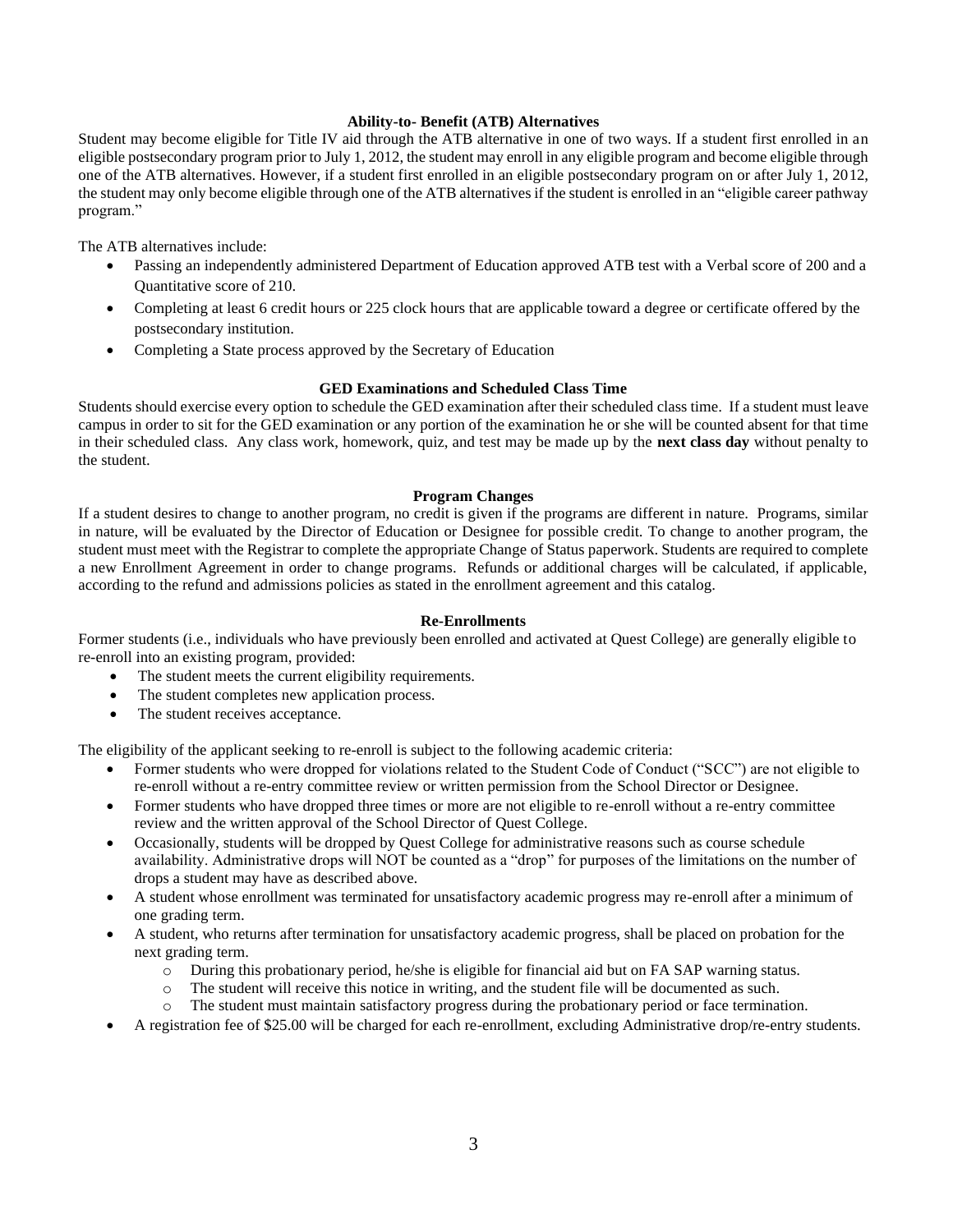## **Care of Textbook and Supplies**

<span id="page-7-0"></span>The textbooks, supplies (new or used) are checked out to students at designated points in the curriculum for use while an active student in the program. Loss of such items will require student to purchase replacements. In an effort to keep the tuition cost down for the students, there are some courses that books are used in the classrooms but not issued to the students to keep. If a student cancels and a book has been issued, the book must be returned in "unused" condition or the student will be charged for the book.

## <span id="page-7-2"></span><span id="page-7-1"></span>**CREDIT FOR COURSEWORK**

## **Credit for Previous Education**

Quest College may grant academic and partial financial credit, on a case by case basis, to those students who have completed the same, or substantially the same, subjects on a post-secondary level, certain certification exams, and military training. Student requesting credit must provide an official transcript and catalog from the former college with course descriptions. Students in all programs seeking transfer of credit from a previous institution must submit their requests along with all supporting information prior to first day of enrollment.

Written verification in the form of a transcript must be in the academic file of the student before credit will be given. Quest College reserves the right to require "test-out" to ensure compatibility of courses with documents provided. The "test-out" fee is \$150.00 per course. Granting of credit for previous education is at the discretion of the School Director or Designee. Transcripts from foreign institutions must meet the same requirements as the domestic institutions and they must be translated.

## **Transfer of Credit**

<span id="page-7-3"></span>Quest College offers programs that are career focused. The courses may be different from courses that might be offered by an educational institution that offers a more generalized education. The decision of whether an educational institution will accept transfer credits from another college is at the sole discretion of the "accepting institution." Quest College cannot influence whether an educational institution will accept the transfer of credits from Quest College. Accordingly, Quest College does not make any representation that Quest College credits will be transferable to any other educational institution. No representative of Quest College is authorized to make any such representation or promise of transferability. It is the student's responsibility to determine and confirm whether credits will be accepted by another institution.

Students may transfer applicable previous credits from a Quest College program to another Quest College program under certain conditions. A non- medical lab course must have been completed within the past 3 years to receive credit. All medical lab courses and core courses must have been completed within the past year to receive credit. If the lab or core courses were not completed within the past year, the student's skill / knowledge may be evaluated to determine if the course will need to be repeated.

No more than 50 percent of a program's total required credit hours to graduate may be fulfilled with transfer credits, unless the transfer of credit is from Quest College. If a student has transfer credits accepted by Quest College and then elects to attend the class, the student will be charged for the class. Any grades earned will be used in computing the student's grade point average.

### **Transfer Policy for General Admissions Associate Degree Program(s)**

- 1. Applicants who possess a diploma in the field of requested study within the past 12 months, who have obtained a certification in the requested study area from an approved certification agency, and who hold a high school diploma and GED will receive academic credit in their requested Associate Degree Program.
- 2. Applicants, who possess a diploma in the field of requested study, demonstrate five years of acceptable employment experience as determined by Quest College's academic staff, and hold a high school diploma or GED will receive academic credit for the requested Associate Degree Program.
- 3. Applicants who possess a diploma in the field of study requested, but who do not have a certification in the study area from an approved certification agencies, and or cannot demonstrate five years of acceptable employment experience as determined by Quest College's academic staff, but how have a high school diploma or GED may be able to receive credit for some of their previous courses taken; however, the amount of such credit is dependent upon the results of a transcript evaluation conducted by the School's academic staff.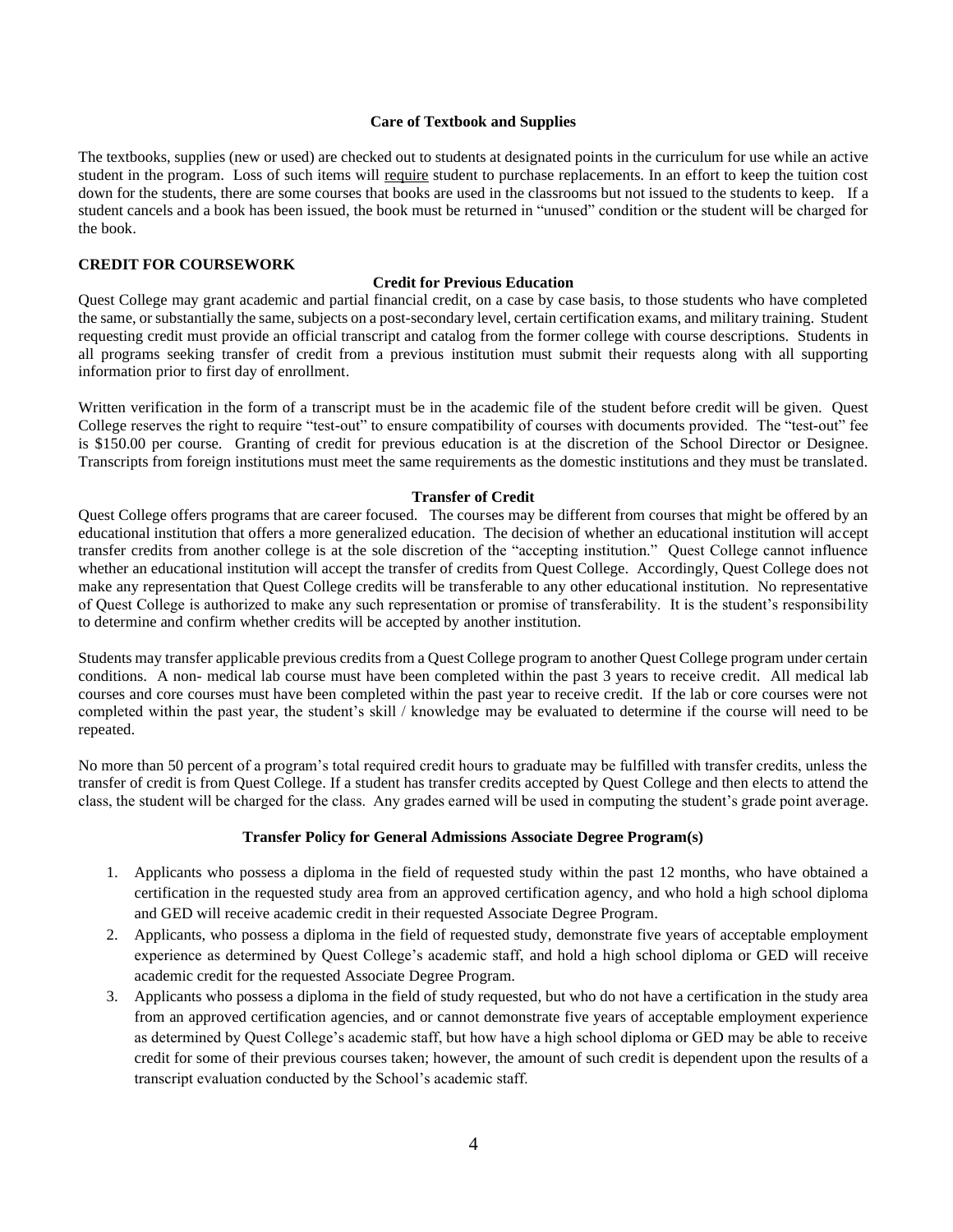## **Semester Credit Hour Definition**

<span id="page-8-0"></span>Semester hours are calculated at 1 credit hour for 15 lecture hours, 1 credit hour for 30 lab hours, and 1 credit hour for 45 hours of externship. A clock-hour (classroom hour) is fifty (50) minutes of instruction time and ten (10) minutes of break time.

## <span id="page-8-1"></span>**CANCELLATION AND REFUND POLICY**

## **Cancellation Policy**

A full refund will be made to any student who cancels the enrollment contract within 72 hours (Until midnight of the third day excluding Saturdays, Sundays, and legal holidays) after the enrollment contract is signed. A full refund will also be made to any student who cancels enrollment within the student's first three scheduled class days, except that the school may retain not more than \$100.00 in any administrative fees charged, as well as items of extra expense that are necessary for the portion of the program attended and stated separately on the enrollment agreement.

## **Refund Policy for Students in All Programs**

- 1. Refund computation will be based on scheduled course time of class attendance through the last date of attendance. Leaves of absence, suspensions and school holidays will not be counted as part of the scheduled class attendance.
- 2. The effective date of termination for refund purposes will be the earliest of the following:
	- (a) The last day of attendance, if the student is terminated by the school;
	- (b) The date of receipt of written notice from the student; or
	- (c) Ten school days following the last date of attendance.
- 3. If tuition and fees are collected in advance of entrance, and if after expiration of the 72-hour cancellation privilege the student does not enter school, not more than \$100 in any administrative fees charged shall be retained by the school for the entire residence program or synchronous distance education course.
- 4. If a student enters a residence or synchronous distance education program and withdraws or is otherwise terminated after the cancellation period, the school or college may retain not more than \$100 in any administrative fees charged for the program. The minimum refund of the remaining tuition and fees will be the pro rata portion of tuition, fees, and other charges that the number of hours remaining in the portion of the course or program for which the student has been charged after the effective date of termination bears to the total number of hours in the portion of the course or program for which the student has been charged, except that a student may not collect a refund if the student has completed 75 percent or more of the total number of hours in the portion of the program for which the student has been charged on the effective date of termination.
- 5. Refunds for items of extra expense to the student, such as books, tools or other supplies are to be handled separately from refund of tuition and other academic fees. The student will not be required to purchase instructional supplies, books and tools until such time as these materials are required.

Once these materials are purchased, no refund will be made. For full refunds, the school can withhold costs for these types of items from the refund as long as they were necessary for the portion of the program attended and separately stated in the enrollment agreement. Any such items not required for the portion of the program attended must be included in the refund.

- 6. A student who withdraws for a reason unrelated to the student's academic status after the 75 percent completion mark and requests a grade at the time of withdraw shall be given a grade of "incomplete" and permitted to re-enroll in the course or program during the 12–month period following the date the student withdrew without payment of additional tuition for the portion of the course of program.
- 7. A full refund of all tuition and fees is due and refundable in each of the following cases:
	- (a) An enrollee is not accepted by the school;
	- (b) If the course of instruction is discontinued by the school and this prevents the student from completing the course; or
	- (c) If the student's enrollment was procured as a result of any misrepresentation in advertising, promotional materials of the school, or representation by the owner or representatives of the school.

A full or partial refund may also be due in other circumstances of program deficiencies or violations of requirements for career schools and colleges.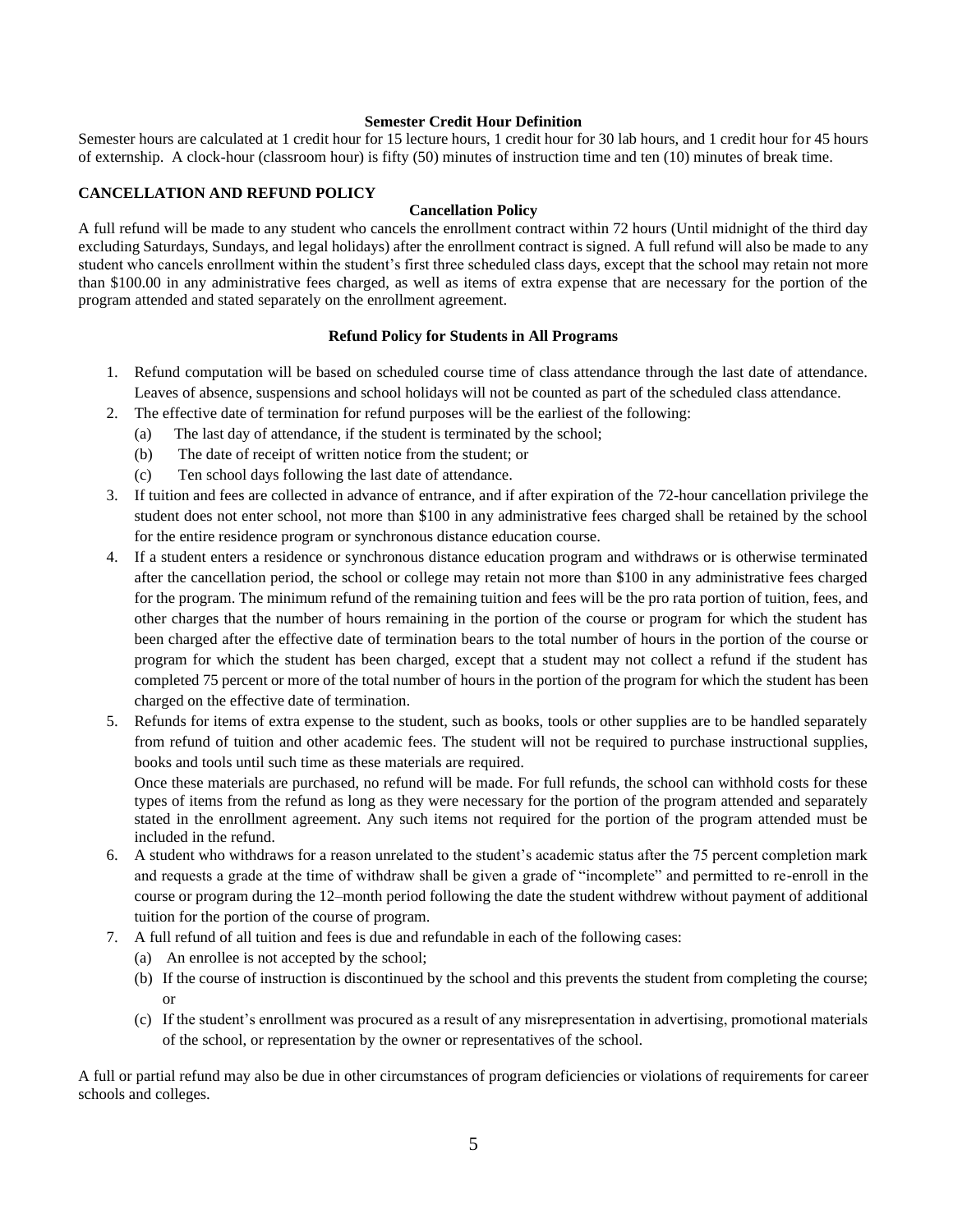## **Refund Policy for Students Called to Active Military Service**

- 1. A student of the school or college who withdraws from the school or college as a result of the student being called to active duty in a military service of the United States or the Texas National Guard may elect one of the following options for each program in which the student is enrolled:
- (a) If tuition and fees are collected in advance of the withdraw, a pro rata refund of any tuition, fees, or other charges paid by the student for the program and a cancellation of any unpaid tuition, fees or other charges owed by the student for the portion of the program the student does not complete following withdraw:
- (b) A grade of incomplete with the designation "withdrawn-military" for the courses in the program, other than courses for which the student has previously received a grade on the student's transcript, and the right to re-enroll in the program, or a substantially equivalent program if that program is no longer available, not later than the first anniversary of the date the student is discharged from active military duty without payment of additional tuition, fees, or other charges for the program other than any previously unpaid balance of the original tuition, fees, and charges for books for the program; or
- (c) The assignment of an appropriate final grade or credit for the courses in the program, but only if the instructor or instructors of the program determine the student has:
	- a. Satisfactorily completed at least 90 percent of the required coursework for the program; and
	- b. Demonstrated sufficient mastery of the program material to receive credit for completing the program.
- 2. The payment of refunds will be totally completed such that the refund instrument has been negotiated or credited into the proper account(s), within 60 days after the effective date of termination.

## **Return To Title IV Policy (Refund Policy)**

For each Title IV aid recipient who terminates/withdraws, the school must calculate the amount of Title IV assistance the student has earned which is determined on a pro-rata basis. The amount of aid that was disbursed or could have been disbursed for the payment period is multiplied by the percentage of scheduled clock hours up to the last date of attendance (date of withdrawal) divided by the clock hours in the payment period.

A Brief Summary of the Federal R2T4 Formula:

*Step One:* Determine the percentage of the payment period (or period of enrollment) the student attended before withdrawing. *Step Two:* Determine the amount of Title IV aid earned by multiplying the total Title IV aid (other than FWS) for which the student qualified by the percentage of time enrolled.

*Step Three:* Compare the amount earned to the amount disbursed. If less aid was disbursed than was earned, the student may receive a late disbursement for the difference. If more aid was disbursed than was earned, determine the amount of Title IV aid that must be returned (i.e., that was unearned) by subtracting the earned amount from the amount actually disbursed. *Step Four:* Allocate the responsibility for returning unearned aid between the College and the student according to the portion of disbursed aid that could have been used to cover institutional charges and the portion that could have been disbursed directly to the student once institutional charges were covered.

*Step Five:* Distribute the unearned aid back to the Title IV programs.

Post-Withdrawal Disbursement: In the case of additional financial aid funds that have not been disbursed but are eligible to be used for tuition and fees after the R2T4 calculation, the College will advise the student and/or parent that they have 14 calendar days to accept a post-withdrawal disbursement. If a response is not received from the student and/or parent within the permitted time frame or the student declines the funds, the College will not request any earned funds from Title IV programs. Determination Date for Refund Calculations: The effective date used for the return of funds to Title IV programs within 45 days.

Once the student has completed more than 60 percent of the payment period, the student has earned 100 percent of the assistance. If the amount earned is greater than the amount disbursed or could have been disbursed, the student may be eligible for a post-withdrawal disbursement. If a student is eligible for a post-withdraw disbursement, the school will confirm with the student or parent in the case of a PLUS loan, that they want a portion or all of the post-withdraw disbursement of the loan. If the amount earned is less than the amount disbursed or could have been disbursed, then the school and perhaps the student will be required to return Title IV funds back to the federal account(s).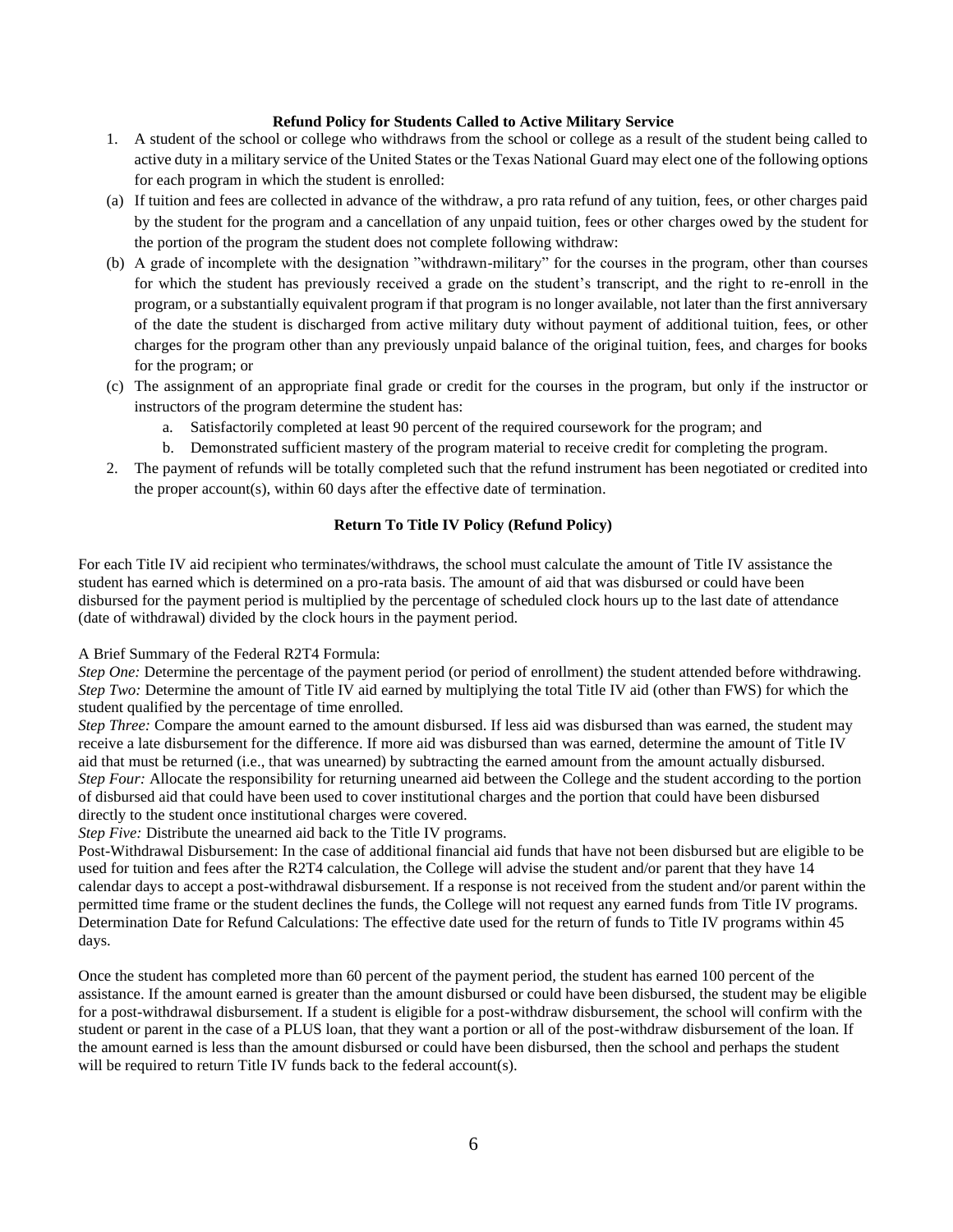If the student is required to return loan funds (or the parent, in the case of a PLUS Loan), the student/parent must repay any unearned funds that the school did not return in accordance with the terms and conditions of the Master Promissory Note. If the student is required to return grant funds, he/she must return any grant funds that are in excess of 50 percent of the amount of grant(s) received.

Federal Regulations require the return of Title IV funds in the following order: Unsubsidized loans, Subsidized loans, Plus loans, and Pell Grants. These returns will be made within forty five days from the date of determination. In the case of a leave of absence, the refund shall not exceed forty five days from the date of documented non-return.

Under the Federal Regulations, once the Return of Title IV Funds policy has been applied, the school may then apply their Refund Policy (see Cancellation & Tuition Calculations) and charge for unpaid portions of their schooling.

It is the intent of Quest College to inform Federal Aid recipients who may withdraw from school to seriously consider the implications of this R2T4 policy. Students who are having difficulty in their classes should seek assistance through their instructors. Quest College is committed to student success and to helping students stay in school and reach his/her educational goals.

## **CANCELLATION & INSTITUTIONAL REFUND CALCULATIONS**

Should a student be terminated or withdraw for any reason, all tuition cost calculations and refunds will be made according to the following policies:

1. All monies, including the admission registration fee, will be refunded if the school does not accept the applicant. 2. Cancellation within three (3) business days after signing the Enrollment Agreement or before attendance in the 2nd scheduled day of classes will result in a refund of all monies paid toward tuition, including the registration fee of \$100.

3. Cancellation after the 2nd scheduled day of classes, but prior to 40% school presentation of the program, will result in a pro-rated tuition charge based upon the number of classroom hours provided/instructed by the school compared with the total cost of tuition.

4. Cancellation after school presentation of 40% of the required number of hours for graduation will result in the student being responsible for the full amount of tuition stated in their Enrollment Agreement. The number of hours the school has presented or instructed may differ from the number of hours a student completes/earns due to absences and missed time. All computations are based upon clock hours provided by the school since the Start Date.

5. The date for refund and tuition calculation purposes is the last date of actual attendance by the student.

6. Refunds will be made within 45 days of termination or receipt of cancellation notice.

7. Applicants who have not visited the school prior to enrollment will have the opportunity to withdraw without penalty within three (3) business days following either the first regular scheduled class or following a tour of the school facilities.

8. Cancellation or postponement of a program offering/class start date due to low enrollment or another unforeseen circumstance; will result in all tuition and fees refunded to the student or the opportunity to enroll in the program/class at a future date.

## **Cancellation Process**

<span id="page-10-0"></span>In order to cancel, the student must submit, in writing, his/her request for cancellation and should include the student's social security number, address, and program of study. The student may mail (must be postmarked within the seventy-two (72) hour deadline), fax, email or deliver the formal request in person, after the enrollment agreement is signed and a tour of the facilities is made. The enrollment agreement is binding after it is signed and dated by the School Director or a designated official.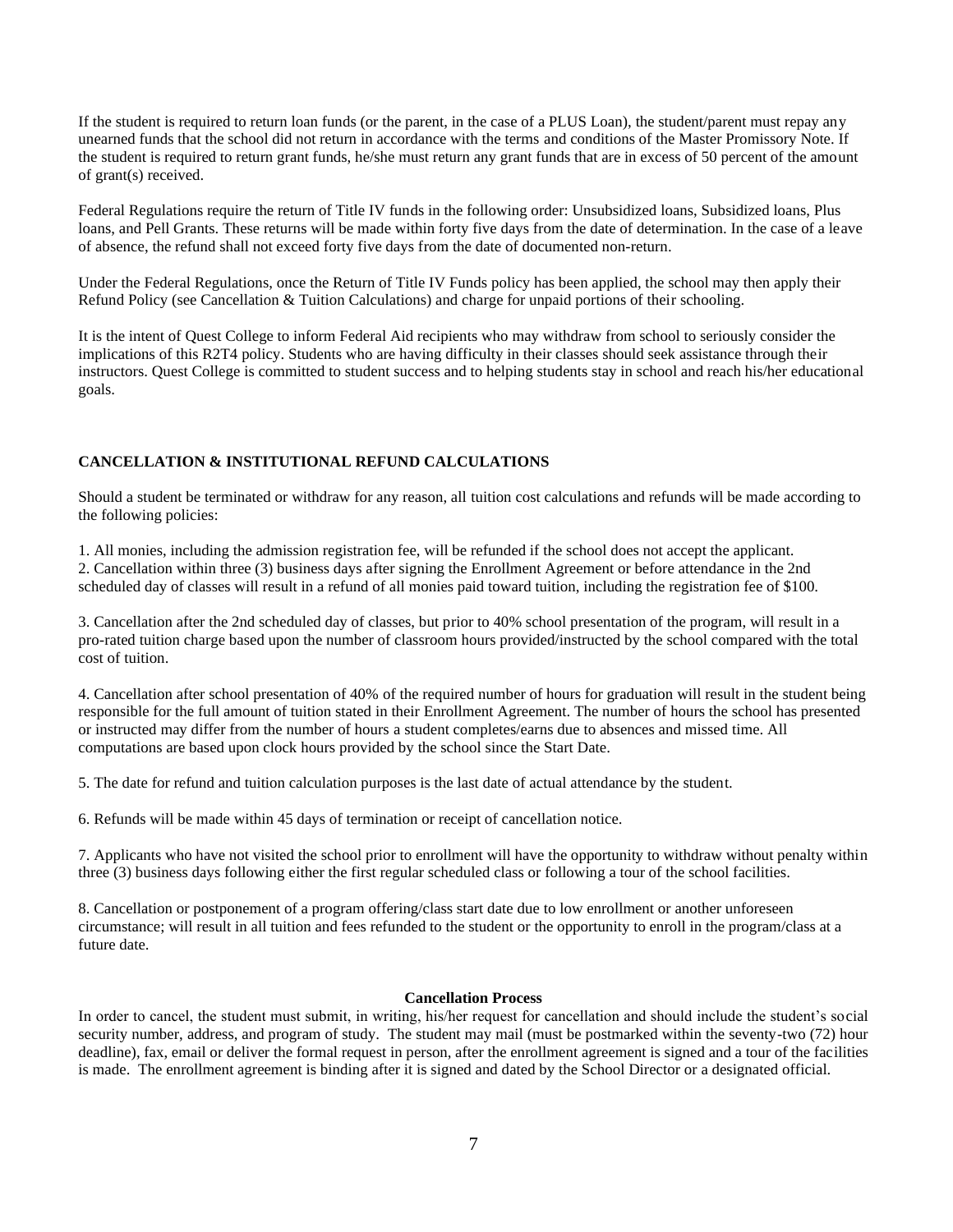### **Changes to Programs**

All Program curriculums are subject to change after appropriate state and accreditation approvals received. Active students are subject only to curriculum revision for courses which have not yet been started or completed. Program hours will not be subject to change for any active student and are only implemented with new enrollments or re-enrollments.

## <span id="page-11-1"></span><span id="page-11-0"></span>**ACADEMIC POLICIES**

### **Grading System for Programs**

| Grade          | <b>Explanation</b>   | Grade Points |
|----------------|----------------------|--------------|
| $90 - 100 = A$ | Excellent            | 4.0          |
| $80 - 89 = B$  | Above Average        | 3.0          |
| $70 - 79 = C$  | Average              | 2.0          |
| $60 - 69 = D$  | <b>Below Average</b> | 1.0          |
| Below $60 = F$ | Failing              | 0.0          |
| W              | Withdrawn            | None         |

Once a student is enrolled they must pass every course in each level of the program to graduate.

## <span id="page-11-2"></span> $TC = \text{Transfer Credit}$   $PC = \text{Previous Credit}$   $W = \text{Without } W - \text{M} = \text{Without } \text{of } W - \text{M}$ **Repeating a Course**

If a required course is failed, it must be taken again. If a student repeats a course, without regard to whether the previous grade was a passing or a failing grade, the new grade will be used (and all prior grades will be ignored) in calculating the Cumulative Grade Point Average. Students who repeat courses will be charged to the program hourly rate for the hours of the class.

### **Incompletes**

All course requirements must be completed by the last day of the term. If, however, the instructor is aware of extenuating circumstances that may delay the student's progress, the instructor may record a temporary grade of "I" for Incomplete. An Incomplete may be granted only at the discretion of the Director of Education. All incomplete work, assignments, tests, etc. must be completed within five (5) class days after the term ends. If the incomplete is not satisfied within the five-day period, the student will receive the grade earned per completed coursework.

### **Directed Study Courses**

A Directed Study Course is an independent course delivered on an individual basis by an instructor. A directed study course requires the approval of the Director of Education or the Campus Director. Once approved, the student will meet with a qualified program instructor to sign an agreement. Although a directed study course is an educational activity undertaken by an individual with limited supervision, the agreement ensures that the student will meet with the assigned instructor weekly to confirm active participation and proper evaluation. Directed Study Courses will only be exercised in mitigating circumstances that prevent the student from graduating on time or a scheduling conflict to due to re-entry enrollment or leave of absence, for example.

### **Student Withdrawal from Program**

Sometimes conditions or circumstances beyond the control of the student or the College require that the student withdraw from the College. Students needing to withdraw from the College prior to completion must follow the steps below:

- Meet with the designated College official to discuss the student's decision to withdraw. The College will make every effort to assist students in continuing their education.
- Meet with the Financial Aid Office. The Financial Aid Officer can answer questions regarding financial obligations to the College. Once the exit calculations are completed the Financial Aid Officer can answer questions regarding any student loan payment responsibilities and process the student through the Exit Interview.

## **Satisfactory Academic Progress (SAP)**

<span id="page-11-3"></span>All students must maintain satisfactory academic progress in order to remain eligible to continue their training and continue to receive Title IV funds. Satisfactory academic progress will be evaluated at the scheduled completion of each term for academic progression for programs in the Main Campus (3 weeks for morning and 4 weeks for evening classes).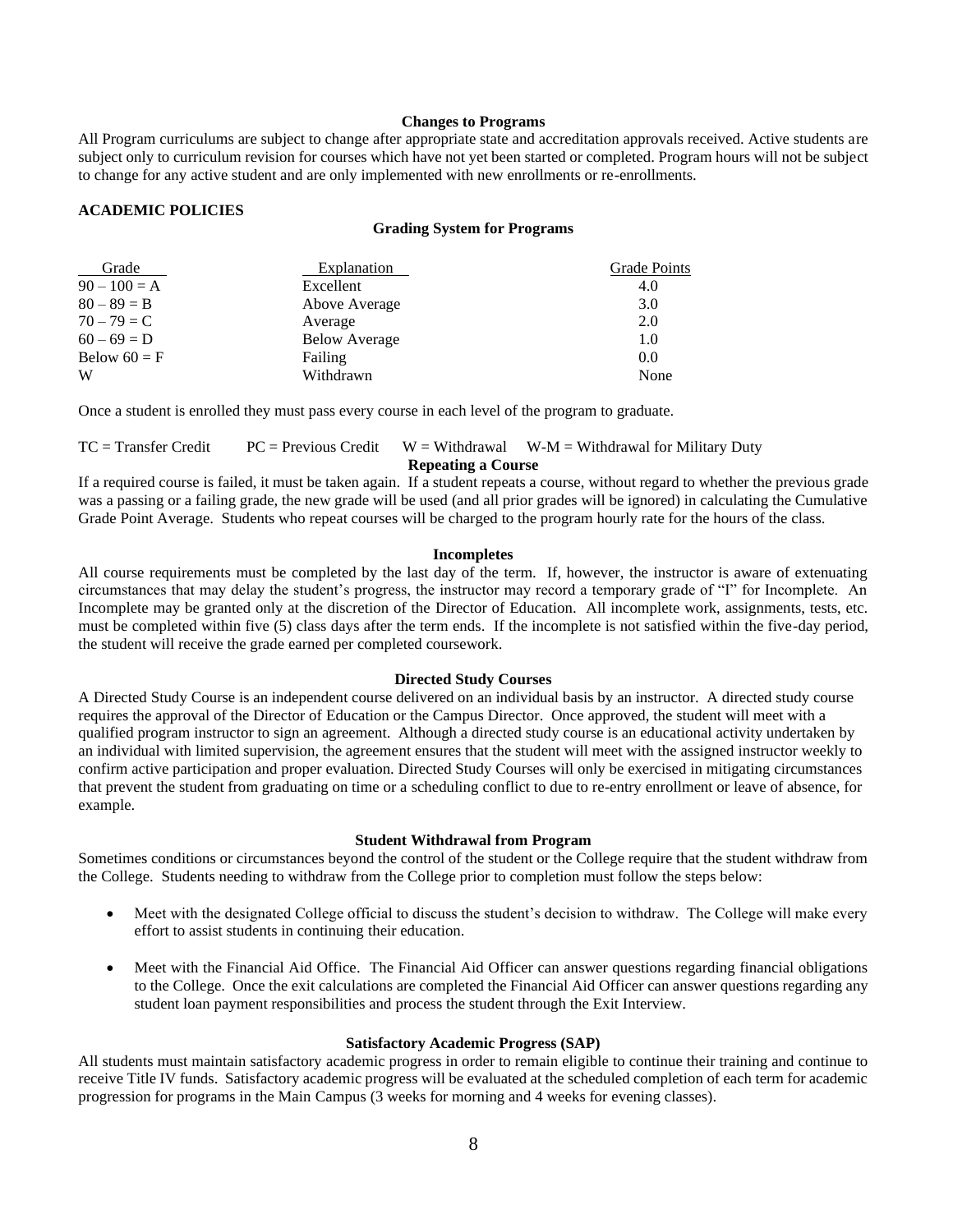In order to maintain Satisfactory Academic Progress, all students must maintain at least a cumulative 60 percent average in all courses. All students must proceed through their program at a pace allowing for completion of the program's maximum time frame, as defined below.

Quest College will evaluate *Financial Aid* Satisfactory Academic Progress at the conclusion of each payment period (12 credit hours and 18 weeks), or at the very least, at the midpoint of the program for financial aid eligibility. Upon receipt of the grades and course completion data the cumulative Grade Point Average will be computed. We will also calculate the "pace" at which the student is progressing. This is done by dividing the cumulative course hours completed by the cumulative course hours attempted.

At the end of the payment period in which it is determined that the student is not making *Financial Aid* Satisfactory Academic Progress, a student will be placed on *Financial Aid Warning* for the next payment period they attend. If the student has not met SAP qualifications at the end of the *Financial Aid Warning* period, the student will be placed on *Financial Aid Probation* and financial aid funds for the next payment period will be stopped unless a student appeal is granted. If the student appeal is granted, but student has not met SAP qualifications at the end of the *Financial Aid Probation* period, the student will be placed on *Financial Aid Suspension* and all financial aid funds for the next payment period will be stopped. A student under Financial Aid Suspension may appeal to complete the program only if they are greater than 75 percent complete in the program AND their account balance is zero. The student appeal in this situation may only be granted after review by the School Director.

| <b>Cumulative Qualitative Component</b>                            | Cumulative Quantitative<br>Component |
|--------------------------------------------------------------------|--------------------------------------|
| All Programs<br>2.00 Cumulative Grade Point Average<br>(C Average) | 80% Attendance Rate                  |

## **Progress Policies for VA Students**

VA students will maintain the same academic progress standards as all other students. Progress will be evaluated at the end of each term. Quest College will not certify a student after a second term of unsatisfactory progress.

**Status Definition**: At each pre-determined evaluation point, students will be placed in one of the following four categories:

- *Good Standing*
	- o Students who have met both SAP measurements are considered to be in good standing. No notification or further action needs to be taken.

## • *Financial Aid/Academic Warning*

- o A student will be placed on Financial Aid/Academic Warning the first time they reach a scheduled benchmark and are determined to have not met one or both SAP measurements.
	- Warning status lasts until the next benchmark is reached, during which the student may continue to receive federal student aid.
	- Students who are placed on Financial Aid/Academic Warning will be reinstated to good standing at the next benchmark if they are deemed to be meeting both SAP requirements.
	- All students on Financial Aid/Academic Warning should complete an academic plan with the Director of Education and the School Director.

## • *Financial Aid/Academic Probation*

- o Students who do not meet one or both of the SAP measurements for a second consecutive benchmark may be placed on Financial Aid/Academic Probation and may receive federal student aid if the student is able to successfully appeal the SAP decision.
- o Additionally, the student must agree to follow an academic plan which demonstrates they will be able to meet satisfactory academic requirements upon graduation from the program and within maximum time frame.
- o Students who are placed on Financial Aid/Academic Probation will be reinstated to good standing at the next benchmark if they meet both SAP requirements.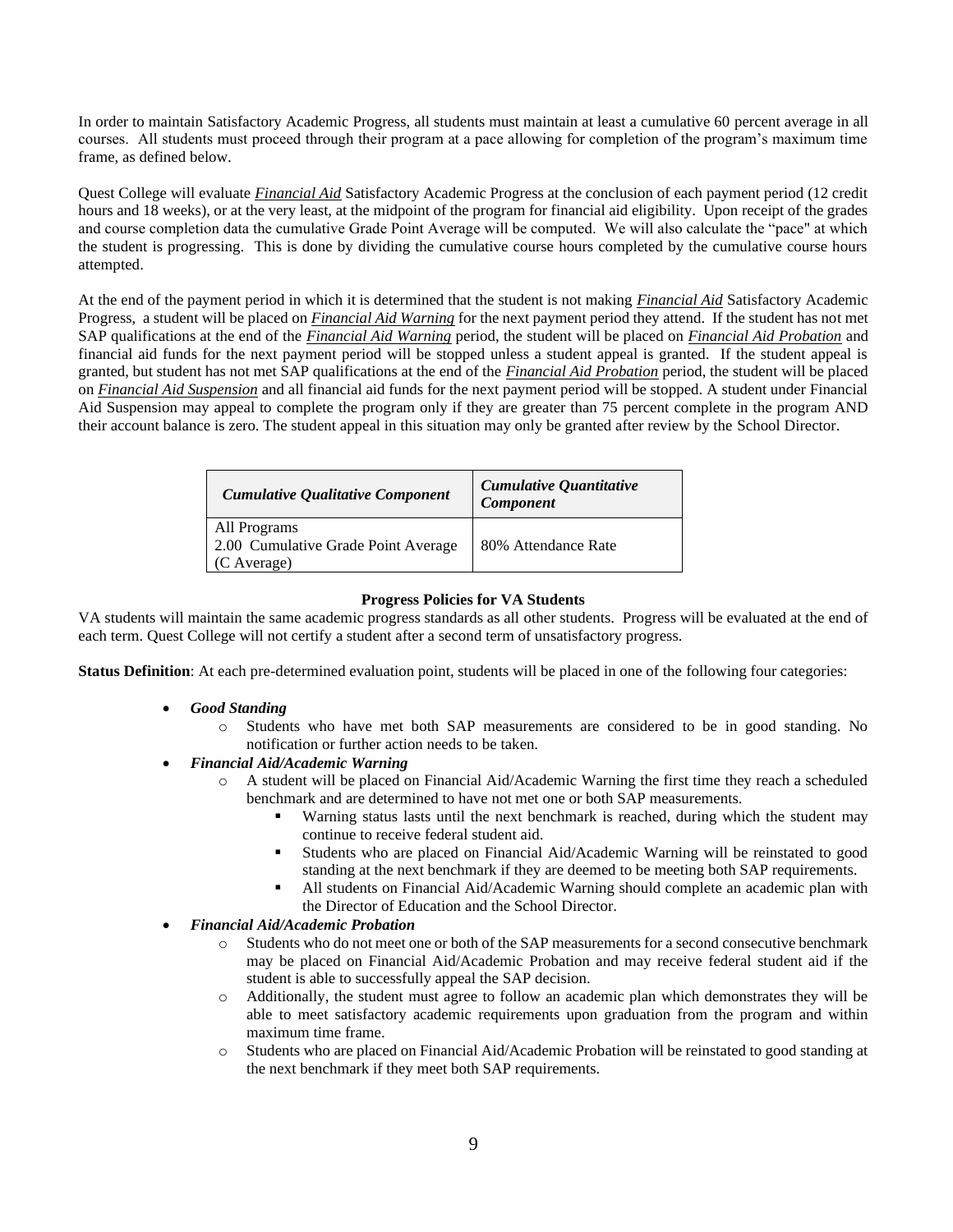## • *Financial Aid/Academic Suspension*

- o A student will be placed on SAP Suspension if they do not meet satisfactory academic progress at the third consecutive benchmark. At this time, the student will lose eligibility to receive federal student aid.
	- **•** The student may be able to continue their education with alternative funding arrangements as long as they are able to successfully appeal the SAP decision.
	- Additionally, the student must agree to follow an academic plan which demonstrates they will be able to meet satisfactory academic requirements upon graduation from the program and within the maximum time frame.

A student may not progress from Financial Aid/Academic Suspension directly to Good Standing. However, they may be eligible to return to Financial Aid/Academic Probation and reinstate Title IV funding provided they meet both SAP criteria by the next evaluation point and are able to successfully appeal the SAP decision.

At any time within the program, a student who is absent **ten** (10) consecutive scheduled class days will be **DISMISSED from the program.**

## **Appeals for Financial Aid Satisfactory Academic Progress**

## <span id="page-13-0"></span>**SAP Appeals**

A SAP appeal may be approved based on undue hardship when the failure to make satisfactory academic progress occurs. Generally speaking, there should be a causal link between the special circumstances and poor academic performance. However, any circumstance that cannot be directly linked to performance during the term and/or would continue to affect future performance is not considered grounds for a successful appeal.

It is the responsibility of the campus to determine whether the circumstances that lead to the academic problems will continue to interfere with the student's progress before approving a SAP appeal. If the student has corrected the problem/s, then it is reasonable to expect the student's grades and or attendance will improve during the next evaluation period, and the appeal would be approved. If the problems are ongoing and continuing to impact attendance or academic performance, the student's appeal will be denied and the student will be withdrawn. Students should re-apply for admission at such time as the circumstances affecting the student's performance have been resolved.

The following is a list of events that indicate there may have been mitigating circumstances that negatively affected academic progress:

- Abusive relationships
- Death of an immediate family member
- Divorce proceedings
- Family emergency
- Financial hardship such as foreclosure or eviction
- Illness of a family member where the student is a primary caretaker
- Loss of transportation where was no alternative method of transportation
- Natural disaster
- Previously undocumented disability
- Student illness requiring hospitalization
- Temporary incarceration
- Work-related transfer during the term

## **Factors Affecting SAP**

<span id="page-13-1"></span>*Program Change* – A student may change their program of study. Only courses applicable to the current program of study are included in evaluating satisfactory academic progress. Students must be meeting the institution's attendance requirements in order to be eligible for a program change. Students may only change their program of study once during their period of enrollment at the school.

*Transfer Credits* – Courses accepted for transfer credits will be included in the cumulative quantitative calculation. The cumulative qualitative calculation is unaffected by accepted transfer credits.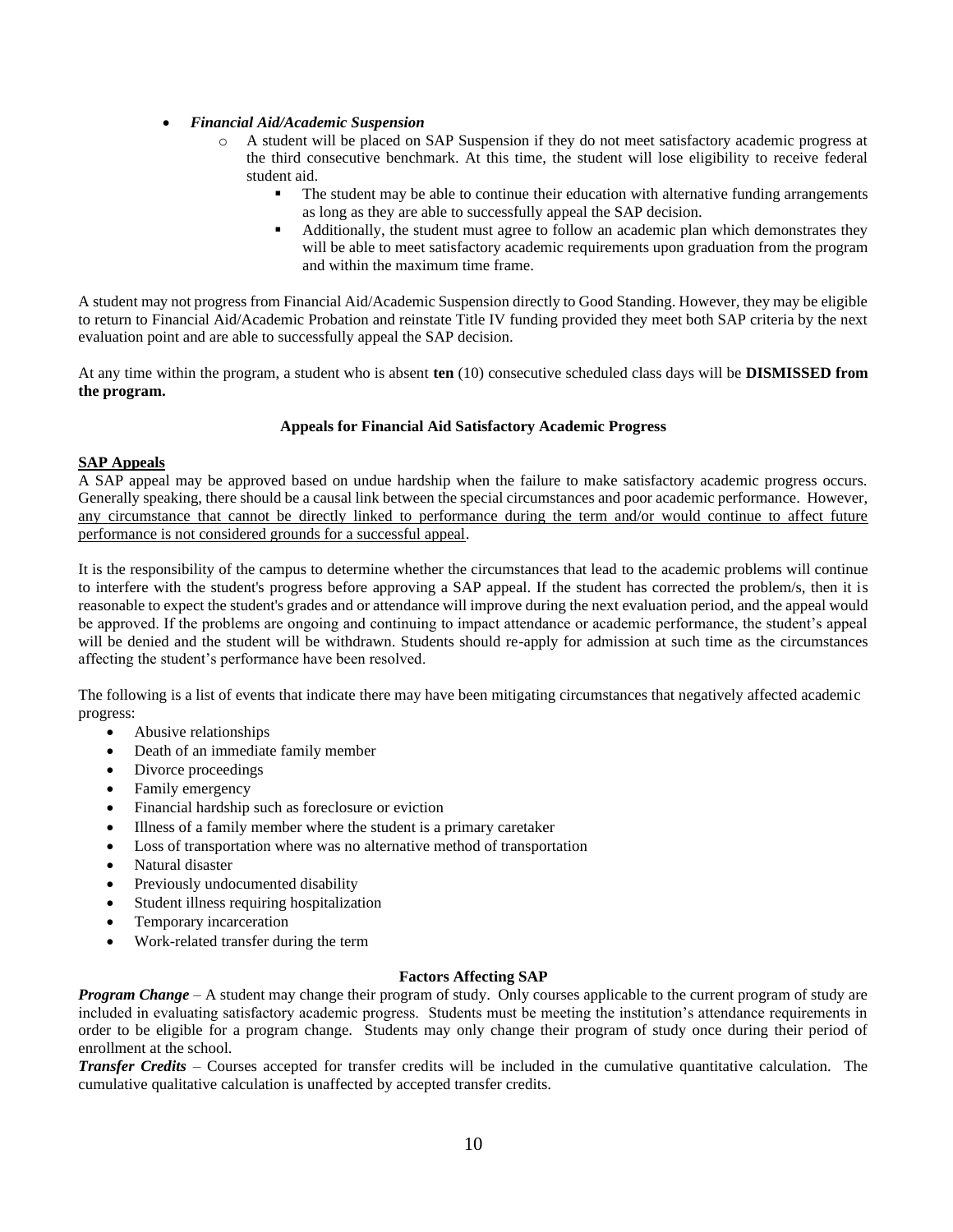*Grade of W* – Courses that earn a grade of W are included in the cumulative quantitative calculation. They are not included in the cumulative qualitative calculation.

*Grade of Incomplete* – Courses that are graded as Incomplete are not included in the cumulative qualitative evaluation but are included in the cumulative quantitative component. With special approval by the Director of Education, a student may have the opportunity to complete required coursework within 5 class days from the last day of class. Failure to submit all required work within this timeframe may result in a failing grade for that term. Once a grade earned is posted, the qualitative calculation will be updated and the student may be deemed to have not met academic progress for that term. Financial aid disbursements may be delayed as a result of incomplete grades.

*Audited Courses* – Courses that are being audited are not included in the cumulative qualitative or quantitative calculation.

*Repeated Courses* – When a course is repeated, the most recent grade is included in the cumulative qualitative calculation but both attempts of the course are included in the cumulative quantitative calculation.

*Re-entry Students* – upon re-enrollment, students who are not meeting academic progress requirements in their program of study may be eligible for federal funds if the student is assigned an academic plan that demonstrates the student will be able to meet academic progress requirements upon graduation. Students currently placed on Financial Aid and Academic Probation must also successfully appeal their aid eligibility. The student will be considered to be on *Financial Aid Probation* upon reenrollment in this instance. Students who are not able to meet both satisfactory academic progress requirements within maximum time frame and upon graduation will not be considered for re-enrollment.

## **SAP Appeals Process**

<span id="page-14-0"></span>Students on Financial Aid/Academic Probation or Financial Aid/Academic Suspension are required to appeal in writing to remain eligible to continue their program of study. Those who wish to appeal are responsible for submitting the following information to the Financial Aid Director by the deadline given to the student during their initial SAP notification meeting; which should be no later than 12:00 PM on the last day of the first week of the new evaluation period.

A completed SAP Appeal needs a description of the extenuating circumstances which affected the student's ability to meet satisfactory academic progress requirements. The extenuating circumstances must be temporary in nature and directly linked to their performance for that term. An explanation of how circumstances have changed that will allow the student to meet SAP in future terms. An outline of what the student will do differently to overcome obstacles that would cause them to be placed on a SAP status in the future.

Supporting documentation which provides evidence of the circumstances described in the appeal application. This could include; car repair bills, letters from the court, a doctor's note, attestations from people aware of the situation, etc.

At the time in which a completed appeal is received, the SAP Appeal Committee will convene to review the documentation and decide whether or not the appeal is approved. Members of the SAP Appeal Committee should consist of a minimum of three members including Director of Education or School Director, Director of Financial Aid, Director of Compliance or their designee(s).

Students on Financial Aid/Academic Probation whose appeal is granted will retain eligibility for Title IV (federal student aid) funds. Upon approval, the Director of Education or School Director will notify the student of the decision and present them with their academic plan. The plan should be as prescriptive as possible and could require the student to complete tutoring sessions, individual meetings with the instructor, etc. The appeal paperwork will be signed by all committee members, and given to the Registrar to be placed in the student's academic file.

Students on Financial Aid/Academic Suspension whose appeal is granted will not retain eligibility for Title IV (federal student aid) funds but may continue their program of studies provided alternative funding has been arranged. Upon approval, the Director of Education will notify the student of the decision and present them with their academic plan. The plan should be as prescriptive as possible and could require the student to completed tutoring sessions, individual meetings with the instructor, etc. The appeal paperwork will be signed by all committee members, and given to the Registrar to be placed in the student's academic file.

If the circumstances dictate the student will require more than one academic term to meet progress standards, the appeal may only be approved by the School Director and/or CEO. However, a complete review of the student's progress must be made at the end of each grading period to determine if the student is meeting the requirements of the academic plan.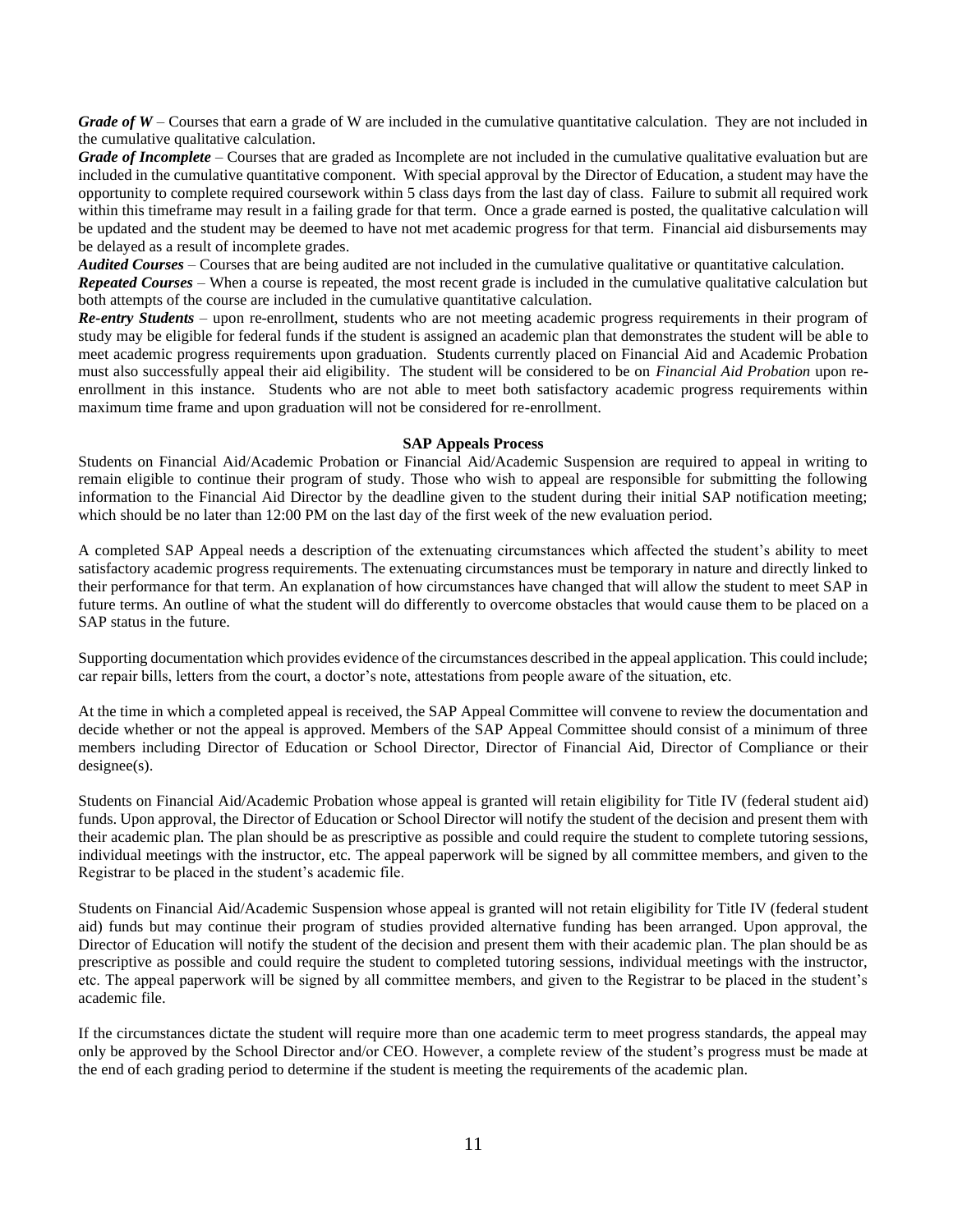If the committee determines the student's appeal is denied, all charges accrued for the grading period should be removed. The student should then be placed in drop status.

## **Regaining Eligibility for Federal Financial Aid (Title IV)**

<span id="page-15-0"></span>Students can regain eligibility for federal student aid by meeting the requirements of the satisfactory academic progress (SAP) policy, or continuing to meet the requirements of an academic plan and/or successfully appealing a SAP decision and being placed on an academic plan that demonstrates their ability to meet SAP upon completing the program.

## PROBATIONARY STATUS

A student who fails to maintain satisfactory progress for the term just completed or who is not progressing through the program at a pace allowing for completion within the maximum time frame, will be counseled and placed on probation the next grading term. During this next grading term, the student is considered to be making satisfactory progress and is eligible for financial aid. If a student is unable to achieve the cumulative acceptable average during the probationary term, the student is not considered to be making satisfactory progress and will be terminated from the program. A grading term is defined as the term period for the respective program.

Under Texas Education Code, Section 132.061(f), students terminated for unsatisfactory progress cannot be readmitted until a minimum of one grading term has passed. This does not circumvent the approved refund policy.

A student who returns from termination after unsatisfactory progress shall be placed on academic probation for the next grading term. The returning student will be advised of this probationary period and the student file will be appropriately documented. Students on academic probation, after having been terminated, who do not maintain satisfactory progress throughout the probationary period, will be terminated and refunds will be processed in accordance with the refund policy.

A student who has been terminated for unsatisfactory progress must appeal to the School Director for re-entry after a minimum of one grading term. Appeals should be submitted in accordance with the Grievance Policy.

## **Grades in Error**

If a student believes he/she received a grade in error, the student may request a review of the grade received. The request must be made in writing to the Director of Education within 30 days of the end of the term for which the grade is disputed.

### **Externships**

<span id="page-15-1"></span>Externship classes may consist of hours of training in a doctor's office, clinic, hospital, nursing home, laboratory, other similar appropriate facilities and advanced training on campus at Quest College. Externships are an effective means of gaining handson experience. This phase of training is an integral part of the student education, and a prerequisite to the successful completion of the program and, therefore, subject to the same academic and attendance policies. The externship program is under the direction and supervision of the College. All externship sites must be approved by Quest College, and an externship agreement between the site and the College must be in place BEFORE the student may begin externship at the site. Quest College will assign each student an externship site. Students will attend Externship as a regular class and will not be allowed to change sites or stop attending at their discretion.

Externships are typically scheduled during weekdays, from 8:00 AM to 5:00 PM. There are no evening externships. Evening students enrolled in programs that require an externship, must make arrangements for a day time externship. Students will not be paid a salary during the externship phase, as this is a scheduled part of their program. Students will submit externship timesheets to the college on a weekly basis.

## **Make-Up Policy**

<span id="page-15-2"></span>The ability to make up hours is identified in the attendance polices.

## <span id="page-15-3"></span>**ATTENDANCE POLICIES**

### **Leave of Absence**

<span id="page-15-4"></span>The College does not grant Leaves of Absence (LOA) for any other reason than an Administrative Leave of absence. Any request for exception to this policy must be submitted to the School Director for review. An Administrative leave will be granted to a student if a required course is unavailable at the time of scheduling or an unforeseen event has occurred preventing the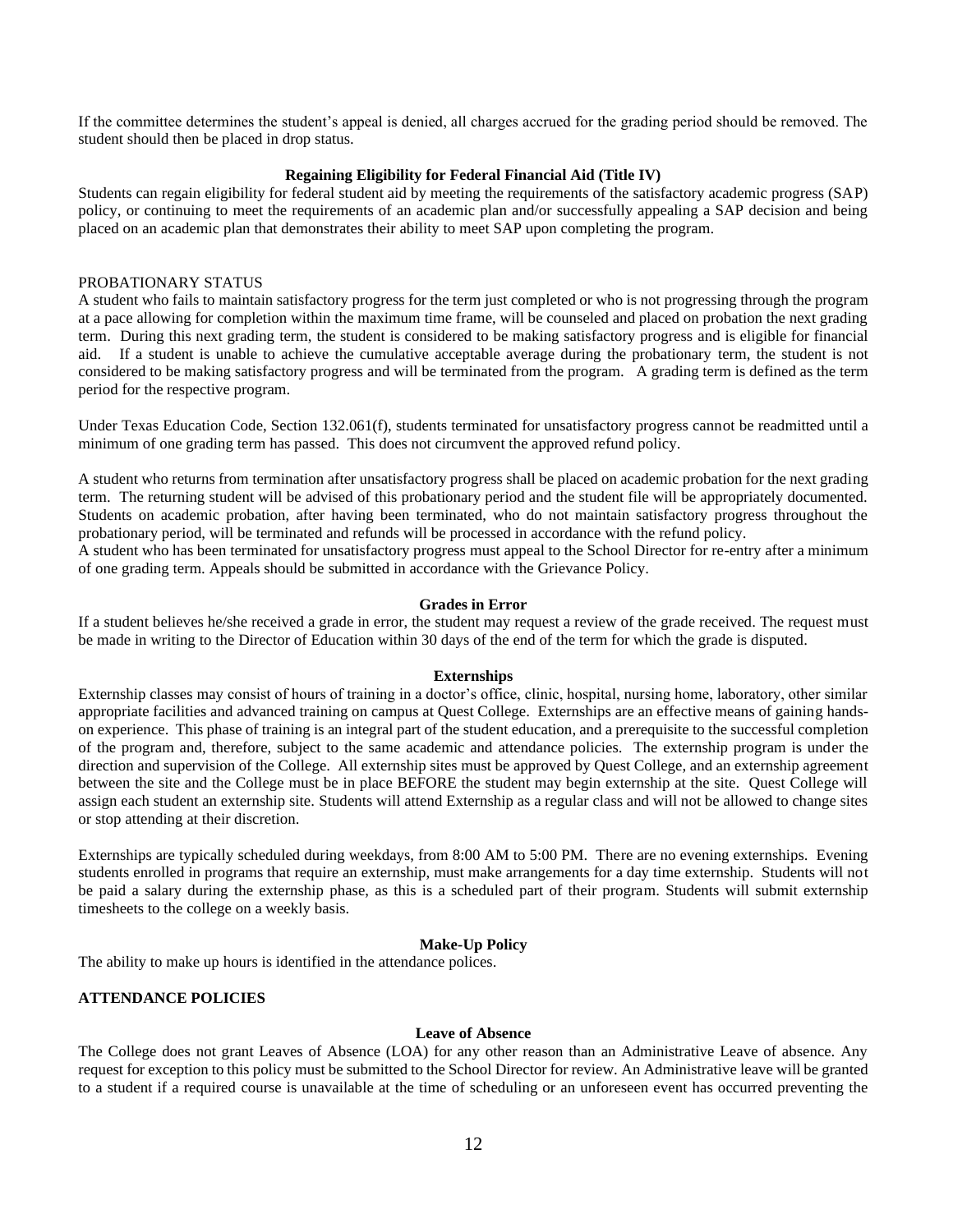student from attending temporarily. The student will be placed on "LOA" status. Federal Direct Loans will not be processed while the student is on "LOA" status. Administrative leave is only approved by or School Director.

## **Attendance Policy for All Programs**

<span id="page-16-0"></span>Quest College believes attendance is essential to the successful completion of the curriculum. Therefore, our students are expected to make every effort to; attend all scheduled classes, arrive to class on time, and remain until the end of class. Students needing to make personal appointments should make them after the school day.

## **Absences**

Students are marked absent for each hour they are not in class. There are no excused absences. In the event a student must be absent from class, it is the student's responsibility to notify the instructor to arrange make-up work or assignments.

Examinations and quizzes will be made up in accordance with the Examination, Homework, and Quiz Policy.

## **A student who is student is absent for ten (10) consecutive class days, or has accumulated absences equal to 20 percent of the total program hours, will be dismissed from the program.**

## **Tardiness**

Tardiness is a disruption of a good learning environment and is discouraged. Frequent tardiness without legitimate reasons may be cause for disciplinary action up to and including attendance probationary status. Students arriving late for a class or who leave prior to the end of class will be considered "tardy" or "left early." Tardiness and early departures adversely affect the student's overall education.

## **Make-up Hours**

Students are allowed to make up missed class hours subject to the following:

The amount of make-up hours for a course cannot exceed 5 percent of the total program hours. This is monitored by course. (Ex: 3-week course meets for 70 hours. 5 percent of 70 hours = 3.5 hours)

Hours must be made up within 5 class days of the end of the course in which the hours were missed as scheduled by faculty. A student scheduled for make-up hours and does not attend those scheduled make-up hours will not be allowed to schedule additional make-up hours for that course.

## **Attendance Probation**

Students who are absent for more than 15 percent of the scheduled course hours must meet with the Director of Education for approval to continue in the course. At the discretion of the Director of Education either;

- The student will be allowed to continue in the course.
	- o The student will then be placed on attendance probation for the next *module/unit.*
	- o If a student is absent more than 20 percent of the scheduled clock hours the student will be withdrawn from the program.
- The student will be dropped from the course.
	- o Students who are dropped from a course may apply for re-entry through the normal re-entry process.
	- In the event a student is accepted for re-entry, they will be scheduled for the next available offering of that course.

### **Attendance Policy for VA**

Students using veterans' benefits to attend Quest College will have attendance monitored until the time the student drops, graduates, or completes the program. Unsatisfactory attendance will be reported to the DVA even if the student has completed the required number of hours and refund is due the student and/or refund sources. Therefore, the attendance policy (20% of the total program and/or being absent 5 consecutive days) will apply throughout the student's stay in school. All violations of the attendance policy will be reported to DVA on VA Form 22-1999b within 30 days at such time the student exceeds the allowed number of absences.

## <span id="page-16-1"></span>**STUDENT POLICIES**

## **Grounds for Termination**

All students are expected to conduct themselves as responsible adults, to attend classes regularly, and to maintain a satisfactory level of academic achievement. Quest College reserves the right to suspend or dismiss any student who: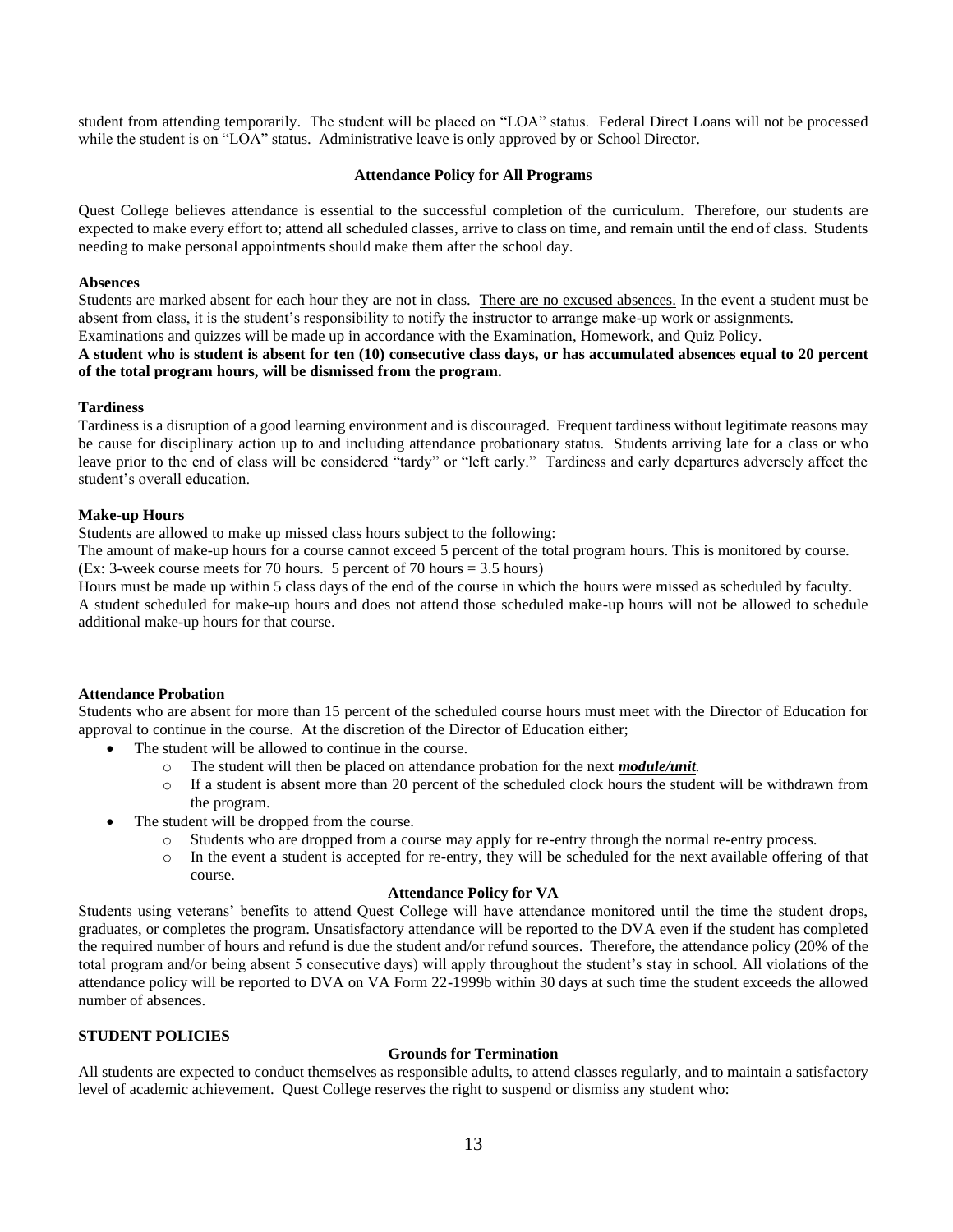- Exhibits conduct that is found by the administration to be detrimental to fellow students, other individuals, the community, or the College, as addressed in the Conduct section of this catalog;
- Fails to maintain satisfactory academic progress;
- Fails to meet attendance standards, or
- Fails to meet financial obligations to the College.

## **Student Conduct**

<span id="page-17-0"></span>Quest College reserves the right to dismiss any student whose conduct is detrimental to the best interest of other students and/or the college. Quest College is proud of the academic standards it has established and maintains. In the job market of today, professional conduct is a crucial factor in obtaining and keeping a job. Emphasis is continually placed on regular attendance, promptness, honesty, and a positive attitude.

The following examples of unacceptable conduct are not all inclusive or limited to the following on campus, clinical, externship sites or college related trips:

- All forms of dishonesty including cheating, plagiarism, forgery, and intent to defraud through falsification, alteration, or misuse of College documents.
- Theft of, or deliberate destruction, damage, misuse or abuse of Quest College property or the property of private individuals associated with the College.
- Inappropriate or profane behavior that causes a disruption of teaching, college activities, research, administration, or disciplinary proceedings.
- The use of an alcoholic beverage or a controlled substance on college or externship property, including the purchase, consumption, possession, or sale of such items.
- Violence or the threats of violence towards persons or property of students, faculty, staff, or Quest College.
- Smoking, including electronic cigarettes, in the College facility.
- Eating or drinking in the classrooms or any location other than designated areas.
- Failure to comply with Quest College officials acting within the scope of their employment responsibilities.
- Use of cell phones or other electronic devices unless directed by a faculty or staff member.
- Bringing animals onto college property. (Service animals are permitted)
- Bringing children into the Quest College teaching areas during scheduled classes. The College does not provide childcare services and cannot assume responsibility for their health and safety.
- Failure to comply with all emergency evacuation procedures, disregarding safety practices, tampering with fire protection equipment, or any violation of any other health and safety rules and regulations.
- Failure to comply with any regulation not contained in official college publications but announced as administrative policy by a college official or other person authorized by the School Director.
- Bringing dangerous items such as explosives, firearms, or other weapons, either concealed or exposed, onto Quest College or externship property.
- Improper use of e-mail and Internet access.
- Failure to comply with federal software piracy statutes forbidding the copying of licensed computer programs.
- Any other behavior deemed inappropriate by general college standards, or that would disrupt the positive and constructive flow of the classroom.
- Violation of a federal, state, or local ordinance including, but not limited to, those covering alcoholic beverages, narcotics, gambling, sexual offenses, or arson on Campus property or at a Campus function.
- Aiding and abetting or inciting others to commit any act of misconduct set forth herein.
- Conviction of a crime which is of a serious nature if it is administratively determined that the continued presence of the student would constitute a threat or danger to the students, faculty or staff of Quest College.
- Violating the Student Sexual Harassment Policy.
	- Violation of Quest College policy applicable to use of computers or online services, including:
		- o Copyright infringement;
		- o Misrepresentation of identity through alteration of e-mail names;
		- o Transferring computer viruses, intentionally or unintentionally.

Violation of any of the above may subject the student to *any* of the following depending on seriousness of infraction:

- Verbal warning
- **Suspension**
- **Termination**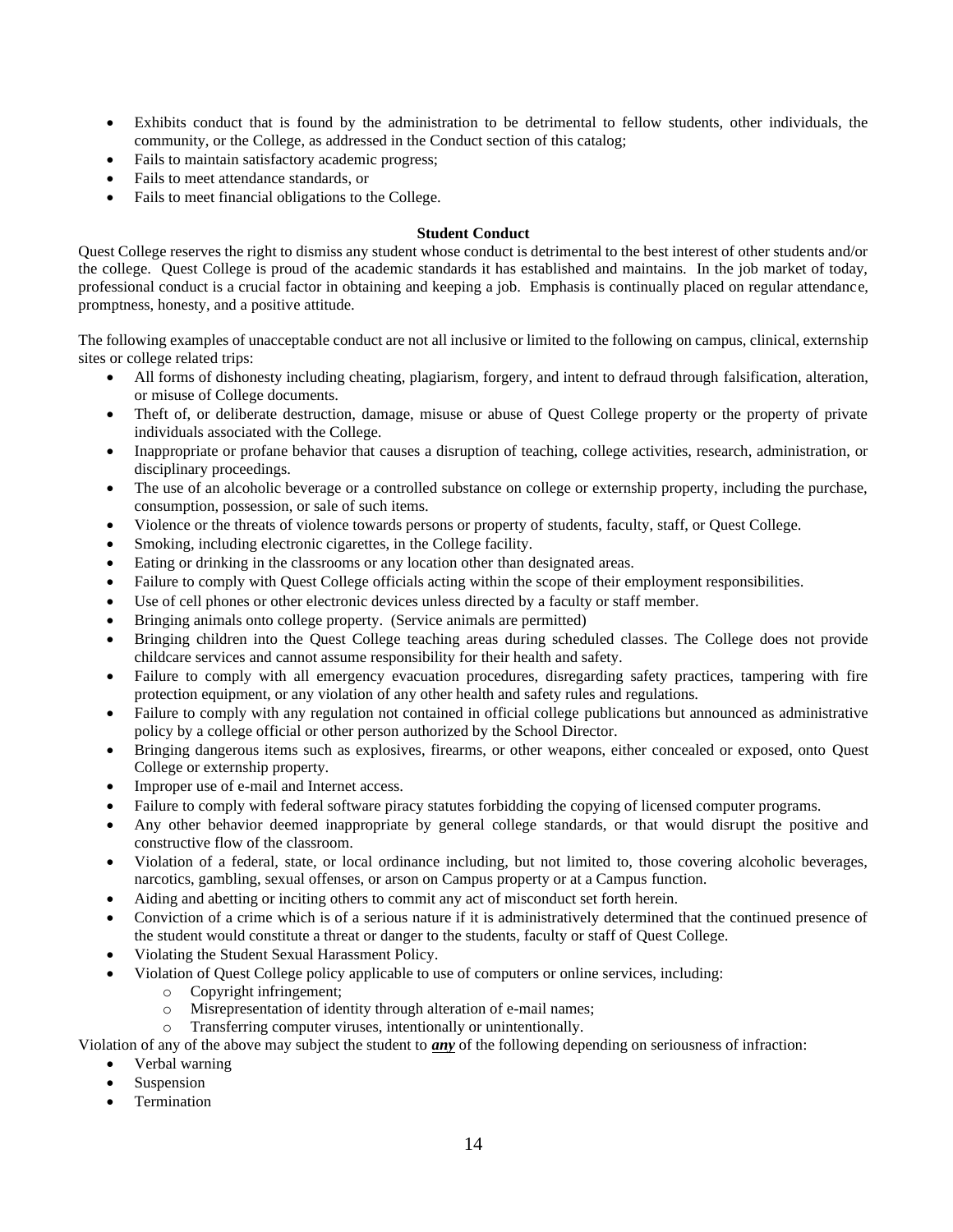Students committing any of the violations listed above may receive a written warning concerning the misconduct and may receive disciplinary action up to and including immediate suspension or dismissal. If suspension is issued, the suspension period will not be less than 1 school day and not more than 10 consecutive school days. A College Official will initiate a suspension report with a copy to the student and the original copy will be placed into the student's file. If the student is assigned a probationary period and exhibits satisfactory conduct during this period, he/she will be removed from conduct probation. Any student dismissed for conduct violations will not be eligible to return to the College.

## **Dress Code**

<span id="page-18-0"></span>Since many employers and other business professionals visit Quest College to give lectures and conduct job interviews, it is important that all faculty and students convey a professional image at all times. In order to promote professional pride and encourage personal development, the following dress code standards will be observed:

A PROFESSIONAL APPEARANCE IS EXPECTED AT ALL TIMES when at the school, clinical or extern site.

All students whether in the lab/clinic floor or in other (classroom) lecture will be expected to immediately comply with the following dress code policies:

- 1. No visible FACIAL OR BODY piercings.
	- a. Ear studs are permissible: one pair only.
	- b. Tongue and nose studs are not to be worn. This is an issue with our diverse clientele.
	- c. Ear cartilage, nose or body piercings: must have flesh or neutral colored spacers or removed.
- 2. Shoe wear: According to OSHA standards and in staying compliant with medical protocols:
	- a. No open toed or open heal shoes are to be worn: Any shoe that does not protect foot, i.e. cotton, canvas, nylon etc., or protect the toes/heels are not to be worn. This applies to didactic as well as clinical settings.
	- b. When in uniform, shoes must be athletic or nursing type. White should be considered as a professional preference. No bright or distracting color or multi-toed shoes are to be worn.
- 3. Uniform requirements
	- a. The school scrub uniform color as assigned by college.
	- b. Uniform will consist of a scrub top, a bottom, school logo, socks and appropriate foot wear.
	- c. The uniform should fit loosely enough to allow adequate movement and not reveal skin inappropriately at any time.
	- d. All students must wear a picture ID badge (provided by the school).
	- e. The uniform will remain clean, no holes, and as wrinkle free as possible.
	- f. Students may purchase additional scrubs sets at their discretion from the Business Office.
	- g. Freshman students have until uniforms are delivered to be in the appropriate college colors. Until that time, single color scrub sets or business casual may be worn.
	- h. All students will be required to wear their uniforms daily in both clinical and didactic courses.
	- i. Instructors should wear white lab coats.
- 4. Hair should be worn in a style to provide safety and protection of the patient.
	- a. Plain bobby pins or plain metal barrettes are permitted to fasten long hair securely.
	- b. Head and facial hair must be trimmed in such a manner as to allow the proper fit of n-95 TB masks
	- c. All hair must be "natural colors." Hair that is of an "unnatural" color such as blue, green, yellow, fluorescent, purple etc. and/or that are colored in patterns, streaks or cut in stencils, will not be allowed.
	- d. Hair styling must be conservative and professional in appearance.
	- e. Male students must be clean shaven or beards/mustache must be neatly trimmed.
	- f. No hair ornaments, head bands, handkerchiefs or other head or hair coverage devices or caps will be worn either in school or at clinical sites. Students requesting an exception to dress code policy for religious purposes need to submit the request in writing to the School Director for review and approval.
	- g. Hair bands, (head bands) if worn, must be no greater than 1" in width, and either white or grey.
	- h. Hair must be worn up or back during any clinical setting, including skills lab.
- 5. Jewelry: One ring is allowed without a raised setting, no bracelets, or necklaces (with the exception of medic alert tags). No dangling earrings or excessive jewelry will be worn in the classroom or clinical setting.
- 6. Nails should be trimmed and should not extend beyond the end of the finger. Clear or natural nail polish may be allowed but the preference is that none be worn. For health and safety reasons, no artificial or acrylic nails are allowed. Nail ornamentation or nail jewelry is not permitted.
- 7. No body odor
	- a. Students should be freshly bathed with good oral hygiene
	- b. No scented deodorants or scented antiperspirants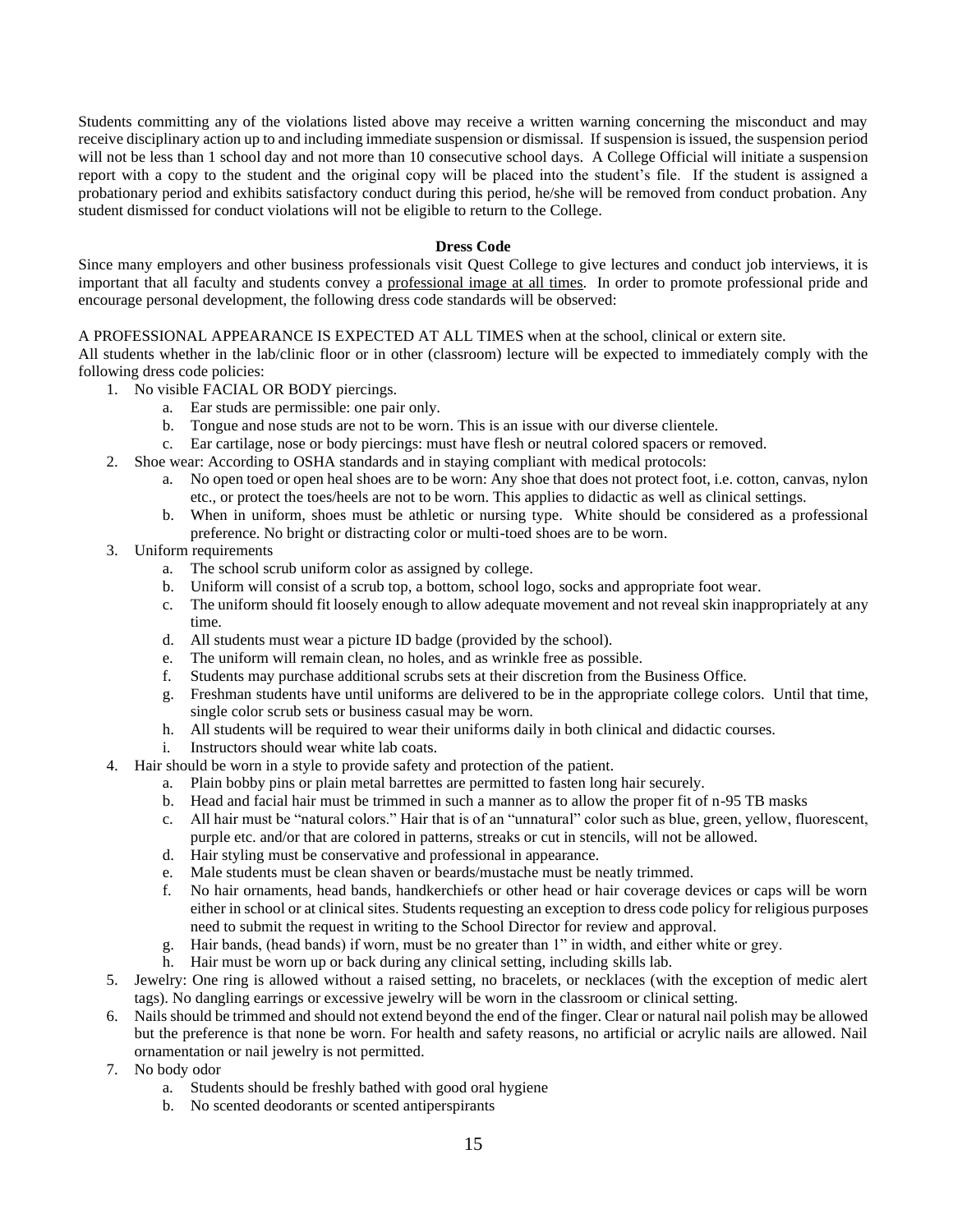c. Excessive perfume/cologne/make-up or scented grooming products are not permitted.

In an effort to project the dignity of the medical and business profession as in an educational setting, all students are expected to dress professionally at all times, or as they would in a clinical or other work environment.

We realize words like "excessive" or "unpleasant" are subjective and we ask students to please respect faculty feedback if it is necessary to correct a dress code issue. All students should immediately and respectfully make the requested corrections when directed to do so by faculty or staff. Failure to comply with Quest College employee requests regarding dress code will result in immediate suspension for the day and a required meeting with Director of Education. Any repeat suspension will require student to meet with the Director of Education to determine if student will be reinstated or withdrawn from the program.

This Dress code will be implemented immediately and changes may be made at the discretion of Administration at any time.

Quest College staff can be of assistance in the application of the above standards, so please do not hesitate to ask if the dress code is unclear to you. Violations of this dress code will result in documented counseling. Flagrant and/or repeated violations could result in suspension and/or termination.

## **ALL STUDENTS THAT ARE NON-COMPLIANT WITH THE ALLIED HEALTH DRESS CODE WILL BE SENT**

**HOME FOR THE DAY and incur an absence.** Graded activities missed during this absence will not be allowed make-up. A student advisement will be initiated. Three violations will be grounds for dismissal from the program. There is zero tolerance for violation of these policies and every student should be observant of their fellow classmates to assist in recognizing professional dress and behavior.

## <span id="page-19-0"></span>**Violence Against Women's Act (VAWA)**

The Violence Against Women Act (VAWA) is a federal law that was implemented in 1994 in recognition of the severity of the crimes associated with domestic violence, sexual assault, and stalking, as part of the Violent Crime Control and Law Enforcement Act of 1994. VAWA was reauthorized in 2000, 2005, and 2013 to strengthen the law.

The Violence Against Women Act provides protection to women against crimes of sexual violence. The act was amended on several occasions and placed new obligations on colleges and institutions to report and conduct educational programs under its Campus Sexual Violence Act (Campus Save Act), which amended the Cleary Act. The 2013 VAWA Reauthorization added a non-discrimination provision that prohibits discrimination on the basis of sex by organizations that receive funding under the Act and allows an exception for "sex segregation or sex-specific programming" when it is deemed to be "necessary to the essential operations of a program".

Critical to ending violence and maintaining a safe campus is recognizing and avoiding abusive behavior. Abuse can surface in many ways (emotional, verbal, psychological, sexual, and physical). Some warning signs of abuse are:

- Frequent yelling directed at a partner
- Blaming partner for own faults
- Name-calling
- Consistently accusing partner of infidelity
- Kicking, holding, slapping, and scratching
- Forcible sex (e.g., wanting sex after hitting)

## **Quest College's VAWA Policy Statement**

Quest College is committed to maintaining a safe and secure work and academic environment free of any form of sexual misconduct including domestic violence, dating violence, sexual assault, stalking, and sexual harassment. A violation of the Violence Against Women's Act shall constitute grounds for disciplinary action, up to and including, dismissal from the College.

## **VAWA Resources:**

You can help to ensure that victims have access to services they need to feel safe and receive counseling. Direct the victim to the following resources:

- 911
- San Antonio Police Department: 210-207-7155
- Building Security: 210-525-1174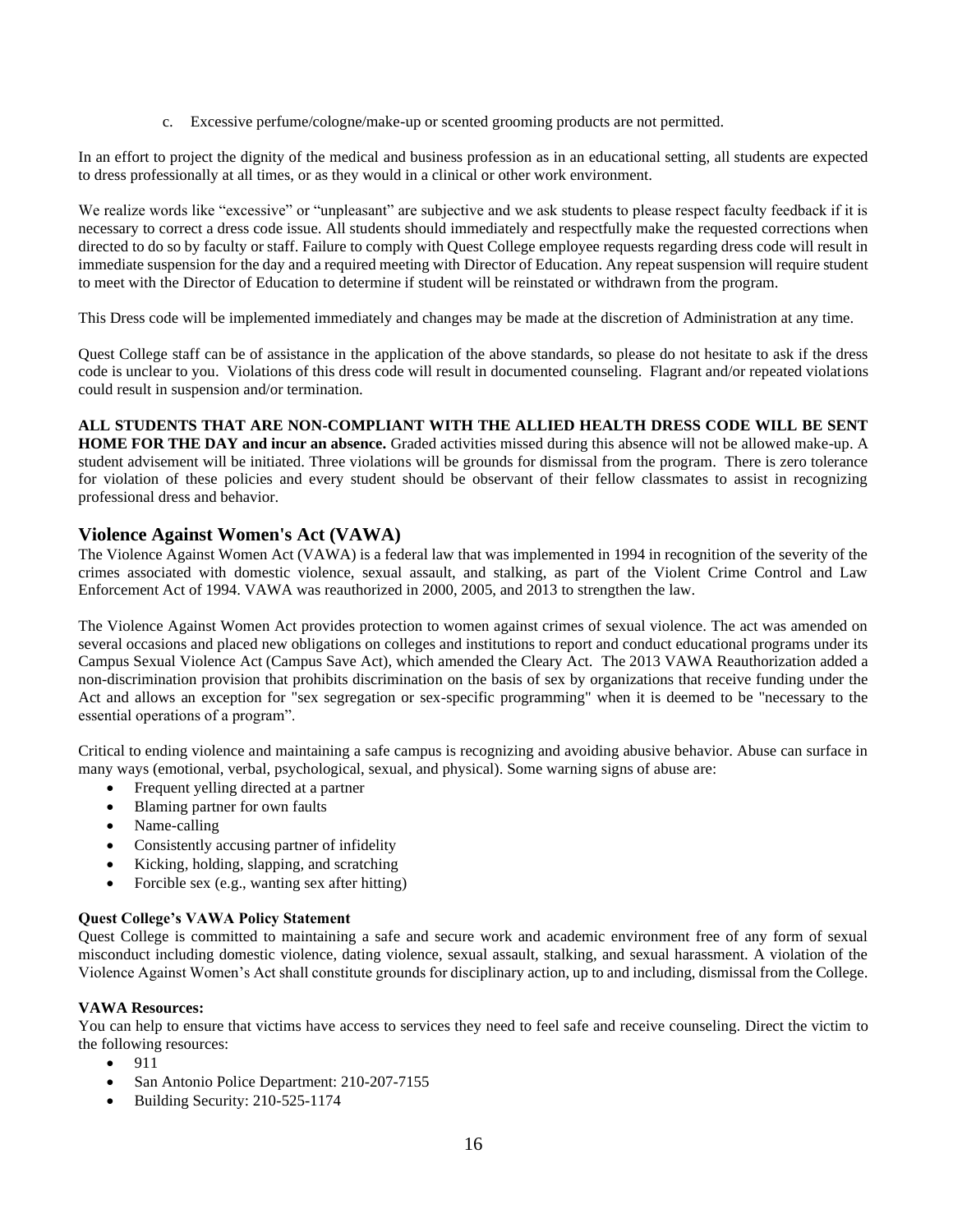- School Director: 210-366-2701
- Title IX Coordinator: 210-366-2701

## **Additional Resources:**

[www.notalone.gov](http://www.notalone.gov/) National Domestic Violence Hotline: 800-799-7233 National Sexual Assault Hotline: 800-656-4673

## <span id="page-20-0"></span>**Grievance / Complaint Policy**

Quest College is dedicated to the professional and technical development of its students. To ensure every student is afforded fair, nondiscriminatory treatment, the College has adopted the following set of guidelines to govern student conduct, academic, and administrative actions:

- Whenever a student is confronted with an issue, concern, dispute, etc., he/she is encouraged to speak first with their primary instructor, explain the grievance or complaint and ask for clarification. Most problems will be resolved at this level.
- If the Instructor does not satisfactorily resolve your concern or issue or if your concern or issue involves the Instructor, contact the Director of Education of your facility.
- If the Director of Education does not resolve the concern or issue to your satisfaction, arrange a meeting with the School Director and provide a written, signed statement of the issues. The School Director will consider your grievance and will advise the student of a decision. It is the college policy that the School Director's decisions regarding student grievances are final.

## **Appeal Procedure**

After utilizing the Grievance/Complaint Policy stated in the catalog, a student may contact the following agencies to report any unresolved grievances:

- Texas Workforce Commission, Career Schools and Colleges, 101 East 15th Street, Austin, TX 78778-0001; Office phone: (512) 936-3100.
- Council on Occupational Education, 7840 Roswell Rd., Building 300, Suite 325, Atlanta, GA 30350; Office phone: (800) 917-2081, Fax : (770) 396-3790, Web address: www.council.org
- The Texas Higher Education Coordinating Board, Office of General Counsel, P.O. Box 12788, Austin, Texas 78711- 2788. The web address for the Texas Higher Education Coordinating Board Student Complaints with corresponding forms if a student wishes to file a complaint is: [http://www.thecb.state.tx.us/studentcomplaints.](http://www.thecb.state.tx.us/studentcomplaints) The web address for THECB rules governing student complaints – Title 19 of the Texas Administrative Code, Section 1.110-1.120:

<span id="page-20-3"></span>http://texreg.sos.state.tx.us/public/readtac\$ext.ViewTAC?tac\_view=5&ti=19&pt=1&ch=1&sch=E&rl=Y

## <span id="page-20-1"></span>**Non-Sufficient Funds Fee**

A fee of \$35.00 will be charged on all checks returned by the bank for non-sufficient funds.

## <span id="page-20-2"></span>**Force Majeure**

Quest College will not be liable for any damages including but not limited to consequential damages resulting from Quest College's inability to fulfill Quest College's obligations under the Enrollment Agreement including but not limited to the failure to provide the instruction and other resources necessary to enable a student to complete the program in which a student has enrolled. This includes actions directly or indirectly caused by or results from a fire, war, terrorist act, strike, work stoppage, riot, utility failure or shortage, damage by the elements, act of nature, acts of God or any other cause beyond the control of Quest College. In the event Quest College is unable to perform any of the obligations under the Enrollment Agreement, for any of the reasons set above, Quest College shall not be responsible for any damages including but not limited to consequential damages or have an obligation to issue Tuition refunds, other than as required by an applicable refund policy.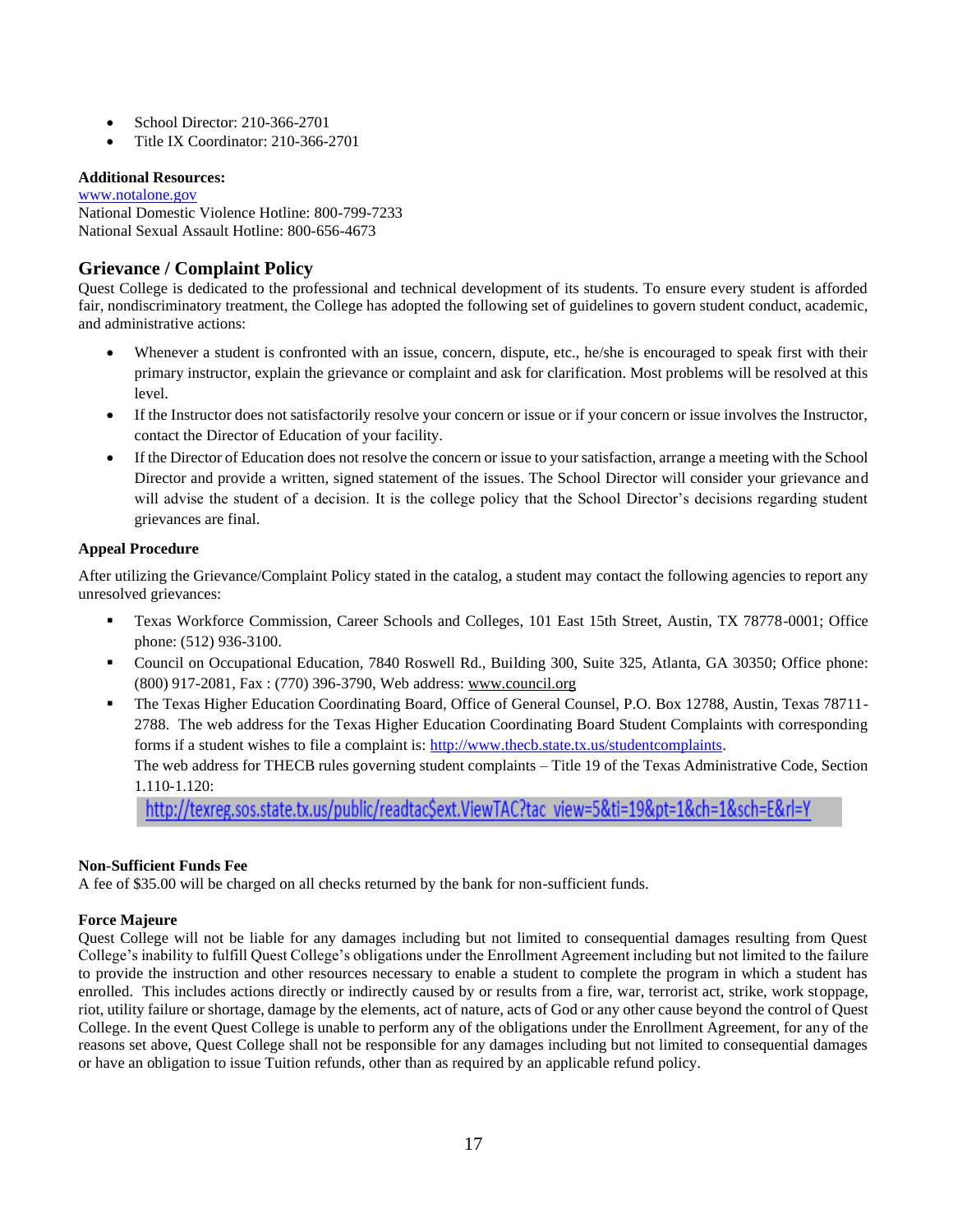## **Personal Property**

Quest College assumes no responsibility for loss or damage to the personal property or vehicle of a student, graduate, visitor or employee.

## <span id="page-21-0"></span>**Sexual Harassment Policy**

Sexual harassment is against the law and will not be tolerated by Quest College. The management and employees of Quest College are committed to providing a student learning environment that is safe and free from all forms of sexual harassment.

Sexual Harassment should always be reported immediately to Quest College Human Resources Coordinator either by telephone at 210-366-2701 or in writing to 5430 Fredericksburg Road Suite 310, San Antonio, TX 78229.

## What Constitutes Sexual Harassment?

For some inappropriate conduct can be difficult to define. Conduct that may be considered appropriate by one person may be deemed as inappropriate by another person. Students should always report any conduct that they believe constitutes sexual harassment.

Sexual harassment is behavior of any individual or group of either sex against an individual of the opposite or same sex. Sexual harassment can occur when behavior includes unwelcome sexual advances, requests for sexual favors, and other verbal or physical conduct of a sexual nature, sexually related jokes, and/or display of pornographic material in the an academic or student setting. An academic or student setting includes: all settings on campus, off-campus clinical programs, off-campus courses, and off-campus College-sponsored events.

Sexual Harassment includes situations when:

- Submission to such conduct is made explicitly or implicitly a term or condition of an individual's employment or an individual's treatment as a student;
- Submission or rejection of such conduct by an individual is used as the basis for employment decisions or the treatment of a student, affecting the employee or student; or
- Such conduct has the purpose or effect of unreasonably interfering with an individual's work or a student's academic performance or creating a sexually intimidating, hostile or offensive working or academic environment.

The following are examples of behavior that can generally be constituted as sexual harassment:

- Direct or indirect demands or threats for unwanted sexual activity
- Sexual and sexually suggestive comments jokes, humor, cartoons and other media that is sexual in nature
- Displaying pictures or other materials that could be considered offensive in nature
- Stalking in person or through media sources of another individual.

An initial course of action for any student who feels that they are being sexually harassed is for the student to:

- **Tell the harasser to stop.** Promptly let a person know that his or her behavior makes you uncomfortable. Do not mince words - use precise language stating that you want the harassment to stop immediately.
- **Document the abuse.** Write down what happened, when it occurred, the names of anyone who witnessed the harassment, and how it affected you.
- **Report the harassment.** Immediately report sexual harassment to the Quest College Human Resources Coordinator either by telephone at 210-366-2701 or in writing to 5430 Fredericksburg Road Suite 310, San Antonio, TX 78229.

Any instance of sexual harassment should be reported no later than three (3) business days from the date of the instance. If a student does not report an instance of sexual harassment with this period, they are still encouraged to come forward as soon as possible.

## <span id="page-21-1"></span>**Employee / Student Relationships**

Quest College strictly prohibits employees from fraternizing or socializing with students, except as a part of organized Campus event. Students are prohibited from fraternizing or socializing with employees, except as a part of organized Campus social event. This policy prohibits students and employees from dating. Employee/student relationships must maintain the highest level of professional respect. Employees or a student engaging in any type of relationship that is outside of the professional student/employee relationship violates Quest College's sexual harassment policy as set forth above. This policy does not apply to students married to an employee prior to becoming a student.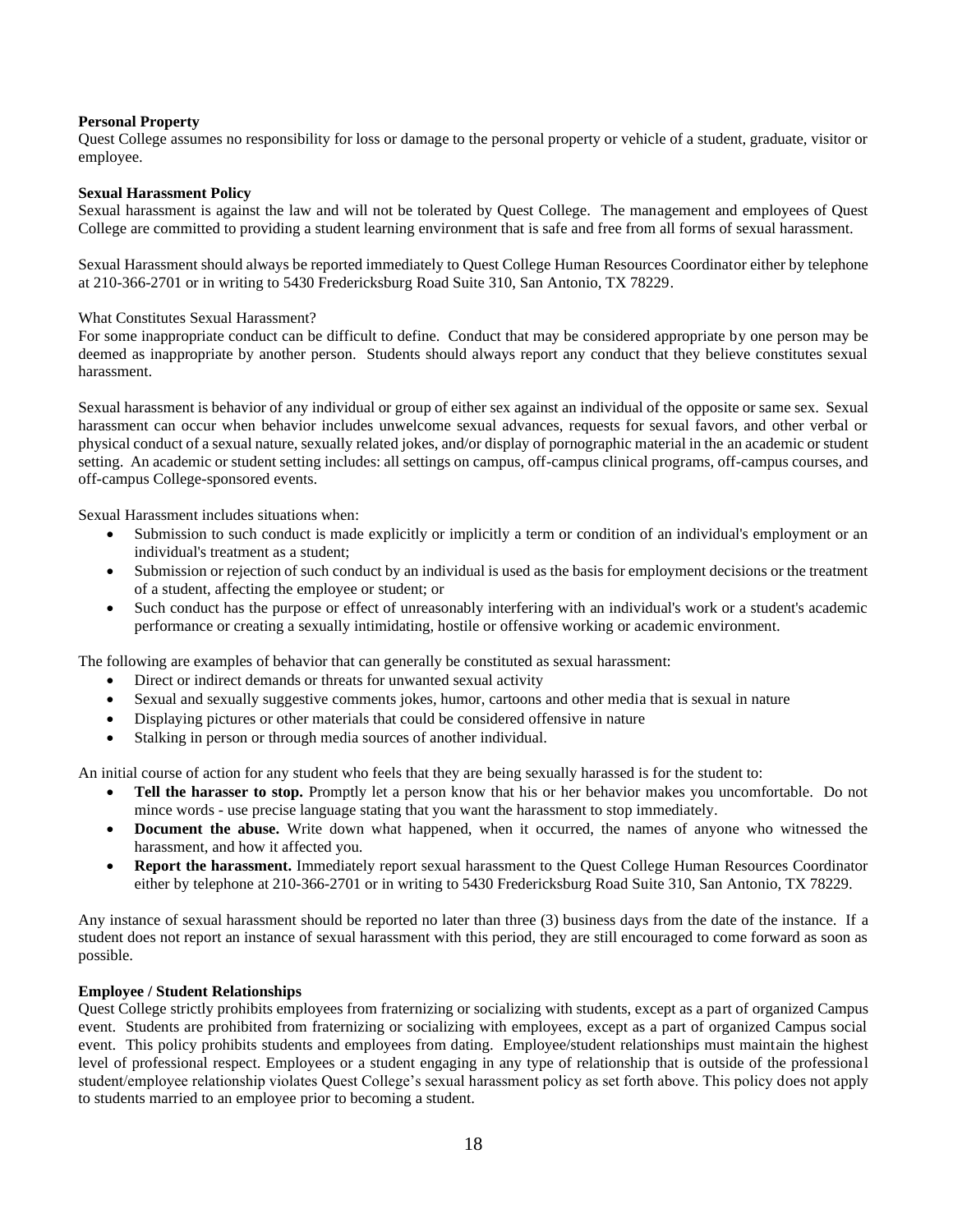## <span id="page-22-0"></span>**GRADUATION REQUIREMENTS**

Complete all requirements of their program of study and maintain the minimum acceptable grade point average. Compile a satisfactory attendance record as outlined by the college.

Complete the Externship (if required by the program) and submit required Timesheets and Evaluations.

Return all property belonging to the college.

Fulfill all financial obligations to the college and attend Graduate and Financial Aid Exit interviews prior to graduation.

## <span id="page-22-1"></span>**Certificate and Licensure**

No student is automatically certified in their program of study just because they graduate from their program.

Students who have successfully completed the programs of Medical Assistant/Phlebotomy/EKG Technician Specialist Dual Program, Associate of Applied Science in Medical Assisting/Allied Health and Patient Care Technician, and are in good standing in all financial obligations are eligible to take a certification exam. In some cases there are multiple certification exams available to students depending on their program of study.

Students that complete the Nurse Aide curriculum are eligible to take a "certification test" issued by the Texas Department of Health and Human Services.

The cost of the specific certification exams (as determined by the college) is included in the program tuition/fees cost. To repeat any exam will be at the expense of the student or graduate. All Quest College students will have six calendar months after completion of the program to practice and test for their National Certification. Quest College students that are not in good standing will not be allowed to test for the National Certification. Once the six calendar month time frame has expired, students that have not tested or are not in good standing with Quest College will be required to pay all applicable test fees.

Students in the Medical Assistant/Phlebotomy/EKG Technician Specialist Dual Program, Associate of Applied Science in Medical Assisting/Allied Health and Patient Care Technician programs will also be afforded the opportunity to receive CPR training. As part of their curriculum, students that complete the Nurse Aide set of courses are also trained for CPR. Students successfully completing the material will receive CPR certification.

## <span id="page-22-2"></span>**Graduation Ceremonies**

Students within 30 days of their last day of scheduled attendance, who are in good standing both academically and financially, are eligible to participate in graduation exercises.

A student or graduate who is not current on their financial obligations to Quest College will not be permitted to participate in graduation ceremonies and will not be eligible to receive their graduation certificate or transcript until the account is brought into good standing.

## <span id="page-22-3"></span>**Graduation Honors**

Students who have successfully completed all course requirements and have a cumulative grade average of 3.75 **and** attendance of 90% will be designated as Honors Graduates*.* Honors Graduates will be eligible to apply for the National Technical Honor Society with the Director of Education.

## <span id="page-22-4"></span>**Diplomas and Transcripts**

Upon successful completion of a certificate program's course work and graduation requirements, graduates will be awarded a Certificate of Completion.

Official transcripts may be issued upon request by the student. Upon completion of the program and with a zero balance on their account, graduates will receive one official transcript free of charge. Former students or graduates will be charged \$10.00 per transcript for additional official or unofficial transcripts if their account is in good standing. A replacement diploma or degree is \$25.00.

## <span id="page-22-5"></span>**FINANCIAL ASSISTANCE**

Several forms of financial assistance and payment options are available to Quest College students. These include credit card payments, individual payment plans, Federal Financial Aid Assistance, and Workforce Investment Act.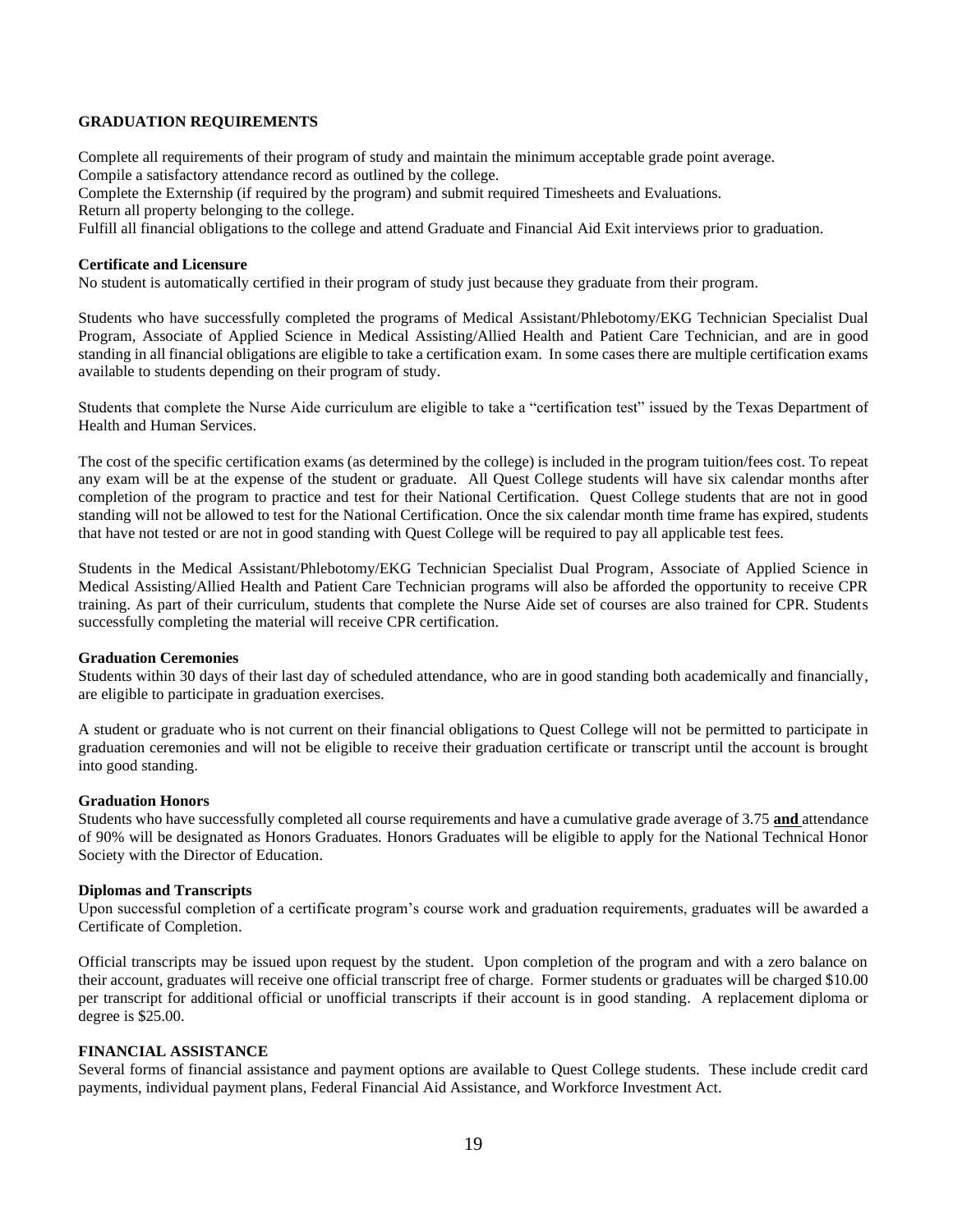Federal Financial Aid Assistance is available to qualified students for programs of at least 600 clock hours. The Federal Loan Program includes both the Stafford Loan and the Parent Loan (PLUS), and the Federal Pell Grant programs are available to qualified students. Financial aid applications may be obtained from Quest College's Financial Aid Office. Students receiving Federal Financial Aid must make satisfactory progress in both academics and attendance in order to maintain eligibility in Federal Financial Aid. If a student loses this eligibility, the student becomes liable for all college charges not covered by the loss of financial aid assistance. Title IV Financial Aid is managed in terms of semester hours or when applicable, clock hours. Students are encouraged to contact the Quest College's Financial Aid Officer for any assistance, information or questions concerning financial aid and/or general institutional issues.

The Federal Office of Student Financial Assistance (FSA) Ombudsman works with student loan borrowers to informally resolve loan disputes and problems. The goal of the FSA Ombudsman is to facilitate and provide creative options/alternatives for borrowers needing assistance with federal loans. Students needing assistance is unable to resolve a loan dispute, should contact: U S Department of Education, Student Financial Assistance, FSA Ombudsman, 830 1<sup>st</sup> St. NE, Fourth Floor, Washington DC, 20202-5144. Telephone is 877-577-2525. [http://ombudsman.ed.gov.](http://ombudsman.ed.gov/)

Students enrolled in the Nurse Aide program will be required to make payment in full prior to the first day of class.

Students may also qualify for sponsorship by various agencies. In order to determine one's eligibility, individuals are encouraged to speak with an Admission Advisor or Financial Aid Representative about procedures for making application to the agency.

## <span id="page-23-0"></span>**Financial Aid Reinstatement**

Eligibility for financial aid will be reinstated when the student re-establishes satisfactory progress status. This is accomplished by obtaining no less than the cumulative acceptable grade average in all courses and earning sufficient credit or clock hours for the period of academic probation, thus enabling the student to return to a timely completion schedule. Interruption of financial aid could result in a change to the amount awarded.

Maximum time frame is defined as: To remain eligible for continuance of training and receive financial assistance (Title IV funds), the student must progress through the program at a pace leading to completion of the program within  $1 \frac{1}{2}$  times the program length.

## <span id="page-23-1"></span>**Scholarships**

Quest College has established the HAROLD E. MARTIN SCHOLARSHIP in memory of its pioneering co-founder. The scholarship offers prospective student the opportunity to apply for scholarship monies if they meet all of the scholarship criteria in one of four areas: High School or GED graduate, Agency or Sponsor, being a graduate from a previous Quest College program, or the success scholarship. Scholarships if available can be applied for through the FA department and will be reviewed by the scholarship committee for approval.

## <span id="page-23-2"></span>**JOB PLACEMENT**

QUEST COLLEGE CANNOT AND DOES NOT GUARANTEE EMPLOYMENT BEFORE OR AFTER GRADUATION.

The Job Placement Department assists students in their efforts to obtain employment after graduation. The assistance provided by the Job Placement Department is not a guarantee that the student will obtain employment.

The Job Placement Department offers the following services:

Assistance in the creation of resumes and cover letters as well as the completion of employment applications.

Assistance with job interviewing and follow-up techniques.

Extends invitations to prospective employers to visit the college, interview graduates, present employment opportunities, and offer employment applications to graduating students.

Quest College maintains job placement assistance services for all graduates who seek new positions. Ultimately it is the hiring manger, not the college that makes the decision on hiring. The employer is influenced by factors such as training, character, attendance/punctuality, personality traits, favorable appearance, work ethics, dependability, and the ability to easily converse with others. Through the Job Placement Department, Quest College will assist students in their job search. Job search activities include assistance in resume writing, interviewing, and identifying job openings. Students are responsible for advising the college of their employment information.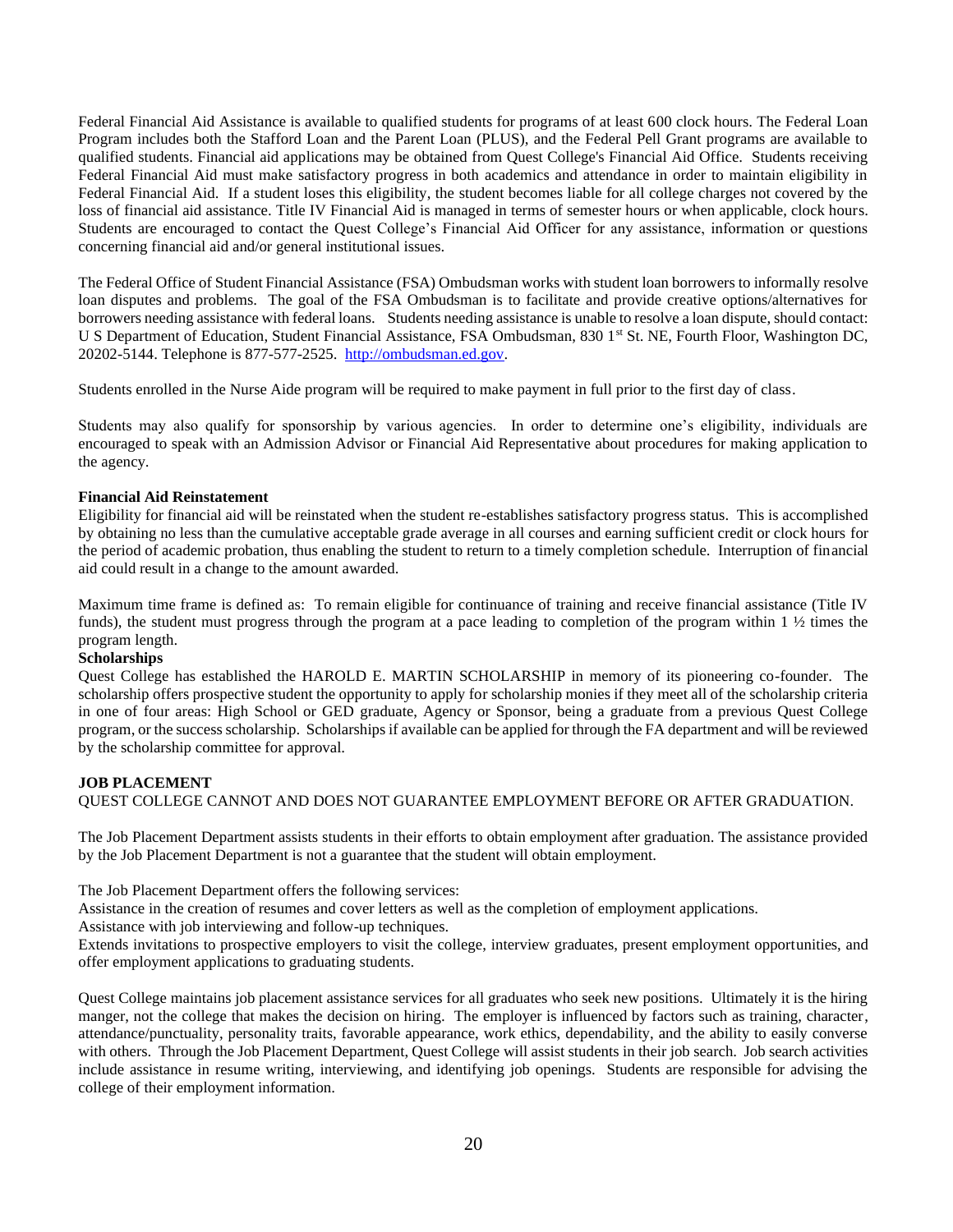Although average starting wage information based upon data received from employers and graduates may be available to prospective students, no employee of the College is authorized to guarantee that a graduate will earn a specific amount. The student's program of study, employer needs, current economic conditions, and other factors may affect wage levels.

## <span id="page-24-0"></span>**RESOURCE CENTER**

Quest College maintains a general reference library containing resources directly related to subjects taught at the college, career opportunities for the respective fields, job search strategies, and other pertinent information. This resource of books, reference materials, and periodicals may be used for additional preparation of assignments or leisure reading. The library is available to Quest College students and graduates during normal business hours.

## <span id="page-24-1"></span>**Advising**

Advising begins with the admissions interview and continues throughout the time the student is attending their program. The main purpose of advising is to assist the student in getting the most out of his/her education. Students are encouraged to discuss academic difficulties with their instructor. In addition, the administrative staff is available to assist any student who is experiencing academic or personal problems.

## <span id="page-24-2"></span>**Advisory Committees**

Quest College has established Advisory Committees of health care professionals, business professionals, owners, Quest College staff and faculty members, employers of former graduates, and alumni of Quest College. These Advisory Committees meets semi-annually to evaluate the educational programs of Quest College as well as to provide input and feedback for improved programs and curriculum.

## <span id="page-24-3"></span>**Equal Opportunity College**

Quest College does not discriminate on the basis of race, color, religion, ancestry, national origin, age, non-disqualifying disability, gender, sexual orientation, marital status, or veteran status in the recruitment of students and staff, or in the implementation of its policies, procedures, and activities. Sexual harassment is a prohibited aspect of sexual discrimination under this policy.

**ENGLISH ONLY:** All classes and course material are taught in English.

## <span id="page-24-4"></span>**STUDENT RECORDS**

Student records are confidential and maintained in a secure area where only authorized personnel have access to the records. These records are available for review by the student upon written request. Student records, with the exception of student transcripts, will be maintained for a period of five (5) years following the date of the student's last date of attendance from Quest College*.* Students are strongly encouraged to maintain their current name, telephone number, mailing and email address in the college's database and to inform Quest College immediately of any changes.

### <span id="page-24-5"></span>**Catalog Addendum**

Quest College reserves the right to supplement this catalog in order to accurately reflect any change(s) in programs, classes, instructors, or other matters. Catalog changes will be maintained on the Quest college web site: [www.questcollege.edu.](http://www.questcollege.edu/)

## <span id="page-24-6"></span>**Catalog Revisions**

Quest College retains the right with the approval of The Texas Workforce Commission, Career Schools and Colleges to make general and/or specific revisions to this catalog and its supplements. These revisions may include changes to academic programs, curriculum, calendars, credit hours, college policies, tuition and fees, instructional staff, etc. Changes in tuition and fee charges will not affect an enrolled student who has a properly executed Enrollment Agreement.

## <span id="page-24-7"></span>**COMPLIANCE**

## <span id="page-24-8"></span>**Solicitation**

There is no solicitation permitted within the college facilities without the written approval of the President.

## <span id="page-24-9"></span>**Housing**

Quest College does not operate its own housing facilities, nor does it endorse or supervise any particular housing complex.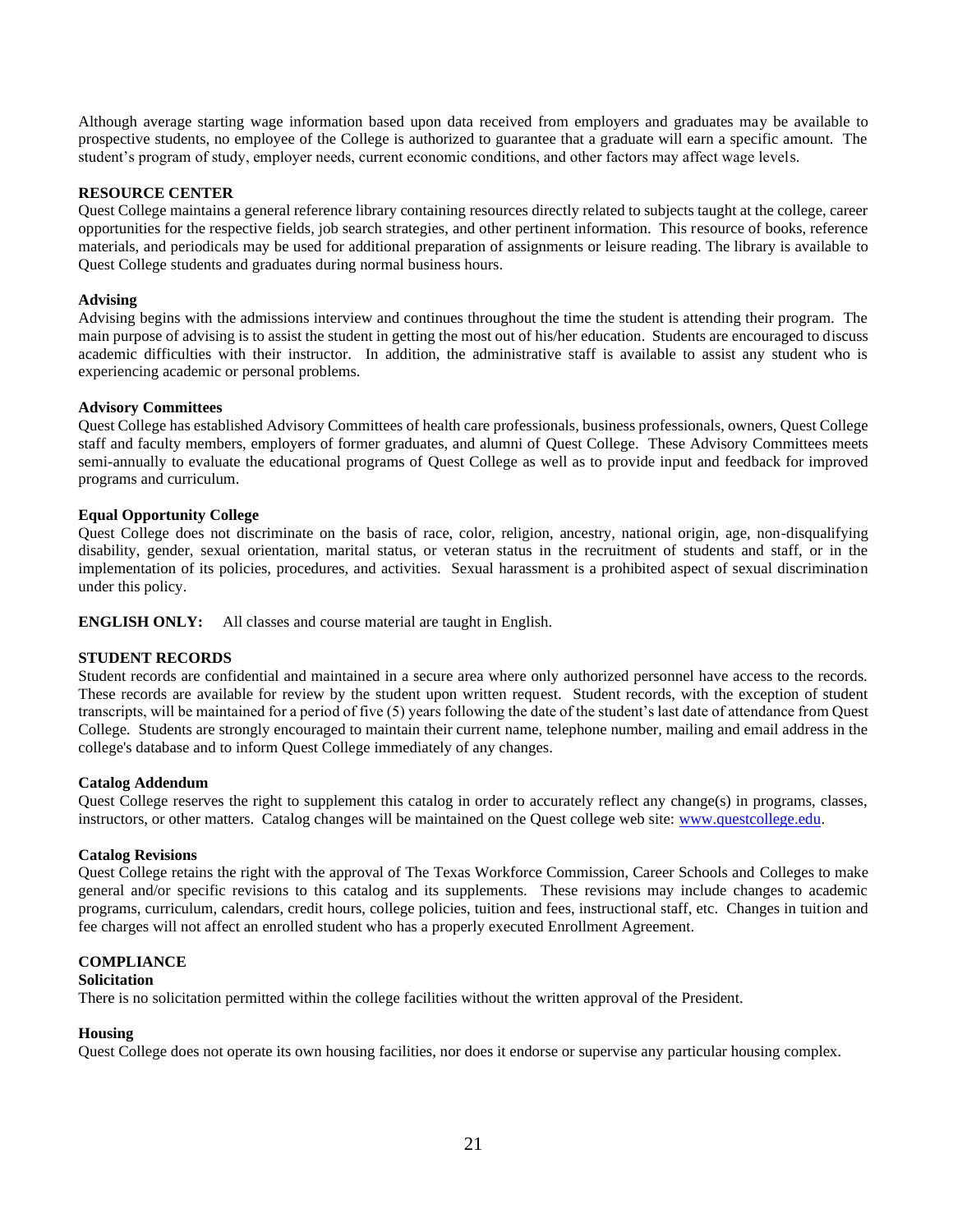## <span id="page-25-0"></span>**Drug Free Campuses**

The Drug Free Schools and Communities Act Amendments of 1989 requires that Quest College, as an institution of higher education, adopt and implement a program to prevent the unlawful possession, use, or distribution of illicit drugs and alcohol by students and employees.

Quest College has adopted the following policy:

All students, upon enrolling in the institution, complete a document entitled "Drug Free Workplace Act" which is retained in the file as a permanent record. When completed by the enrollee, the enrollee acknowledges that he/she understands and agrees to adhere to the Drug Free Workplace Policy. Among other items, this document allows the institution to perform random drug testing throughout the student body, as deemed necessary. The dangers of drug abuse are covered in lectures.

Quest College shall continually monitor its Drug Free Workplace program to ensure it is in compliance with the above policy.

Quest College will not condone or allow the unlawful possession, use, or distribution of illegal drugs and alcohol by students, faculty, administration, or employees on its property or as a part of any of its activities.

## **SANCTIONS:**

Quest College will impose disciplinary sanctions on students, faculty and employees, consistent with local, state, and federal law, as follows:

- A student, faculty, or administrative member who is suspected of being under the influence of alcohol or any controlled substance or illegal drug on Quest College premises or as a part of any of its activities, will be sent home. Transportation will be arranged.
- A student, faculty, or administrative member who was witnessed using alcohol or any controlled substance or illegal drug on Quest College premises or sponsored event may be dismissed or terminated from the program.
- A student, who admits to having a problem with alcohol, drugs, or both, and who wants to complete his/her studies at Quest College, will be required to complete either a drug or alcohol rehabilitation program or attend Alcohol Anonymous (AA) or Narcotics Anonymous (NA).
	- o Documented proof of progress, completion and meeting attendance will be required at the end of thirty days leave of absence.
	- o The above policy must be strictly adhered to, and documentation given to the School Director, prior to readmittance.
	- o A personal meeting with the School Director will also be required prior to re-admittance. Satisfactory progress is based upon the report of the student and discussion with the involved treatment center and AA or NA sponsor.
	- o If the student chooses to attend AA or NA meetings, the student must attend at least three meeting per week. Documentation must be presented to the School Director on the first meeting day of each week.
	- o Failure to present such documentation will result in termination.
	- o The student is responsible for all fees and charges incurred by attending any rehabilitation program or meetings.

A student, faculty or administrative member possessing, distributing or selling illegal drugs or alcohol on Quest College premises will be detained by an official of Quest College. The proper authorities will be notified and the student, faculty, or administrative member will be expelled or terminated.

The School Director shall annually review the Drug Prevention Program. Program evaluations will be completed by affected persons for constructive feedback and suggestions to improve.

It is the responsibility of the administration, faculty, and students at Quest College to see that disciplinary sanctions are consistently enforced. Anyone who suspects that a student, faculty, or administrative member has a drug or alcohol problem, or who witnesses a violation of the Quest College policy, shall inform the School Director in confidence.

## <span id="page-25-1"></span>**Health Risks**

Students may request pamphlets that provide a description of health risks associated with the use of drugs and alcohol from the front desk. In addition reference materials on the topics of drug and alcohol abuse and treatment are available.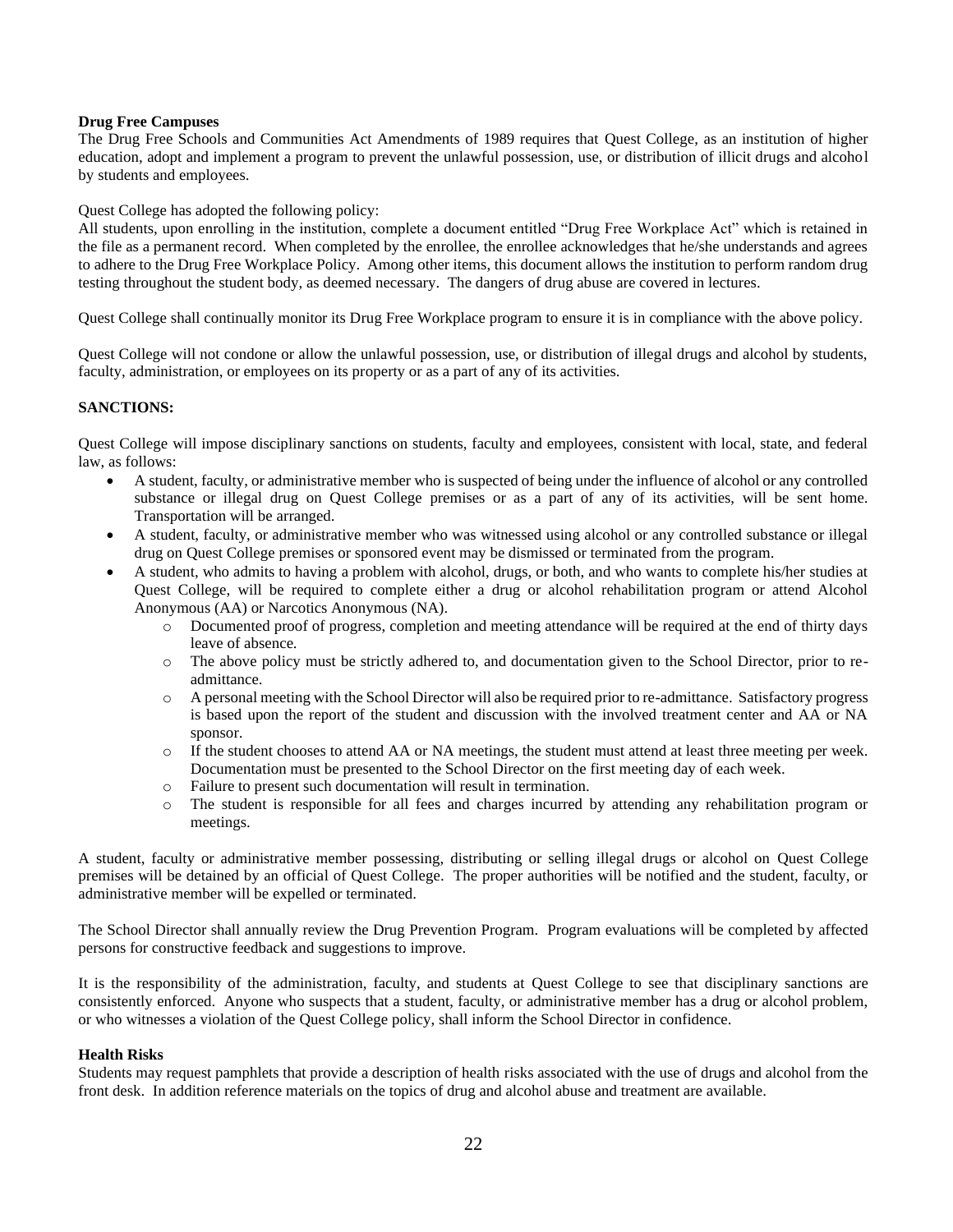## <span id="page-26-0"></span>**Campus Awareness and Campus Security Act Policies**

Students and employees at Quest College are encouraged to promptly report any suspected criminal activity or other emergencies to the School Director. This applies to any activity occurring on the college premises, in the building, or in the parking lot.

Students and employees should immediately report any suspected criminal activity to any such member of the administrative staff, or should contact local police by dialing 911. Student and employees who contact police are also urged to report any incident to the administrative staff of the College. The College will keep the report of the student or employee confidential except with regard to discussion with local police, law enforcement personnel, or otherwise as ordered by the court.

Quest College has no student organizations conducting off-campus activities of any kind, and accordingly has no policy concerning the monitoring of criminal activities at such locations. All students, in attendance, will be advised at Student Orientation of any special campus security procedures and practices. Employees are also advised regarding these policies and procedures upon hiring.

## <span id="page-26-1"></span>**Student Privacy**

The Family Educational Rights and Privacy Act ("FERPA") affords students certain rights with respect to their education records. Quest College may disclose general directory information at its discretion, without the prior written consent of the student, unless the student provides written notice to the Registrar, objecting to the disclosure of all or part of the directory information, within thirty (30) days after enrollment.

Unless a student specifically objects by notifying the School Director in writing, Quest College will make the following "directory information" available to third parties who inquire:

The student's name; Dates of attendance; Confirmation of certificate conferred.

Students, who want Quest College to release any other information including grade information, transcript, class standing, externship evaluations, and other such information, must specifically request the release of that information in writing. Standard FERPA release forms are available from The Registrar office.

Students who want to review their educational records may do so by submitting a written request to the School Director. After review, the student can initiate a request for an amendment to the record by submitting a written request to the School Director. If the college decides not to amend the record, the College will notify the student of the decision and the student's right to a hearing regarding the request for amendment.

The name and address of the Office that administers FERPA is:

Family Compliance Office, U.S. Department of Education 400 Maryland Avenue, SW Washington, D.C. 20202-4605

Quest College does not permit students to inspect or review confidential student guidance notes maintained by the School, nor the financial records (including any information those records contain) of their parents or guardian. The rights accorded to, and consent required of, parents under this Act transfer from the parents to the student once the student becomes eligible. Upon request the College discloses educational records without consent to officials of another college in which the student seeks or intends to enroll.

### <span id="page-26-2"></span>**Computer and Electronic Communications Policy**

Quest College maintains a business telephone system, computer equipment, provides e-mail capability, facsimile equipment, and Internet access. The college also provides voicemail on the telephone system. These systems, as well as all equipment and supplies, are provided exclusively to assist employees in their jobs and students in their educational activities. Personal use of any of these systems is prohibited.

Downloading, distributing, or sending a pornographic or obscene material is prohibited. This includes viewing, or book-marking any such web sites, or opening or forwarding any such e-mail, fax, or voicemail messages. Any communications by the employees or students via e-mail, voicemail, or fax that may constitute verbal abuse, slander, or defamation or may be considered offensive, harassing, vulgar, obscene, or threatening is prohibited. Offensive content includes, but is not limited to, sexual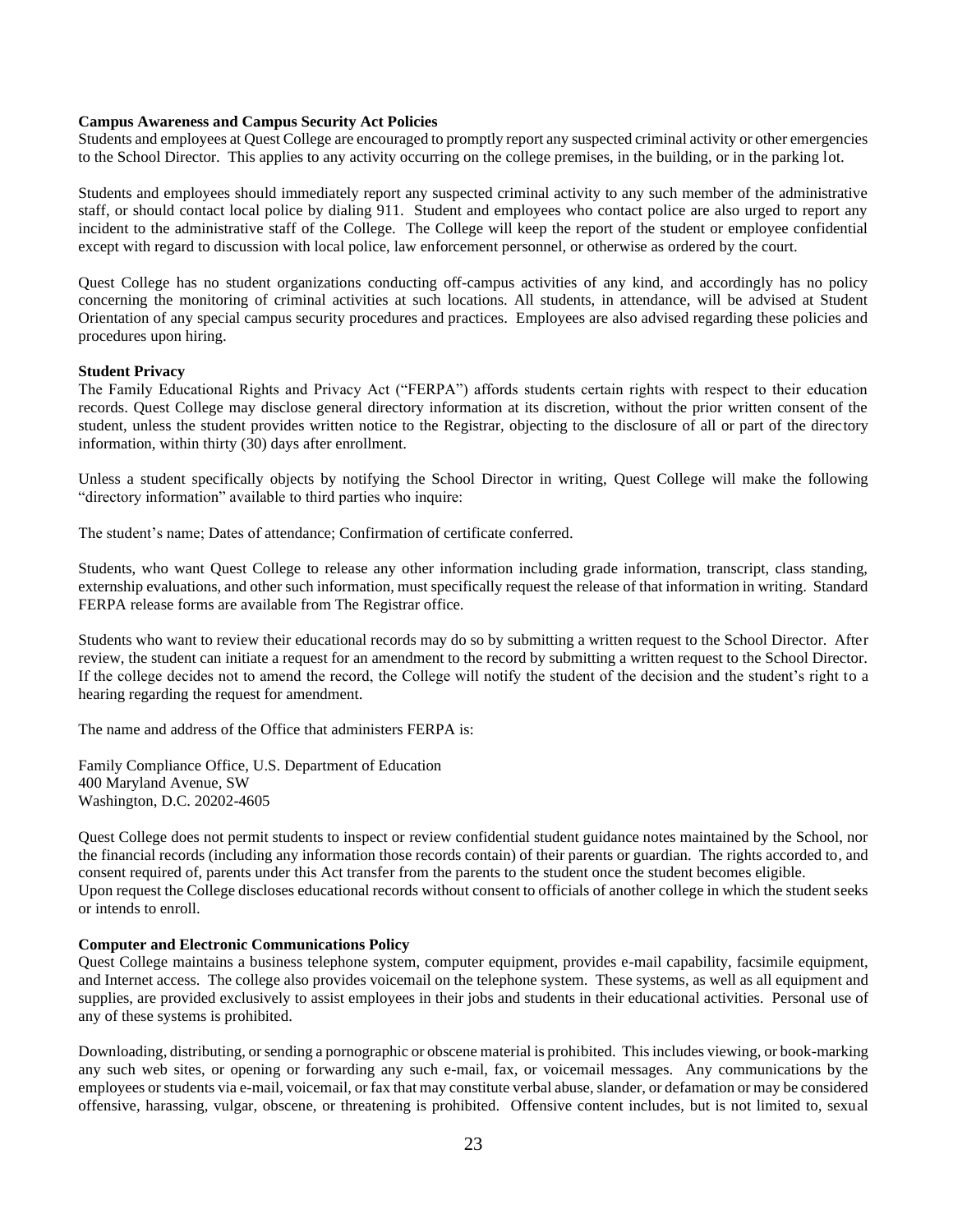comments or images, racial slurs, gender-specific comments, or any comments that would offend someone on the basis of his or her age, race, sex, color, religion, national origin, handicap, disability, or veteran status. Any individual with a complaint about such communications should contact the School Director.

By using the college's computer equipment and communications devices, all employees and students knowingly and voluntarily consent to their use of these systems being monitored, and acknowledge the college's right to conduct such monitoring. The internet media and equipment are intended to be used for business and educational purposes only, and any other use by student or employees may result in disciplinary action, up to and including termination.

## **Technology Requirements for Online/Hybrid Courses**

All online courses require access to the Internet. Unless you will be traveling to the campus computer lab, you will need to have access to your own computer and a high-speed Internet Service Provider. A webcam and a headset or microphone for your computer is recommended and may be required.

## **COMPUTER MINIMUM REQUIREMENTS**

## **Hardware**

- PC or Mac with Fast Processor
- Monitor
- Speakers
- **Microphone**
- Headset
- Webcam

## **Software**

- Windows 8.1 or Above
- OS 10.14 or Above

## **Internet Connection**

- High speed Broadband Internet Connection is Required
	- Please consider the following while participating in online/hybrid courses:
		- o Using a shared Internet connection will impact connectivity, such as additional household members use of streaming TV, gaming, and other Internet usage.
		- o Wireless connections may be impacted by the distance from the router and interference from microwaves and other electronics. (Wired connections are recommended.)
		- o Your Internet Service Provider's performance may vary throughout the day based on community usage.

## **Browsers**

• The most recent release of Chrome or Firefox is Recommended

## **CANVAS**

Most online or hybrid online courses will use Canvas Quest College's learning management system. Think of it as your online classroom.

If you are unfamiliar with Canvas, there is a self-paced tutorial that will help you to learn how to navigate and to sample many of its features. To access the online tutorial, go to [https://community.canvaslms.com/t5/Student-Guide/tkb-p/student.](https://community.canvaslms.com/t5/Student-Guide/tkb-p/student)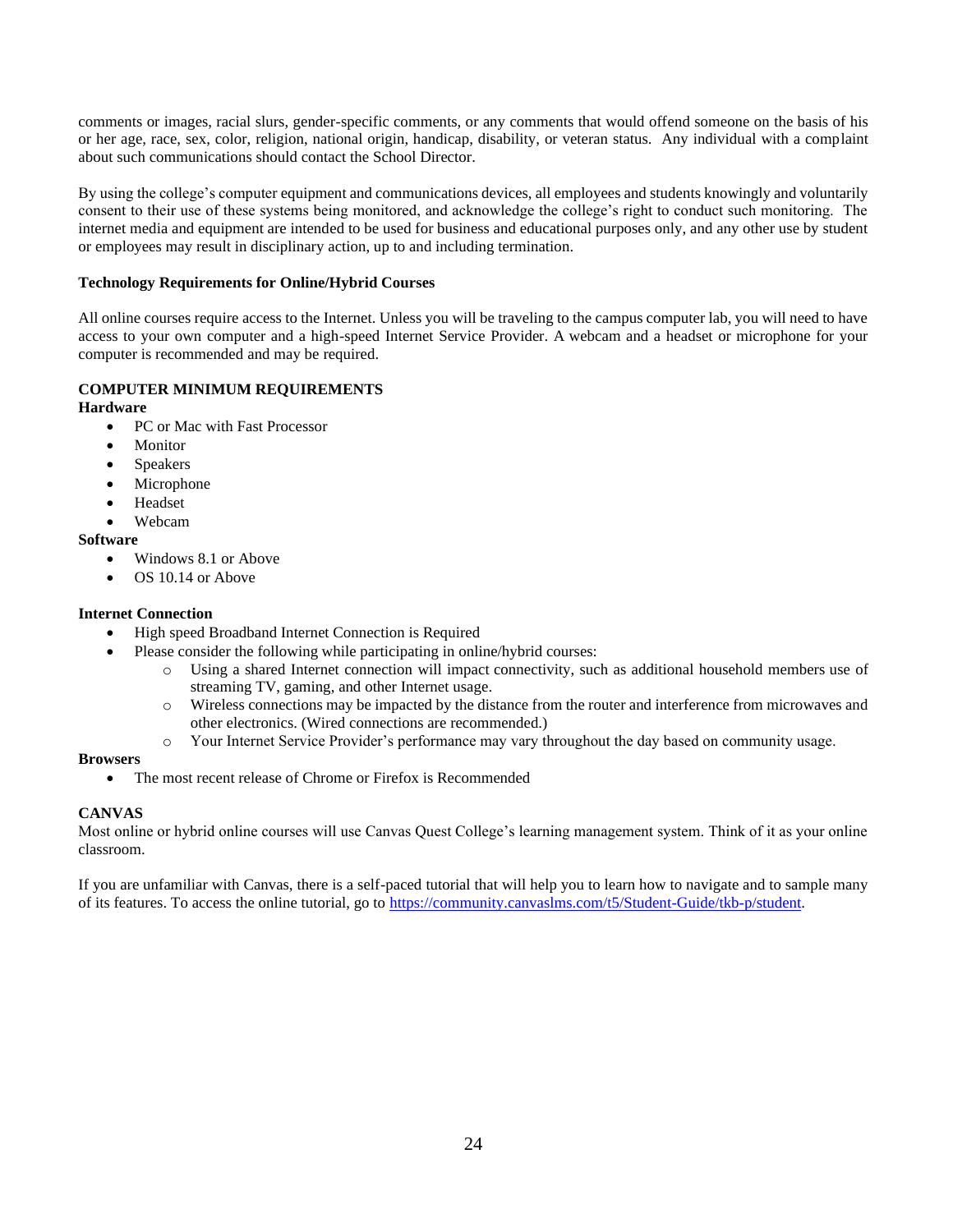## <span id="page-28-0"></span>**ACADEMIC COURSES**

## **Seminars**

- American Heart Association Basic Life Support (BLS) Seminar for Healthcare Providers
- Electrocardiography for Healthcare Providers Seminar
- Phlebotomy for Healthcare Providers Seminar
- I.V. Therapy Seminar for Healthcare Providers
- PICC Line Management for Healthcare Provides

## **Certificate Programs**

- Medical Skin Care Specialist Diploma, 280 Clock Hours, 16 Semester Credits
- Electronic Health Records Specialist Diploma, 280 Clock Hours, 14 Semester Credits
- Medical Assistant/Phlebotomy/EKG Technician Specialist Dual Program Diploma, 900 Clock Hours, 37 Semester Credit Hours
- Home Health Aide, 70 Clock Hours, 0 Semester Credit Hours
- Nurse Aide Diploma, 116 Clock Hours, 1 Semester Credit Hours
- Patient Care Technician Diploma, 900 Clock Hours, 35 Semester Credit Hours
- Administrative Assistant Diploma, 360 Clock Hours, 17 Semester Credit Hours
- Business Administration Social Media Marketing, 900 Clock hours, 39 Semester Credit Hours
- Business Administration Hospitality/Events Coordinator, 900 Clock Hours, 45 Semester Credit Hours

## **Associates Degrees**

• Associate of Applied Science in Medical Assisting/Allied Health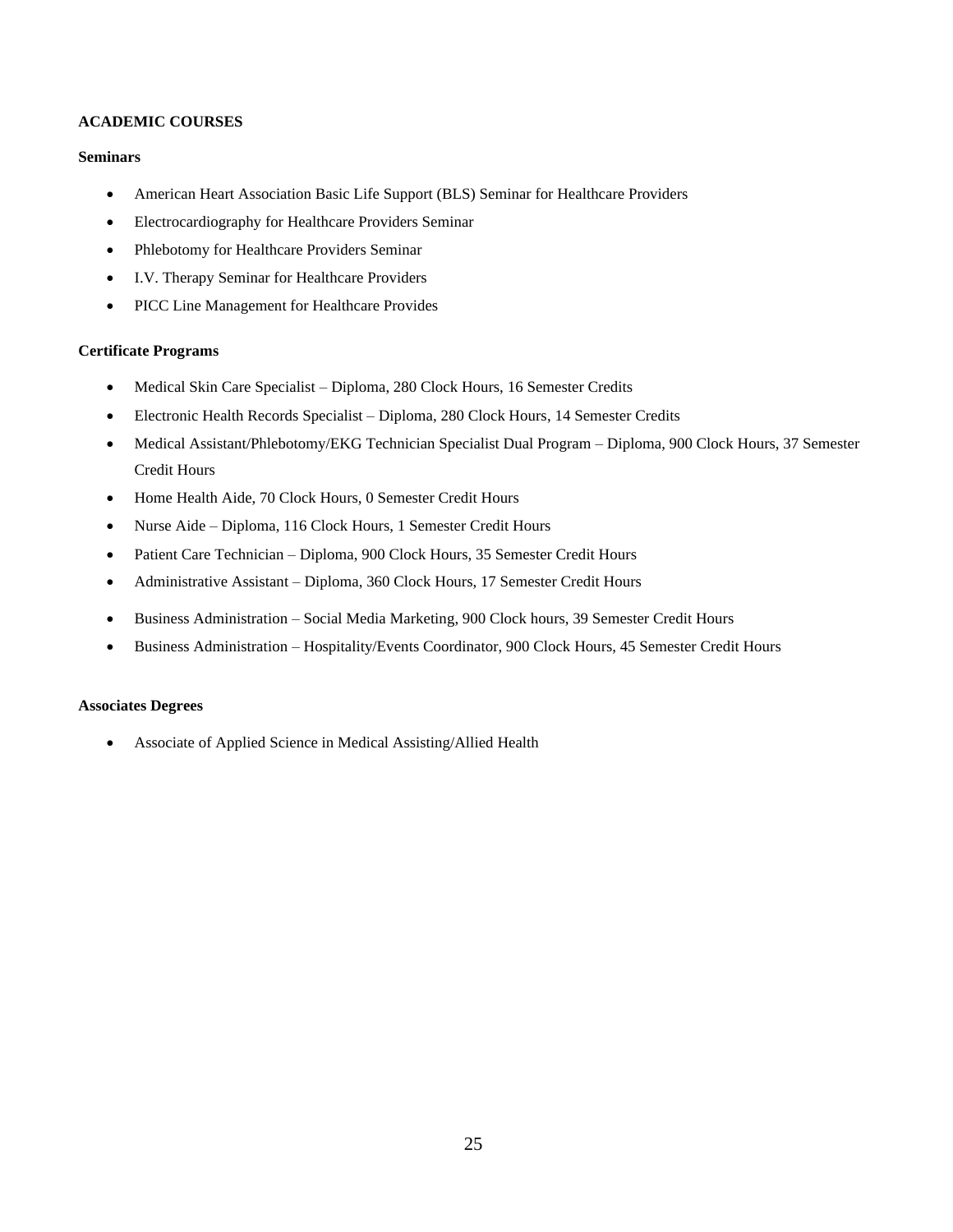## <span id="page-29-0"></span>**American Heart Association Basic Life Support (BLS) Seminar for Healthcare Providers**

## **A. Seminar Title: American Heart Association Basic Life Support Healthcare Providers**

## **B. Seminar Objective**

The American Heart Association Basic Life Support (BLS) for Healthcare Providers Classroom Course is designed to provide a wide variety of healthcare professionals the ability to recognize several life-threatening emergencies, provide CPR, use an AED, and relieve choking in a safe, timely and effective manner.

## **C. Admissions Requirement**

Healthcare Professional

## **D. Seminar Outline**

| <b>BLS</b> 101 | Course # Course Title:<br>AHA Basic Life Support for Health Care Providers | Lecture Hours Lab Hours |               | <b>Total Hours</b> |
|----------------|----------------------------------------------------------------------------|-------------------------|---------------|--------------------|
| <b>Totals</b>  |                                                                            |                         | $\mathcal{R}$ |                    |

## **Seminar Length**

Day Classes or Lab: Monday - Friday between the hours of 8:00am-1:00pm. Evening Classes or Lab: Monday - Thursday between the hours of 5:30pm - 10:30pm.

## **E. Subject Description**

Students will learn to perform cardio pulmonary resuscitation and other life saving techniques to be used in various settings to include inpatient, and outpatient health care facilities.

| Prerequisites | <b>Healthcare Professional</b>                      |
|---------------|-----------------------------------------------------|
| Hours         | Total Clock Hours 5                                 |
| Textbook      | 90-1038 BLS for Healthcare Providers Student Manual |

## **F. Fee Breakdown**

Total fee for this seminar is \$100.00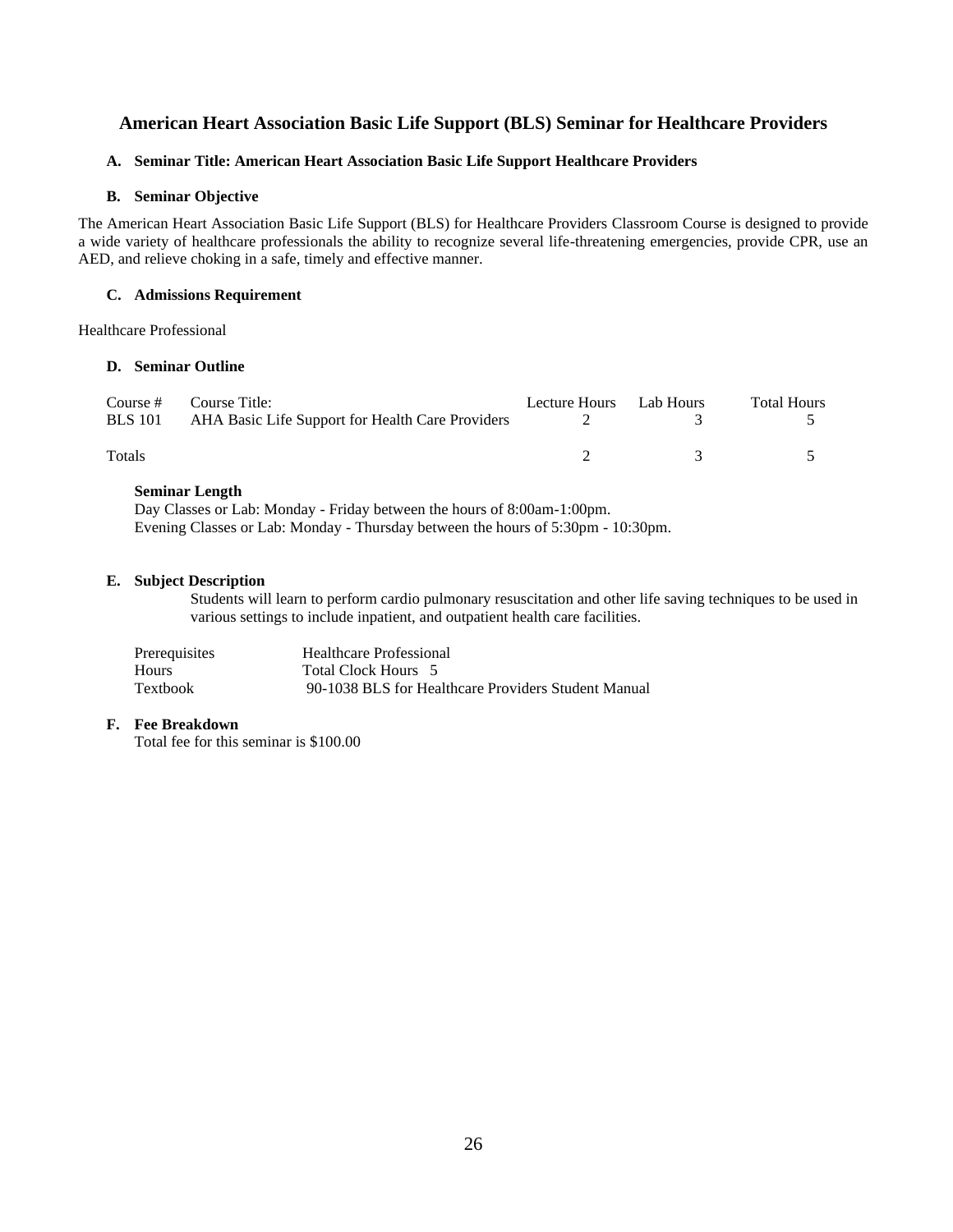## **Electrocardiography for Healthcare Providers Seminar**

## <span id="page-30-0"></span>**A. Seminar Title: Electrocardiography for Healthcare Providers**

## **B. Seminar Objective**

The Electrocardiography for Healthcare Providers Seminar is specifically designed to prepare students with the skills and medical knowledge required to comprehend and apply technical and clinical skills necessary to perform EKG procedures whether in a clinical or laboratory setting. Seminar topics include: The history of EKG, OSHA and CLIA Standards, Medical Law and Ethics, Medical Terminology specific to electrocardiography. The seminar incorporates infection control procedures, documentation, and all aspects of electrocardiography, equipment, complications. The student will have hands-on experiences, and practice how to prepare, test and report EKG results. The student will also learn basic ECG interpretation.

## **C. Admissions Requirement**

Must have completed an Allied Health training program with a minimum of 600 hours of training, or 2 years experience in a medical office, hospital, or related field

## **D. Seminar Outline**

| Course #       | Course Title:                                                  | Lecture Hours | Lab Hours | <b>Total Hours</b> |
|----------------|----------------------------------------------------------------|---------------|-----------|--------------------|
| <b>EKG 301</b> | Electrocardiography for<br><b>Healthcare Providers Seminar</b> | 35            | 35        | 70.                |
| Totals         |                                                                | 35            | 35        | 70                 |

## **Seminar Length**

Day classes: 5 hours a day for 14 days Evening classes: 4 hours a day for 17.5 days

## **E. Subject Description**

Students will learn advanced electrocardiography skills such as; basic EKG interpretation and Arrhythmia identification. These skills will be utilized in medical offices and inpatient facilities.

## **Prerequisites**

Must have completed an allied health training program with a minimum of 600 hours training, or 2 years experience in a medical office, hospital, or related field

## **Hours** – 70 Total Clock Hours

Textbook: EKG Textbook Theory & Practical Approach, 3<sup>rd</sup> ed., Farooq.

## **F. Fee Breakdown**

Total fee for this seminar is \$1,650.00 which includes textbook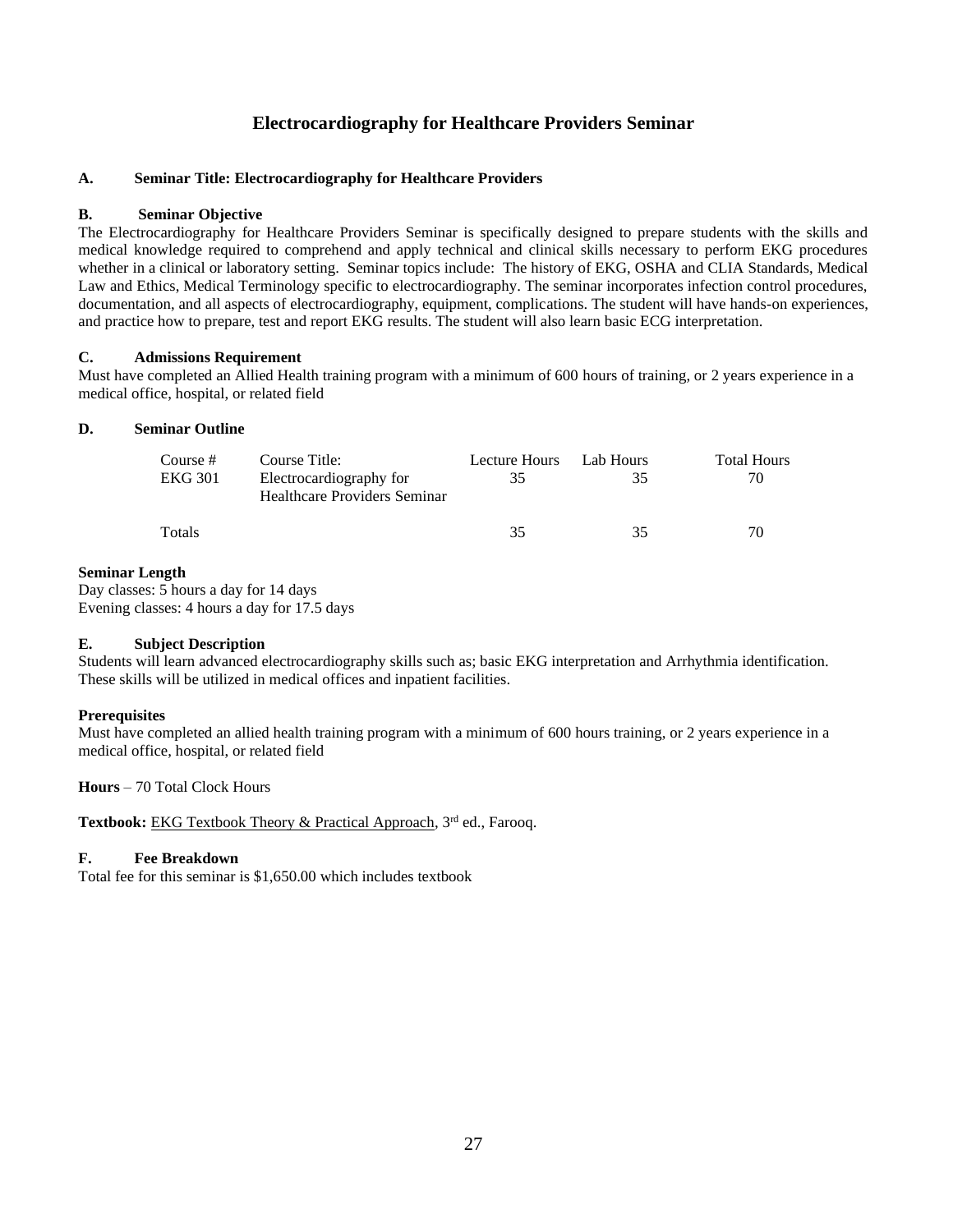## **Phlebotomy for Healthcare Providers Seminar**

## <span id="page-31-0"></span>**A. Seminar Title: Phlebotomy for Healthcare Providers**

## **B. Seminar Objective**

The Phlebotomy for Healthcare Providers Seminar is specifically designed to prepare students with the training and knowledge required to comprehend and apply technical and clinical skills necessary to perform phlebotomy procedures whether in a clinical or laboratory setting. Course topics include: The history of phlebotomy, OSHA and CLIA Standards, Medical Law and Ethics, Medical Terminology specific to the laboratory. The course incorporates infection control procedures, documentation, and all aspects of blood collection, equipment, and complications. The student will have hands-on experiences, and practice how to collect, prepare, test and report specimens and patient samples through venipuncture, capillary and other specialized phlebotomy techniques.

## **C. Admissions Requirement**

Must have completed an allied health training program with a minimum of 600 hours of training, or 2 years experience in a medical office, hospital, or related field

## **D. Seminar Outline**

| Course #<br>PHB 301 | Course Title:<br>Phlebotomy | Lecture Hours Lab Hours Total Hours<br>35. | 35. | 70 |
|---------------------|-----------------------------|--------------------------------------------|-----|----|
| Totals              |                             | 35                                         | 35  | 70 |

## **Seminar length**

Day classes: 5 hours per day for 14 days Evening classes: 4 hours per day for 17.5 days

## **E. Subject Description**

Students will learn advanced phlebotomy skills such as: blood collection in special populations, arterial blood collections, special specimen handling, and therapeutic phlebotomy. These skills can be utilized in medical offices, hospital laboratories, inpatient facilities, reference laboratories and/or blood and tissue centers.

## **Prerequisites**

Must have completed an allied health training program with a minimum of 600 hours training, or 2 years experience in a medical office, hospital, or related field

**Hours –** 70 Total Clock Hours

Textbook: Phlebotomy Textbook: Theory & Clinical Approach, 3<sup>rd</sup> ed., Farooq.

## **F. Fee Breakdown**

Total fee for this seminar is \$1,650.00 which includes textbook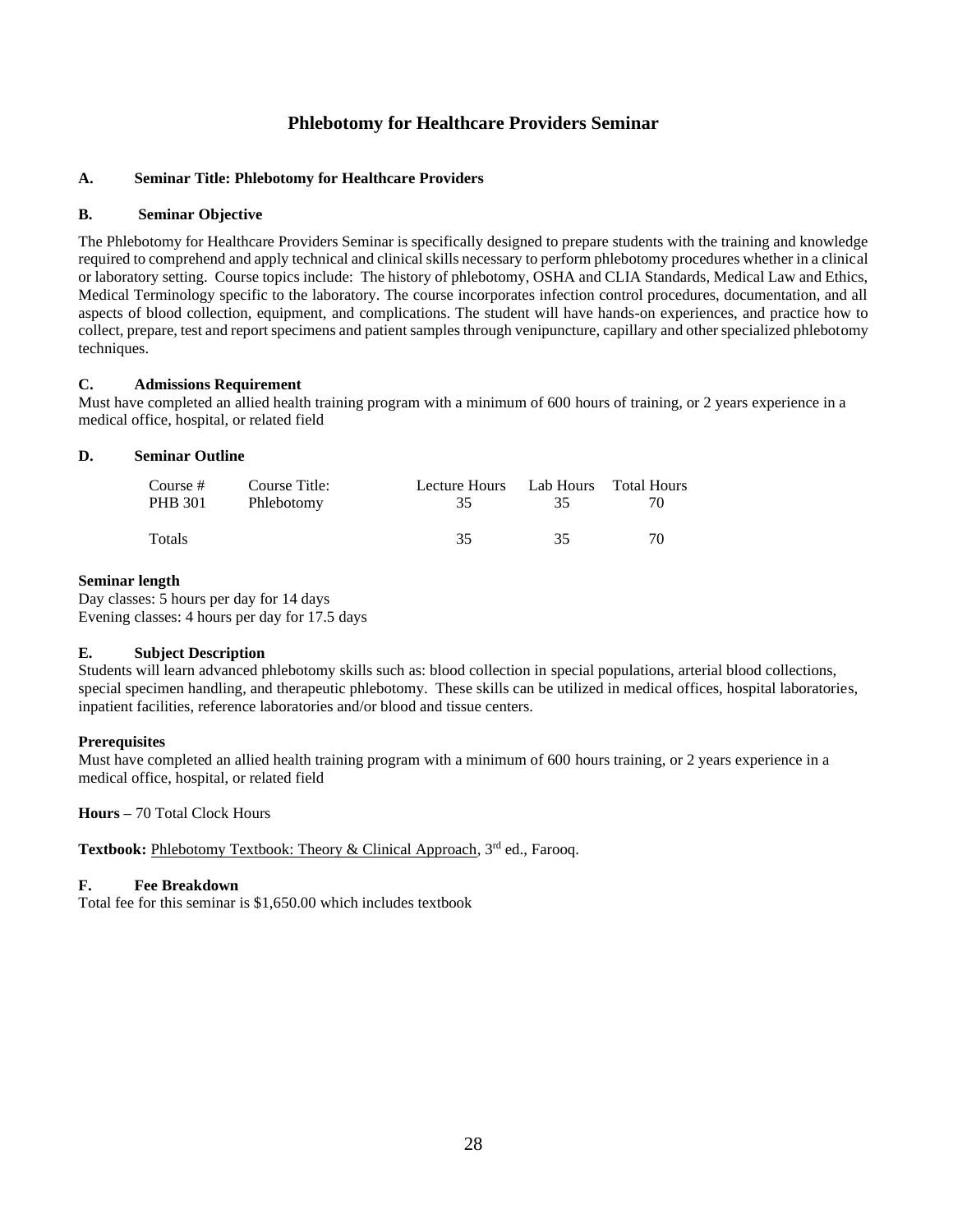## **I.V. Therapy Seminar for Healthcare Providers**

## **A. Seminar Title: I.V. Therapy Seminar for Healthcare Providers**

## **B. Seminar Objective**

The I.V. Therapy Seminar for Healthcare Providers is specifically designed to prepare students with the skills and medical knowledge required to comprehend and apply technical and clinical skills necessary to perform I.V. Therapy procedures whether in a clinic, hospital or laboratory setting. Seminar topics include I.V. therapy explanation, regulations & legal considerations of I.V. therapy in Texas, medications, patient identification, I.V. dosing, methods and timing, medical documentation, medication administration assessment, circulatory system, acid base & fluid balance, osmolarity, tonicity and vein selection.

## **C. Admissions Requirement**

Must have completed a training program with a minimum of a certificate in one the following fields: medical assistant, patient care technician or vocational nursing. Proof of current certification/licensure will be required.

## **D. Seminar Outline**

| Course #<br>IV Therapy | Course Title:<br>IV Therapy Seminar for<br><b>Healthcare Providers</b> | Lecture Hours<br>1.5 | Lab Hours<br>2.5 | <b>Total Hours</b> |
|------------------------|------------------------------------------------------------------------|----------------------|------------------|--------------------|
| Totals                 |                                                                        | 1.5                  | 2.5              |                    |

## **Seminar Length**

Day classes: 4 hours Evening classes: 4 hours

## **E. Subject Description**

Students will learn how to safely insert, utilize and maintain intravenous catheters. Students will also learn how to administer intravenous fluid therapy and to recognize any contraindications. Finally, students will learn the law regarding intravenous therapy in Texas and how to properly document treatments and findings.

## **Prerequisites**

Must have completed an allied health training program with a current certification and/or licensure.

**Hours** – 4 Total Clock Hours

**Textbook:** None

## **F. Fee Breakdown**

Total fee for this seminar is \$200.00 plus \$25.00 registration fee.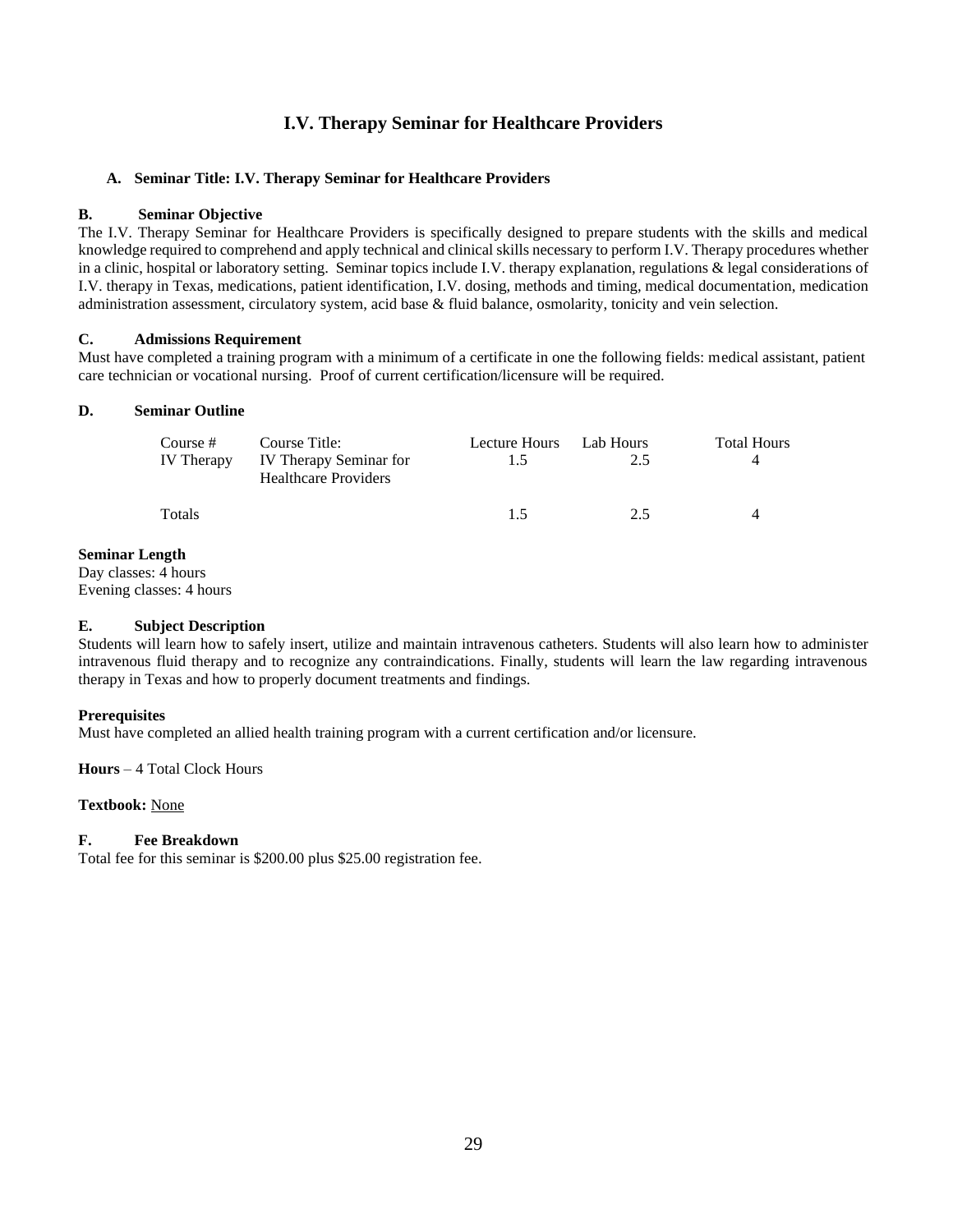## **PICC Line Management Seminar for Healthcare Providers Seminar**

## **A. Seminar Title: PICC Line Management for Healthcare Providers Seminar**

## **B. Seminar Objective**

The IV Therapy Seminar for Healthcare Providers is specifically designed to prepare students with the skills and medical knowledge required to comprehend and apply technical and clinical skills necessary to perform PICC Line Management procedures whether in a clinic, hospital or laboratory setting. Seminar topics include defining a PICC Line, indications for PICC Lines, PICC Line contraindications, MID-Lines, drugs to be infused through a Central Line, drawing blood and infusing from different lumens, Subclavian Central Line, anatomy of the vein, management and dressing care.

## **C. Admissions Requirement**

Must have completed a training program with a minimum of a certificate in one the following fields; medical assistant, patient care technician or vocational nursing. Proof of current certification/licensure will be required.

## **D. Seminar Outline**

| Course #<br>PICC Line | Course Title:<br>PICC Line Management for<br>Management Healthcare Providers | Lecture Hours Lab Hours<br>L5. | 2.5 | <b>Total Hours</b> |
|-----------------------|------------------------------------------------------------------------------|--------------------------------|-----|--------------------|
| Totals                |                                                                              | 15                             | 2.5 |                    |

## **Seminar Length**

Day classes: 4 hours Evening classes: 4 hours

## **E. Subject Description**

Students will learn how to safely utilize, flush, administer and maintain PICC lines, central lines and midlines. How to safely change PICC, central lines and midline dressings. Students will also learn how to administer intravenous fluid therapy via PICC line, central lines and midlines. Student will also learn to recognize any contraindications and signs of allergic reactions. Finally, students will learn the law regarding intravenous therapy in Texas how to properly document treatments and findings.

## **Prerequisites**

Must have completed an allied health training program with a current certification and/or licensure.

**Hours** – 4 Total Clock Hours

## **Textbook:** None

## **F. Fee Breakdown**

Total fee for this seminar is \$200.00 plus \$25.00 registration fee.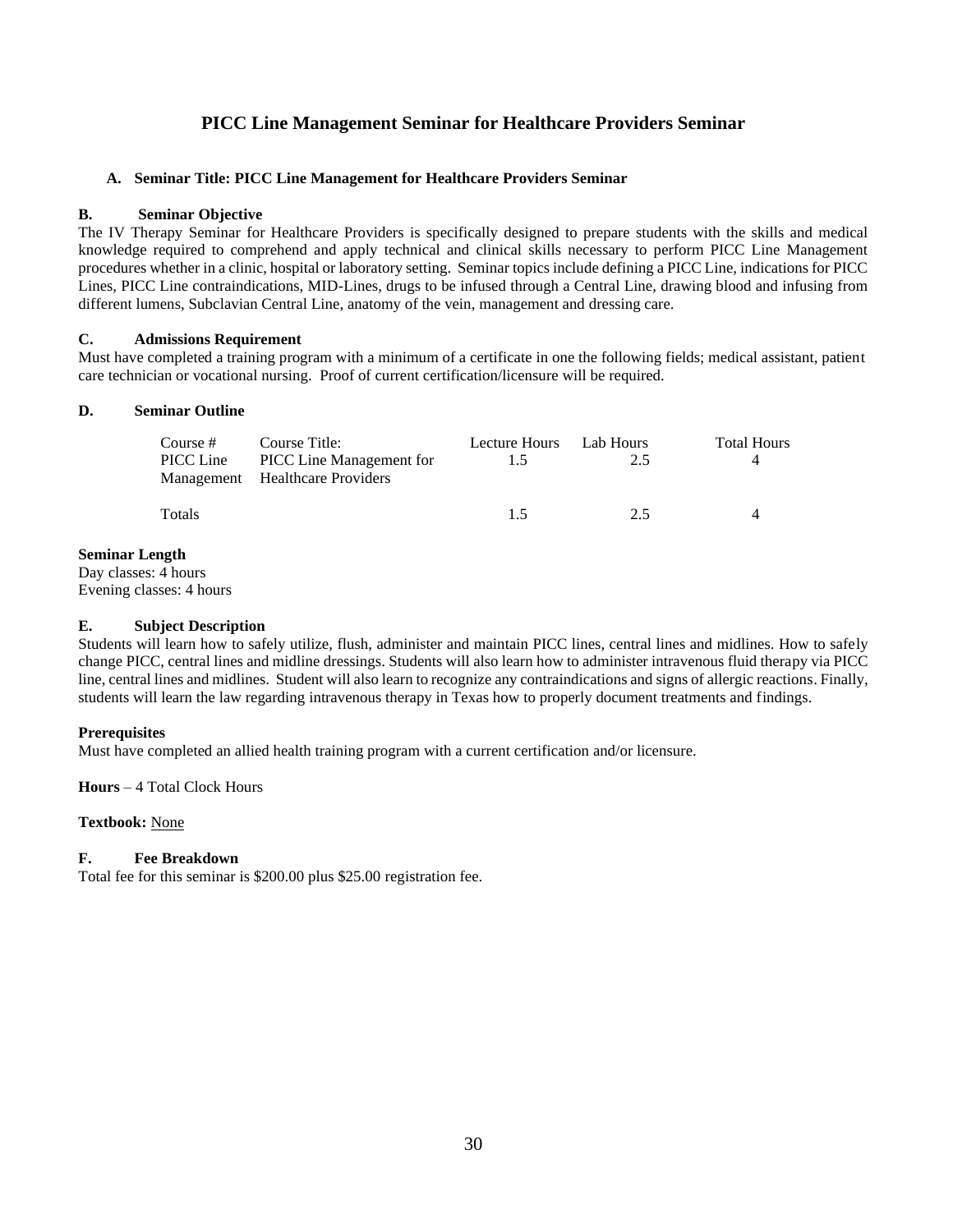## **Medical Skin Care Specialist**

| <b>Estimated Completion Time</b> | <b>Total Clock Hours</b> | <b>Total Semester Credit Hours</b> |
|----------------------------------|--------------------------|------------------------------------|
| Day Class: 12 weeks              | 280                      |                                    |
| Evening Class: 16 weeks          |                          |                                    |

## **Program Description**

This short program is designed to educate students on the science of the skin as well as skin conditions that are addressed in different doctor's offices that specialize in skin conditions. Students will study the physiology and histology of the skin to perform a skin analysis. Disorders and diseases of the skin and what the proper products are used to reduce or eliminate skin issues will be incorporated into the program. Cosmetic surgery patients need specialized skin care after a procedure; student will learn infection control and wound care as part of this curriculum. Lastly, there will be a focus on patients that have suffered a trauma, are a cancer patient or burn victim and how best help them with their skin issues.

## **Class Schedule**

Day Classes or Lab: Monday through Friday between the hours of 8:00 A.M. to 1:00 P.M. Evening Classes or Lab: Monday through Friday between the hours of 5:30 P.M. to 09:55 P.M. (If Available) **COURSE OUTLINE**

| Course $#$         | Course Title                   | Lecture | Lab      | Extern       | Semester |
|--------------------|--------------------------------|---------|----------|--------------|----------|
|                    |                                | Clock   | Clock    | Clock        | Credit   |
|                    |                                | Hours   | Hours    | <b>Hours</b> | Hours    |
| MSC <sub>101</sub> | <b>Skin Science</b>            | 70      | $\Omega$ |              | 4.5      |
| <b>MSC102</b>      | Dermatology Office             | 70      | 0        |              | 4.5      |
| <b>MSC103</b>      | <b>Cosmetic Surgery Office</b> | 45      | 25       |              | 3.5      |
| MSC <sub>104</sub> | <b>Specialty Clinics</b>       | 45      | 25       |              | 3.5      |
|                    | <b>Total Hours</b>             |         |          |              |          |
|                    |                                | 230     | 50       |              | 16.0     |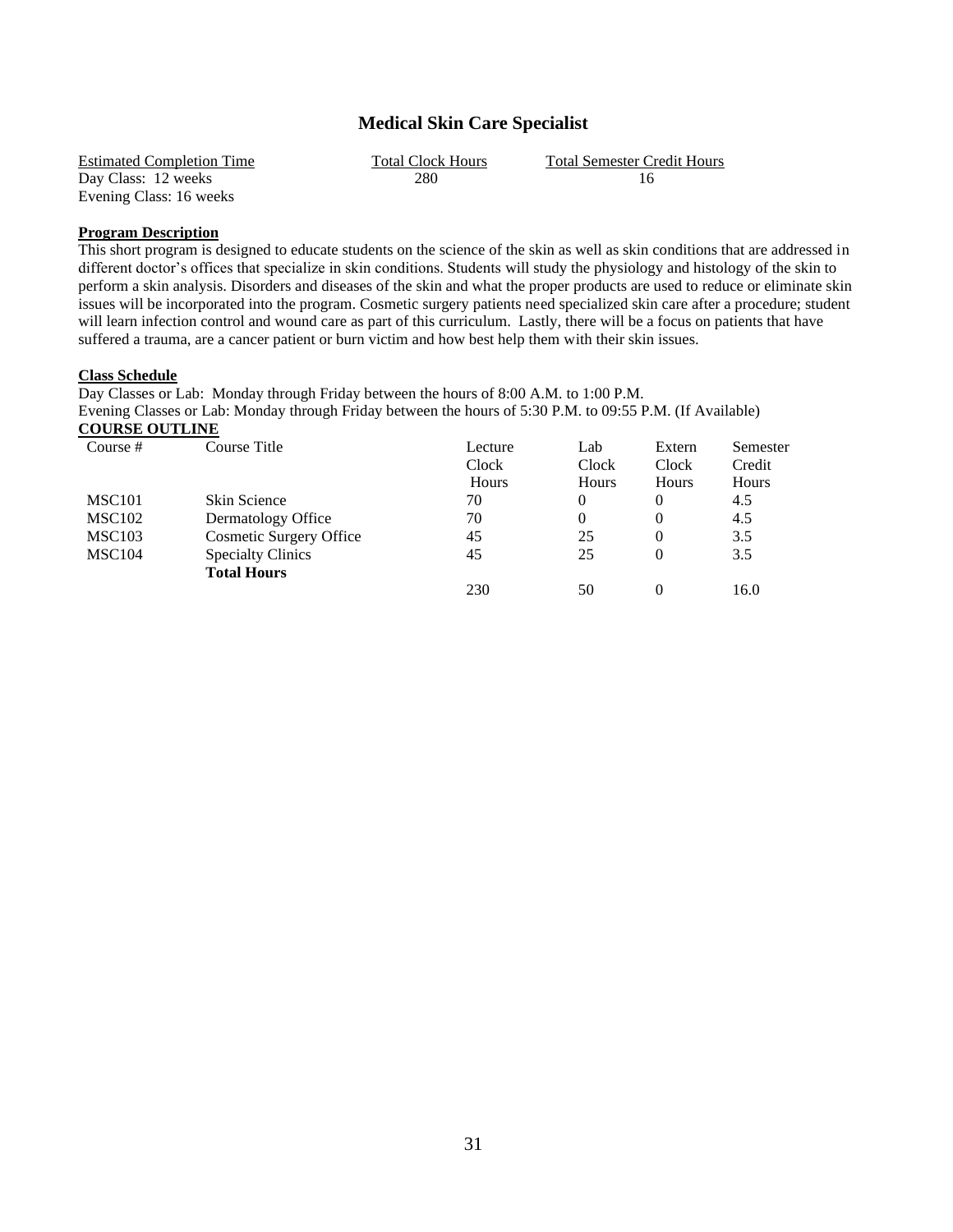## **Electronic Health Record Specialist**

| <b>Estimated Completion Time</b> | <b>Total Clock Hours</b> | <b>Total Semester Credit Hours</b> |
|----------------------------------|--------------------------|------------------------------------|
| Day Class: 12 weeks              | 280                      |                                    |
| Evening Class: 16 weeks          |                          |                                    |

## **Program Description**

An Electronic Health Record (EHR) is an electronic version of a patient's medical history, that is maintained by the provider over time, and may include all of the key administrative clinical data relevant to that persons care under a particular provider, including demographics, progress notes, problems, medications, vital signs, past medical history, immunizations, laboratory data and radiology reports This program is designed to teach the fundamentals of health information management and electronic records. Student practices direct application of all medical insurance billing and coding skills and any other administrative functions of an electronic health record professional.

## **Class Schedule**

Day Classes or Lab: Monday through Friday between the hours of 8:00 A.M. to 1:00 P.M. Evening Classes or Lab: Monday through Friday between the hours of 5:30 P.M. to 09:55 P.M. (If Available) **COURSE OUTLINE**

| Course $#$    | Course Title                      | Lecture     | Lab            | Extern   | Semester |
|---------------|-----------------------------------|-------------|----------------|----------|----------|
|               |                                   | Clock Hours | Clock          | Clock    | Credit   |
|               |                                   |             | <b>Hours</b>   | Hours    | Hours    |
| <b>EHR101</b> | Content of the Health Record      | 70          | $\overline{0}$ | $\theta$ | 4.5      |
| <b>EHR102</b> | Management and Information of the | 70          | $\Omega$       | $\Omega$ | 4.5      |
|               | <b>Health Record</b>              |             |                |          |          |
| <b>MIM204</b> | CPT Coding                        | 15          | 55             | $\Omega$ | 2.5      |
| <b>MIM205</b> | ICD-10 Coding                     | 15          | 55             | 0        | 2.5      |
|               | <b>Total Hours</b>                | 170         | 110            |          | 14.0     |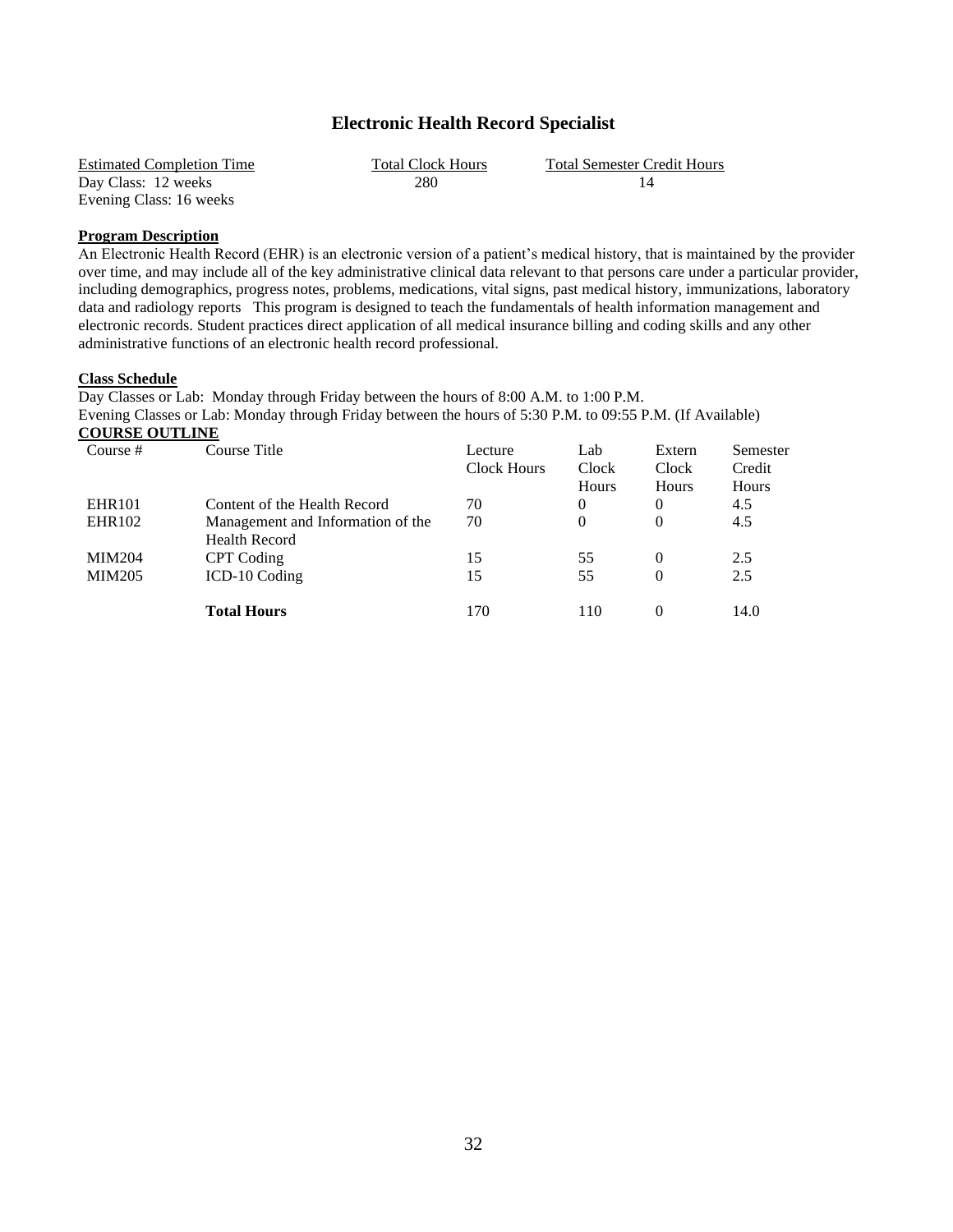## **Medical Assistant / Phlebotomy / EKG Technician Specialist Dual Program**

<span id="page-36-0"></span>

| <b>Estimated Completion Time:</b> | <b>Total Clock Hours</b> | <b>Total Semester Credit Hours</b> |
|-----------------------------------|--------------------------|------------------------------------|
| Day Class: 36 weeks               | 900                      | 37.0*                              |
| Evening Class: 59 weeks           |                          |                                    |
| (Excluding Holidays and Breaks)   |                          |                                    |

## **PROGRAM OBJECTIVE:**

The Medical Assistant/Phlebotomy/EKG Technician Specialist Dual Program is specifically designed to prepare students with the skills and medical knowledge required to comprehend and apply technical and clinical skills necessary to perform medical assistant, phlebotomy and EKG procedures whether in a clinical or laboratory setting. The student is taught the skills and medical knowledge required to perform technical skills to comprehend and apply basic laboratory and clinical skills, as well as administrative skills such as scheduling, word processing, medical billing, and records management as they correspond to each body system.

## **CLASS SCHEDULE:**

Day Classes or Lab: Monday - Friday between the hours of 8:00am-1:00pm.

Evening Classes or Lab: Monday - Thursday between the hours of 5:30pm - 9:55pm.

Externship is scheduled to mirror the hours of operation within the Extern site between 8AM - 5PM.

The Day students will be scheduled for a minimum of 25 hours per week externship during the day.

The Evening students will be scheduled a minimum of 20 hours per week externship during the day.

Quest College curriculum uses a "wheel" format for this program. Students will take HP 101 and HP 102 prior to any other course. Other courses stand independently and can be completed in any order subsequent to HP101 and HP 102.

| Course #       | Course Title:                           | Lecture<br><b>Hours</b> | Lab<br><b>Hours</b> | Extern<br><b>Hours</b> | Total<br><b>Hours</b> | Credit<br>Hours |
|----------------|-----------------------------------------|-------------------------|---------------------|------------------------|-----------------------|-----------------|
| HP 101         | Anatomy and Physiology                  | 70                      | $\theta$            | $\Omega$               | 70                    | 4.5             |
| HP 102         | Med. Terminology and Prof. Development  | 70                      | $\Omega$            | $\Omega$               | 70                    | 4.5             |
| MA 201         | The Cardiology Medical Office           | 35                      | 35                  | $\Omega$               | 70                    | 3.0             |
| MA 202         | The Orthopedic Medical Office           | 35                      | 35                  | $\Omega$               | 70                    | 3.0             |
| MA 203         | The OB/GYN/Reproductive Medical Office  | 35                      | 35                  | $\Omega$               | 70                    | 3.0             |
| MA 204         | The EENT Medical Office                 | 35                      | 35                  | $\Omega$               | 70                    | 3.0             |
| MA 205         | The GI/GU Medical Office                | 35                      | 35                  | $\theta$               | 70                    | 3.0             |
| MA 206         | The General Practitioner Medical Office | 35                      | 35                  | $\theta$               | 70                    | 3.0             |
| <b>PHB 301</b> | Phlebotomy                              | 35                      | 35                  | $\theta$               | 70                    | 3.0             |
| <b>EKG 301</b> | Electrocardiography                     | 35                      | 35                  | $\Omega$               | 70                    | 3.0             |
| HP 401         | Career Readiness and Externship         | $\Omega$                | 20                  | 180                    | <b>200</b>            | 4.0             |
| Totals         |                                         | 420                     | 300                 | 180                    | 900                   | $37.0*$         |
|                |                                         |                         |                     |                        |                       |                 |

## **COURSE OUTLINE:**

\* The total program credit hours are now being rounded down to nearest whole number.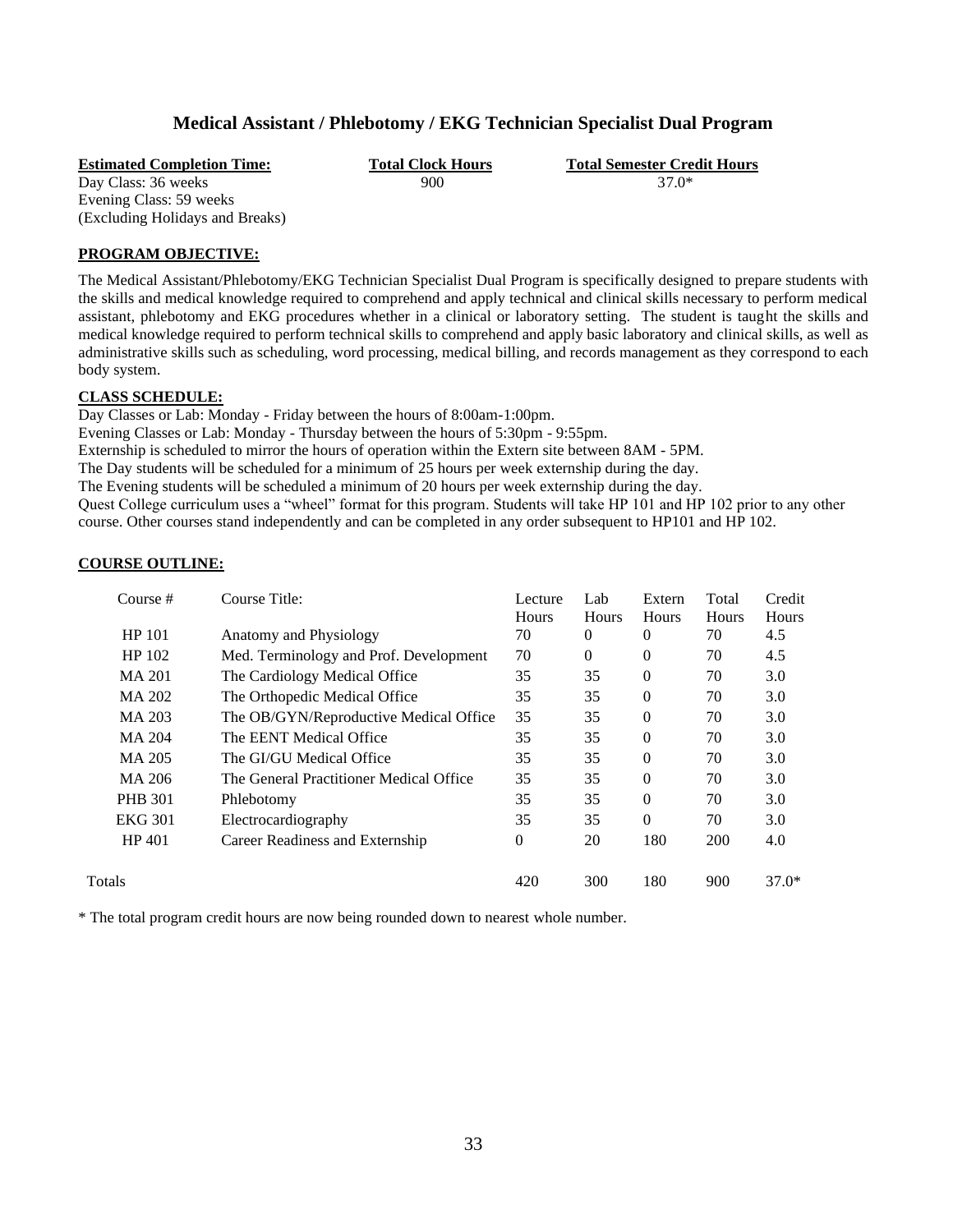## **Home Health Aide**

**Estimated Completion Time: Total Clock Hours Total Semester Credit** Day Class: 3 weeks **Total Semester Credit** 

## Day Class: 3 weeks 70 0 Night Class: 4 weeks

## **PROGRAM OBJECTIVE:**

The Home Health Aide Program is designed to provide the student with the fundamental knowledge, skills, and abilities essential for the provision of basic support to clients in their home. Students will learn to CPR and how to help clients with activities of daily living. Additionally, HHAs can help make daily life as comfortable as possible in the form of general housekeeping, transportation, and grocery shopping. A home health aide does not need certification.

## **ADMISSIONS REQUIREMENT:**

*Candidate must be 18 years of age and a High School Graduate/GED recipient*

## **CLASS SCHEDULE:**

Day Classes: Monday - Friday between the hours of 8:00am-1:00 pm. Night Classes: Monday – Thursday between the hours of 5:30pm – 9:55pm Class hours may be adjusted as needed for holidays.

New classes will start approximately every three (3) weeks for day class. New classes will start approximately every four (4) weeks for night class.

## **COURSE OUTLINE**:

| Section #     | Course Title                     | Lecture               | Lab                   | Extern<br>Clock | Total                 | Semester<br>Credit |
|---------------|----------------------------------|-----------------------|-----------------------|-----------------|-----------------------|--------------------|
|               |                                  | Clock<br><b>Hours</b> | Clock<br><b>Hours</b> | Hours           | Clock<br><b>Hours</b> | Hours              |
| 101           | Defining Home Health Services    |                       | $\theta$              | $\theta$        | 5                     | $\theta$           |
| 102           | <b>Foundation of Client Care</b> | 8                     |                       |                 |                       |                    |
|               |                                  |                       | 6                     | $\theta$        | 14                    | $\theta$           |
| 103           | <b>Understanding Clients</b>     |                       | $\theta$              | $\theta$        |                       | $\Omega$           |
| 104           | <b>Client Care</b>               | 8                     | 5                     | $\Omega$        | 13                    | $\theta$           |
| 105           | Special Clients, Special Needs   | 8                     | 5                     | 0               | 13                    | $\theta$           |
| 106           | Home Management and Nutrition    | 8                     | 5                     | 0               | 13                    | $\Omega$           |
| 107           | Caring for Yourself              |                       | $\theta$              | 0               | 5                     | $\theta$           |
| <b>HHA101</b> | Totals                           | 49                    | 21                    | 0 <sup>0</sup>  | 70                    | $\Omega$           |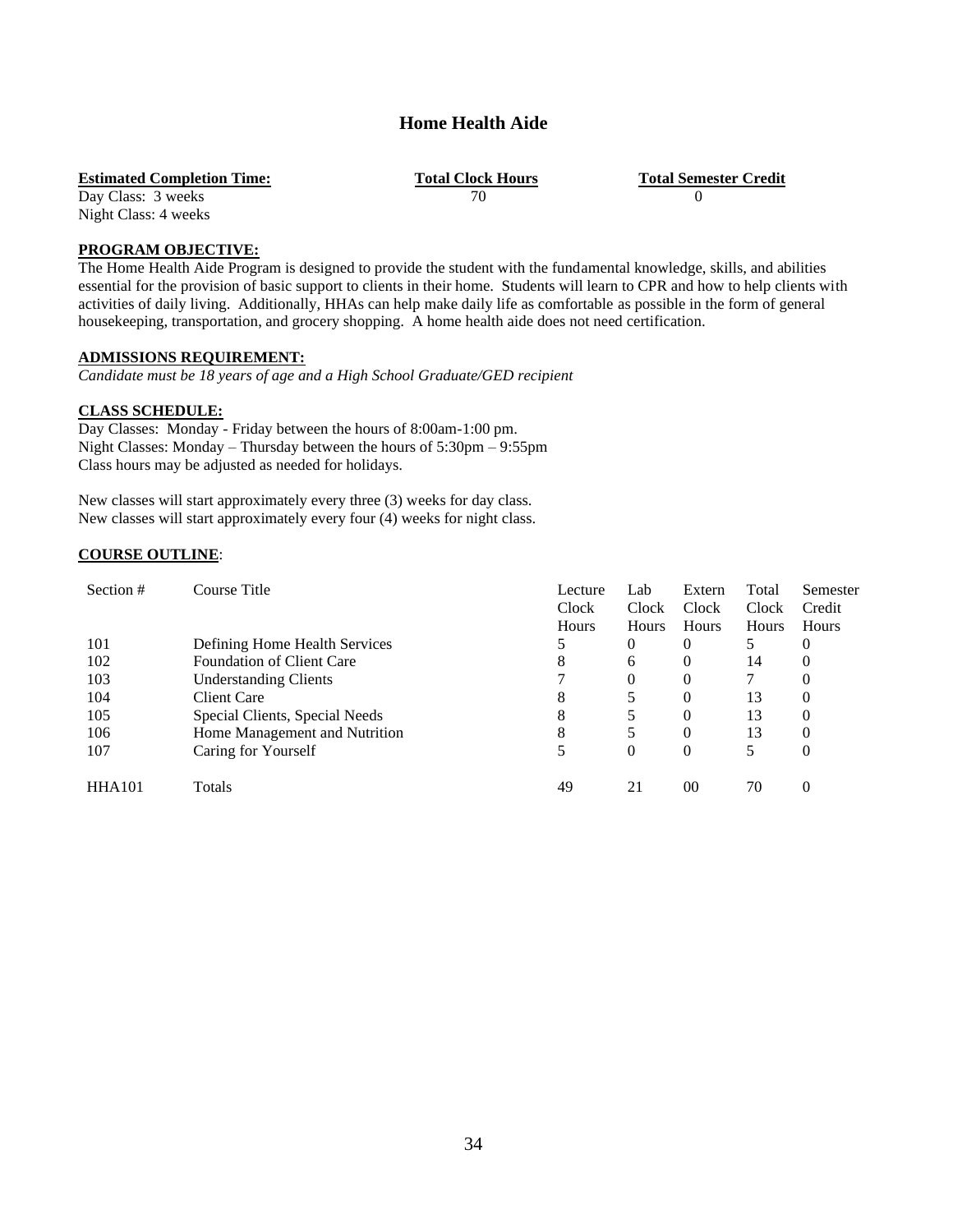## **Nurse Aide Program**

<span id="page-38-0"></span>Day Class: 5 weeks  $116$  1\*

**Estimated Completion Time: Total Clock Hours Total Semester Credit Hours**

Evening Classes: 8 weeks

## **PROGRAM OBJECTIVE:**

The Nurse Aide Program is designed to provide the student with the fundamental knowledge, skills and abilities essential for the provision of basic care to residents in long term care facilities, hospitals, and the patient's home. Students will learn to perform basic first aid, CPR, take vital signs, and follow infection control measures. Additionally, they will be able to apply proper body mechanics in bed making, lifting, and turning patients. The students are trained to meet the requirements necessary to attempt to pass the State Exam and become a CERTIFIED Nurse Aide in the State of Texas.

New classes will start approximately every six (6) weeks

## **CLASS SCHEDULE:**

Day Classes: Monday - Friday between the hours of 8:30am-12:45pm. Night Classes: Monday – Thursday between the hours of 5:30 pm – 9:45 pm. Clinical hours are scheduled for the hours of operation within the Clinical site between 7:00 am  $-5:00$  pm. Class hours may be adjusted as needed for holidays.

## **COURSE OUTLINE**:

| Course #       | Course Title                           |        | Lecture      | Lab          | Extern   | Total | Semester |
|----------------|----------------------------------------|--------|--------------|--------------|----------|-------|----------|
|                |                                        |        | <b>Clock</b> | <b>Clock</b> | Clock    | Clock | Credit   |
|                |                                        |        | Hours        | <b>Hours</b> | Hours    | Hours | Hours    |
| 101            | Introduction to Long Term Care         |        | 6            | 10           | 0        | 16    | 0        |
| 102            | <b>Personal Care Skills</b>            |        | 6            | 10           | $\theta$ | 16    | 0        |
| 103            | <b>Basic Nursing Skills</b>            |        | 4            | 6            | $\theta$ | 10    | 0        |
| 104            | <b>Restorative Services</b>            |        | 3            | 2            | 0        | 5     | 0        |
| 105            | Mental Health and Social Service Needs |        | 3            | 5            | $\Omega$ | 8     | 0        |
| 106            | <b>CPR</b>                             |        | 4            | 4            | $\Omega$ | 8     | 0        |
| 107            | Nurse Aid Clinicals                    |        | 0            | $\Omega$     | 45       | 45    |          |
| 108            | Social Skills                          |        |              | 3            | $\theta$ | 8     | $\Omega$ |
| <b>NAT 100</b> |                                        | Totals | 31           | 40           | 45       | 116   |          |

\* The total program credit hours are now being rounded down to nearest whole number.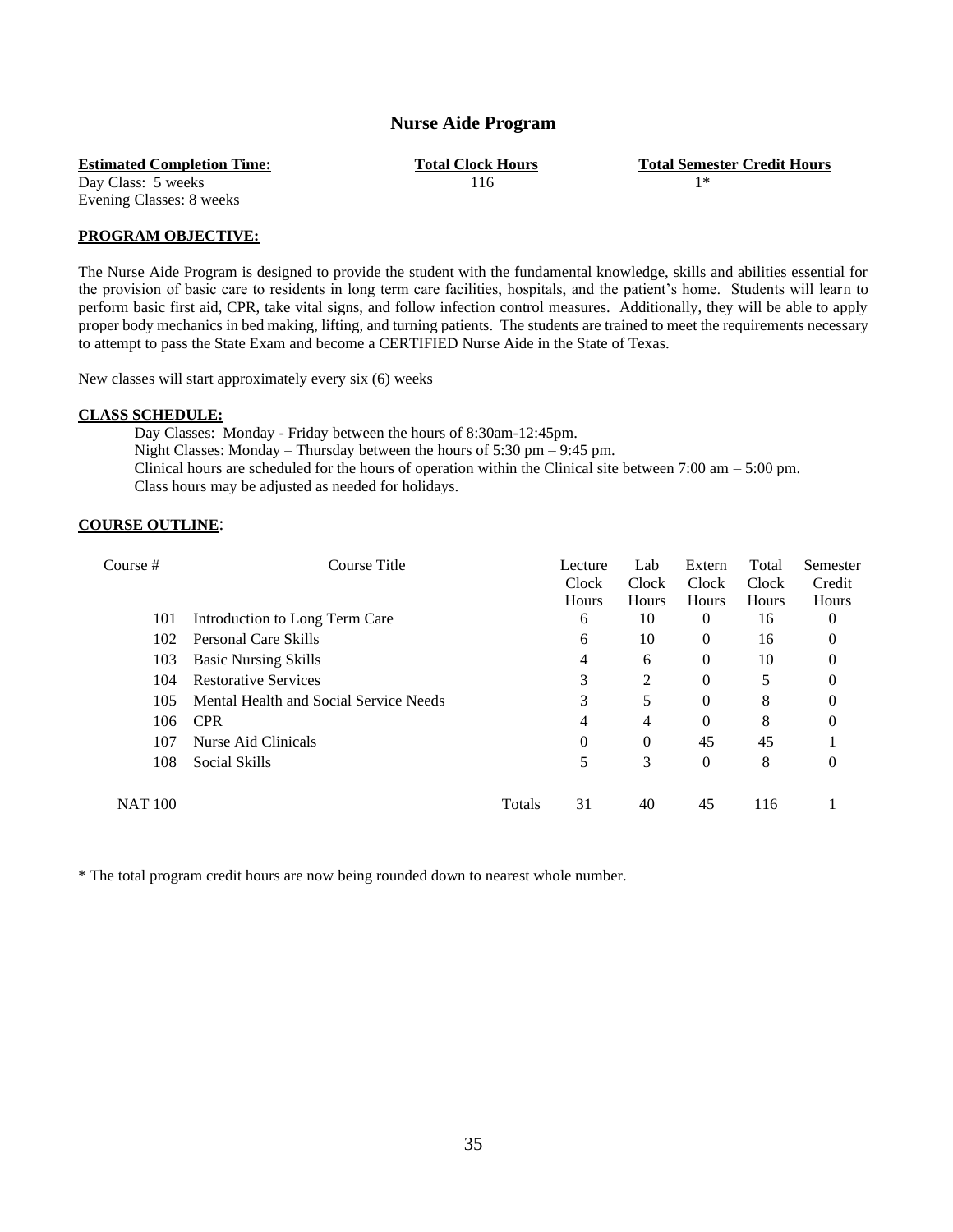## **Patient Care Technician**

Day Class: 36 weeks  $900$  35.0\* Evening Class: 59 weeks (Excluding Holidays and Breaks)

**PROGRAM OBJECTIVE:** 

*The Patient Care Technician Program builds on the state mandated Nurse Aide curriculum and is designed to provide the*  student with the fundamental knowledge, skills and abilities essential for the provision of entry level care to patients in long term care facilities, the patient's home and hospitals. Students will learn to perform entry level first aid, CPR, take vital signs, and follow infection control measures. Additionally, they will be able to apply proper body mechanics in bed making, lifting, and turning patients. The students are trained to meet the requirements necessary to attempt to pass the State Exam and become a CERTIFIED Nurse Aide in the State of Texas. The student continues their training in skills required for the higher acuity care settings. This additional training prepares the student for the role of the Patient Care Technician on a hospital unit floor, Rehab unit, Skilled Nursing Unit or a Psychiatric Unit. The additional skill sets include the Health Unit Coordinator, phlebotomy, electrocardiography assistance and advanced skills of the Patient Care Technician such as discontinuing intravenous therapy, removing catheters and basic wound care.

## **CLASS SCHEDULE***:*

Day Classes or Lab: Monday - Friday between the hours of 8:00am-1:00pm.

Evening Classes or Lab: Monday - Thursday between the hours of 5:30pm - 9:55pm.

Externships are scheduled to mirror the hours of operation within the Clinical site between 7AM - 5PM.

The Day students will be scheduled for a minimum of 25 hours per week externship during the day.

The Evening students will be scheduled a minimum of 20 hours per week externship during the day.

### **COURSE OUTLINE:**

| Course#        | Course Title:                          | Lecture<br>Hours | Lab<br>Hours | Extern<br>Hours | Total<br>Hours | Semester<br><b>Credit Hours</b> |
|----------------|----------------------------------------|------------------|--------------|-----------------|----------------|---------------------------------|
| 101            | Introduction to Long Term Care         | 6                | 10           | 0               | 16             | $\overline{0}$                  |
| 102            | Personal Care Skills                   | 6                | 10           | $\Omega$        | 16             | $\Omega$                        |
| 103            | <b>Basic Nursing Skills</b>            | 4                | 6            | $\overline{0}$  | 10             | 0                               |
| 104            | <b>Restorative Services</b>            | 3                | 2            | $\Omega$        | 5              | $\theta$                        |
| 105            | Mental Health and Social Service Needs | 3                | 5            | $\overline{0}$  | 8              | $\overline{0}$                  |
| 106            | <b>CPR</b>                             | 4                | 4            | $\Omega$        | 8              | $\overline{0}$                  |
| 107            | Nurse Aide Externship                  | $\mathbf{0}$     | $\mathbf{0}$ | 45              | 45             | 1.0                             |
| 108            | Social Skills                          | 5                | 3            | 0               | 8              | $\overline{0}$                  |
| HP 101         | Anatomy and Physiology                 | 70               | $\Omega$     | $\Omega$        | 70             | 4.5                             |
| HP 102         | Med. Terminology and Prof. Development | 70               | 0            | $\overline{0}$  | 70             | 4.5                             |
| HP 103         | Foundations of Health Professionals    | 70               | $\Omega$     | $\Omega$        | 70             | 4.5                             |
| HP 104         | <b>Mental Health Mental Illness</b>    | 70               | $\Omega$     | $\overline{0}$  | 70             | 4.5                             |
| <b>PCT 101</b> | The Health Unit Coordinator            | 35               | 35           | $\Omega$        | 70             | 3.0                             |
| <b>PCT 102</b> | Understanding the Role of the PCT      | 35               | 35           | $\overline{0}$  | 70             | 3.0                             |
| <b>PHB 301</b> | Phlebotomy                             | 35               | 35           | $\Omega$        | 70             | 3.0                             |
| <b>EKG 301</b> | Electrocardiography                    | 35               | 35           | $\Omega$        | 70             | 3.0                             |
| <b>PCT 103</b> | <b>PCT Career Readiness/Externship</b> | $\boldsymbol{0}$ | 24           | 200             | 224            | 4.0                             |
| Totals         |                                        | 451              | 204          | 245             | 900            | $35.0*$                         |

\* The total program credit hours are now being rounded down to nearest whole number.

36

<span id="page-39-0"></span>**Estimated Completion Time: Total Clock Hours Total Semester Credit Hours**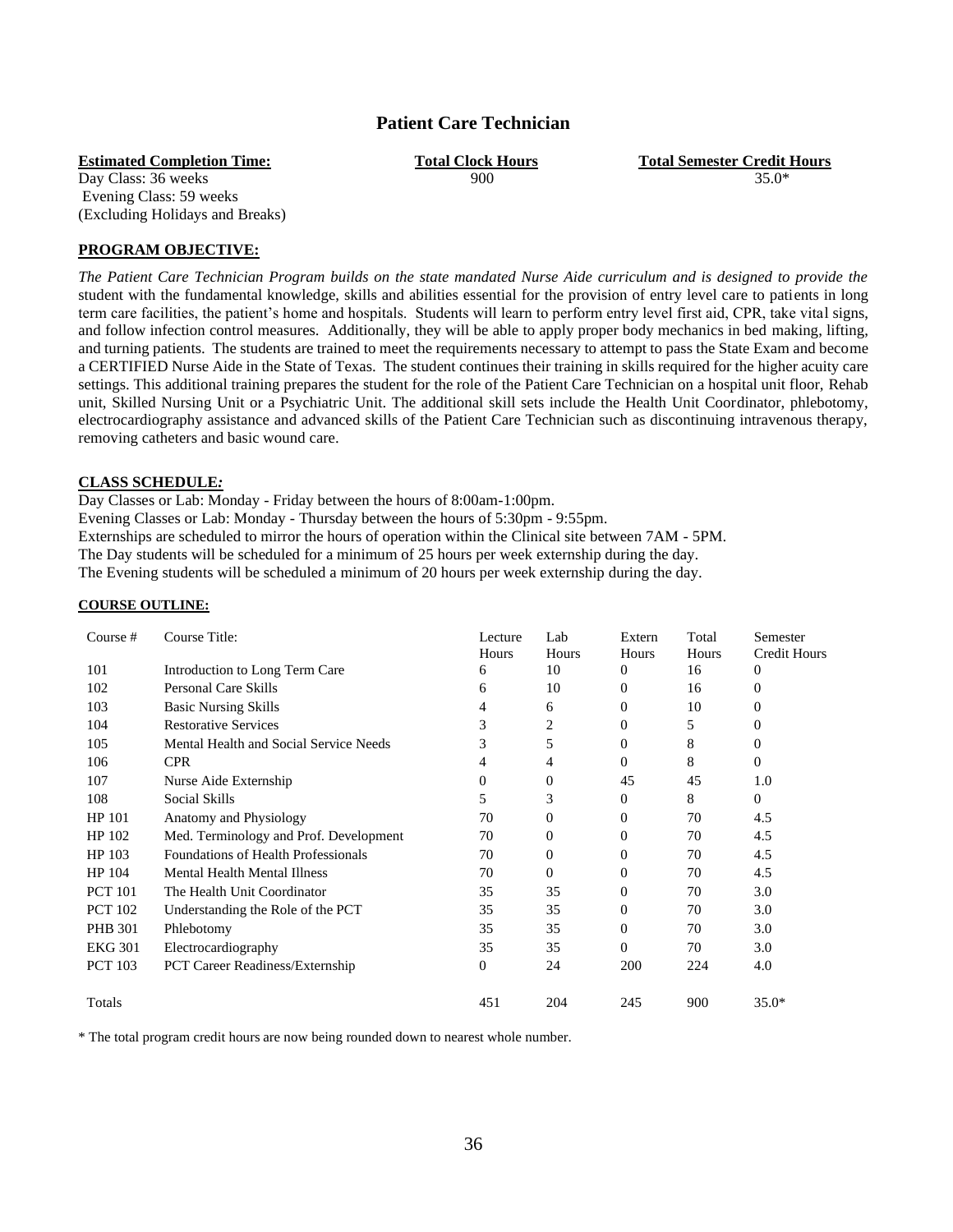## **Administrative Assistant Program**

| <b>Estimated Completion Time</b> | <b>Total Clock Hours</b> | Total Semester Credit Hours |
|----------------------------------|--------------------------|-----------------------------|
| Day Class: 16 weeks              | 360                      | 17.0                        |
| Evening Class: 18 weeks          |                          |                             |

## **PROGRAM DESCRIPTION**

Many entry-level jobs require more than a high school diploma. To increase potential for employment, students have recognized the value of additional education and skills training. The Administrative Assistant program is designed to prepare students for a position in the business related industries. Training in business principles (ethical relationships, morals, values), office procedures (fax, copy, keyboarding, business telephone), software application (word processing, spreadsheets, presentations), and communication skills (business speech, and presentation) are designed to meet an employer's needs and minimum requirement for an entry level position. Entry level clerical positions include: Receptionist, Secretary, Office Clerk, Administrative Assistant and Data Entry Clerk.

## **CLASS SCHEDULE**

Day Classes or Lab: Monday through Friday between the hours of 8:00 A.M. to 1:00 P.M. Evening Classes or Lab: Monday through Friday between the hours of 5:30 P.M. to 09:30 P.M. (If Available)

## **COURSE OUTLINE**

|               |                                       | Lecture     | Lab   | Extern       | Semester |
|---------------|---------------------------------------|-------------|-------|--------------|----------|
| Course #      | Course Title                          | Clock Hours | Clock | <b>Clock</b> | Credit   |
|               |                                       |             | Hours | Hours        | Hours    |
| <b>BA</b> 101 | Core Computing Fundamentals           | 30          | 60    | $\Omega$     | 4.0      |
|               | & Keyboarding                         |             |       |              |          |
| <b>BA</b> 102 | Word Processing and Presentations     | 30          | 60    | $\Omega$     | 4.0      |
| <b>BA</b> 103 | Spreadsheets and Personal Information | 30          | 60    | $\Omega$     | 4.0      |
|               | Manager                               | 60          | 30    | $\theta$     | 5.0      |
| <b>BA</b> 104 | The Administrative Professional       |             |       |              |          |
|               | <b>Total Hours</b>                    | 150         | 210   | $\Omega$     | 17.0     |
|               |                                       |             |       |              |          |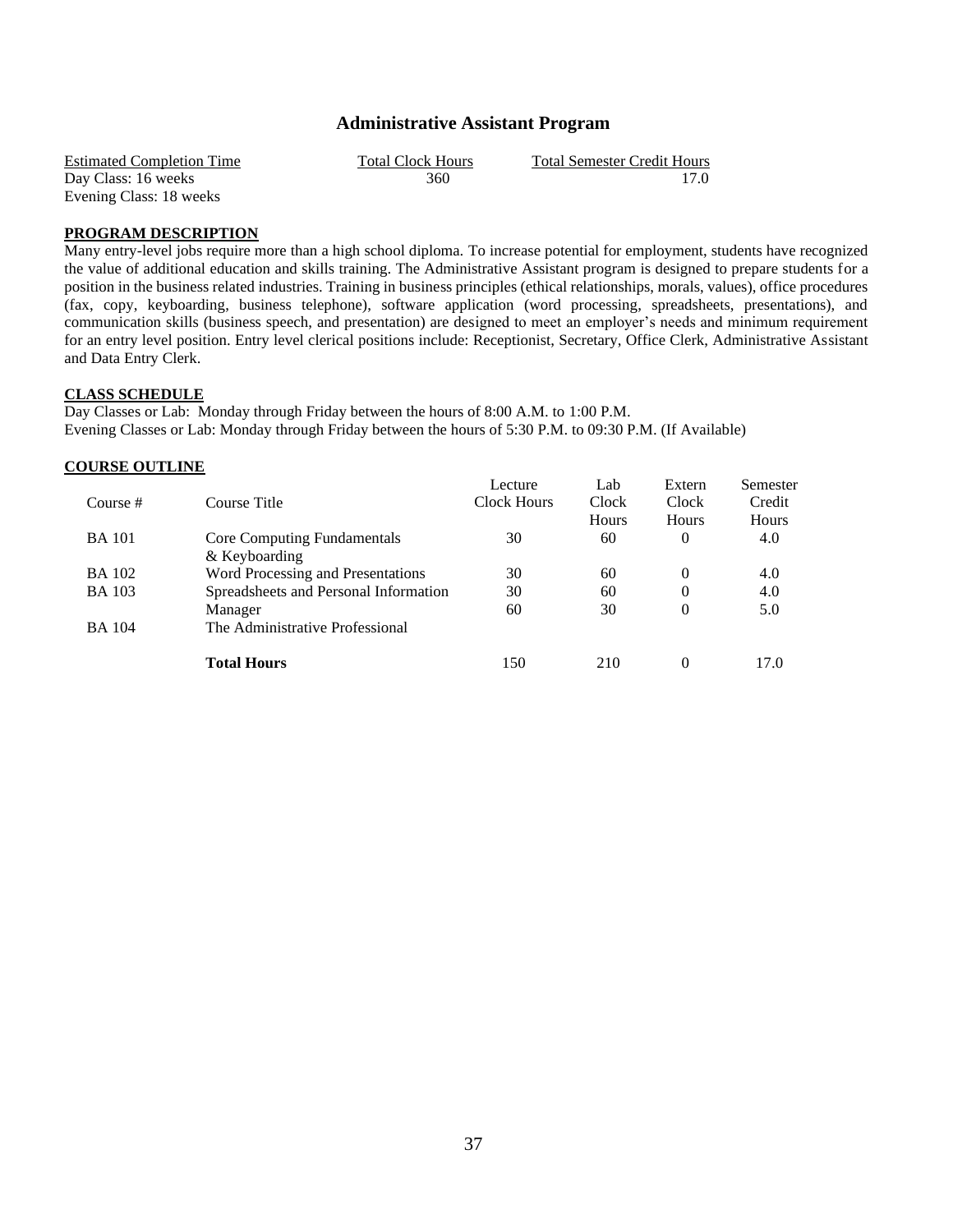## **Business Administration– Hospitality/Events Coordinator**

Day Class: 40 weeks 900 45 Evening Class: 58 weeks **Program Description**

Estimated Completion Time Total Clock Hours Total Semester Credit Hours

The Business Administration-Hospitality/Events Coordinator program prepares the student by introducing them to a wide variety of topics that will prepare them to manage and establish themselves in the hotel office setting. These workers are entrusted with managing, directing, and staffing hotels and to other businesses associated to tourism. Students will be training in business principles, office procedures, software applications, and communication skills. Emphasis is on hotel operations, hospitality & tourism law, and MEEC (Meeting, Events, Expositions and Conventions) Industry.

Student will have the necessary skills to function in entry-level hospitality positions, such as front desk manager, event/meeting manager and guest relations manager. Student will be able to maintain and manage the hotel office setting through current technology, direct hotel operations and provide excellent customer service.

## *Admission Requirement*

*Candidate must be 18 years of age and a High School Graduate/GED recipient*

## *Class Schedule*

*Day Classes or Lab: Monday through Friday between the hours of 8:00 A.M. to 1:00 P.M. Evening Classes or Lab: Monday through Thursday between the hours of 5:30 P.M. to 9:55 P.M.* **Program Outline**

| Course #     | <b>Course Title</b>                                    | Lecture<br><b>Clock</b><br><b>Hours</b> | Lab<br><b>Clock</b><br><b>Hours</b> | <b>Extern</b><br><b>Clock</b><br><b>Hours</b> | <b>Semester</b><br><b>Credit</b><br><b>Hours</b> |
|--------------|--------------------------------------------------------|-----------------------------------------|-------------------------------------|-----------------------------------------------|--------------------------------------------------|
| <b>BA101</b> | Core Computing Fundamentals $\&$<br>Keyboarding        | 30                                      | 60                                  | 0                                             | 4.0                                              |
| <b>BA102</b> | Word Processing & Presentations                        | 30                                      | 60                                  | $\overline{0}$                                | 4.0                                              |
| <b>BA103</b> | Spreadsheets & Personal<br><b>Information Manager</b>  | 30                                      | 60                                  | $\overline{0}$                                | 4.0                                              |
| <b>BA104</b> | The Administrative Professional                        | 60                                      | 30                                  | $\overline{0}$                                | 5.0                                              |
| <b>BA205</b> | Visual Geography for<br>Tourism/History of San Antonio | 60                                      | 30                                  | $\overline{0}$                                | 5.0                                              |
| <b>BA206</b> | Introduction to Hospitality                            | 60                                      | 30                                  | $\overline{0}$                                | 5.0                                              |
| <b>BA207</b> | <b>Hotel Operations</b>                                | 60                                      | 30                                  | $\overline{0}$                                | 5.0                                              |
| <b>BA208</b> | Hospitality & Tourism Law                              | 90                                      | $\theta$                            | $\overline{0}$                                | 6.0                                              |
| <b>BA209</b> | Events & Convention Management                         | 60                                      | 30                                  | $\overline{0}$                                | 5.0                                              |
| <b>BA301</b> | Externship                                             | $\overline{0}$                          | $\overline{0}$                      | 90                                            | 2.0                                              |
|              | <b>Total Hours</b>                                     | 480                                     | 330                                 | 90                                            | 45                                               |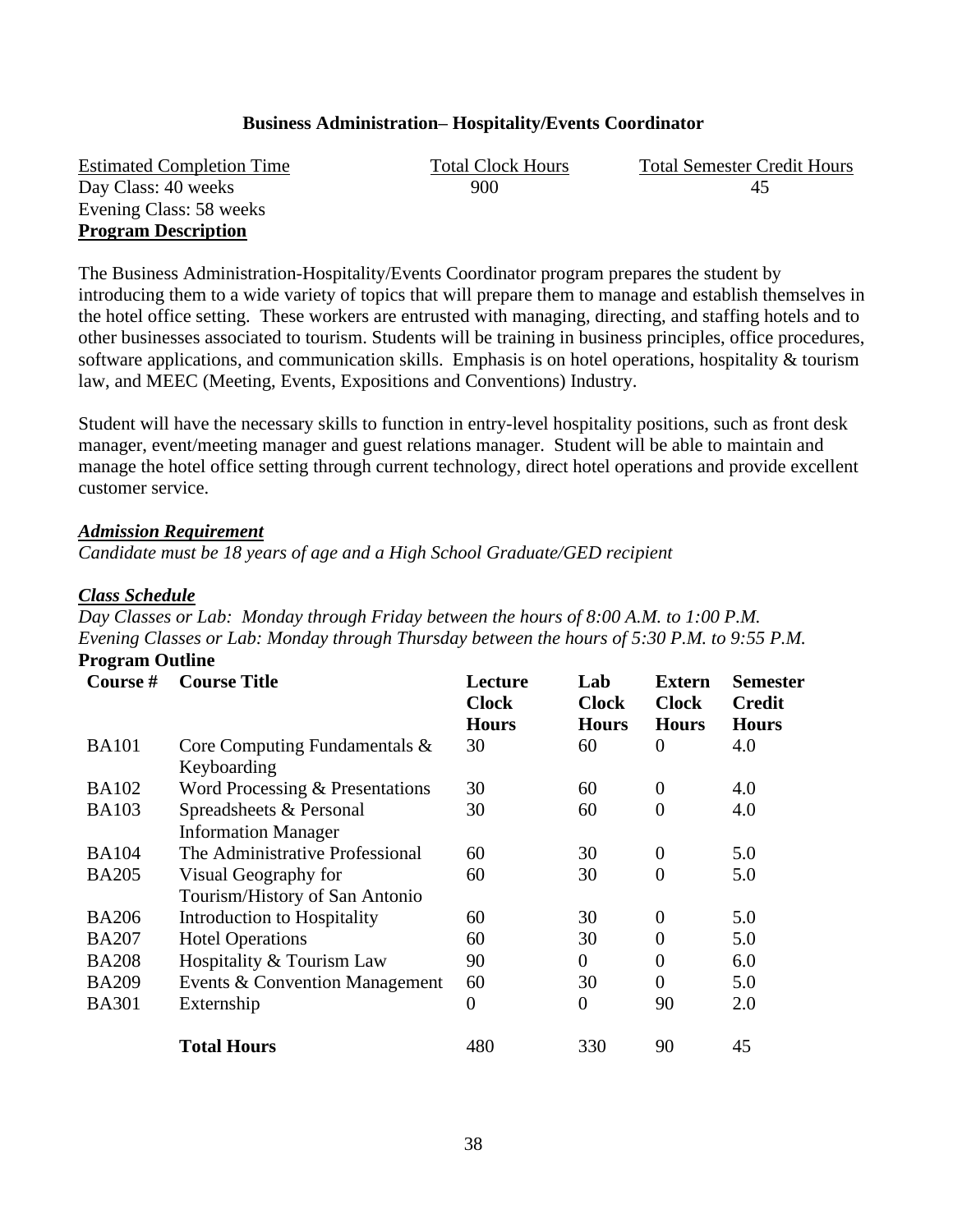## **Business Administration– Social Media Marketing**

Estimated Completion Time<br>
Day Class: 40 weeks<br>  $\begin{array}{r} \text{Total Clock Hours} \\ \text{Day Class: } 40 \text{ weeks} \end{array}$   $\begin{array}{r} \text{Total Semester Credit Hours} \\ \text{900} \end{array}$ Day Class: 40 weeks 900 Evening Class: 58 weeks

## **PROGRAM DESCRIPTION**

The Business Administration-Social Media Marketing program prepares the student by introducing them to a wide variety of topics that will prepare them to manage and establish themselves in the office setting. The student will be training in business principles, office procedures, software applications, and communication skills. Emphasis is on office operation skills and knowledge and on social media.

Student will have the necessary skills to function in entry-level front and back office positions. Student will be able to successfully function as both front and back office business employees with special knowledge of social media business applications.

## *ADMISSION REQUIREMENT*

*Candidate must be 18 years of age and a High School Graduate/GED recipient*

## *CLASS SCHEDULE*

*Day Classes or Lab: Monday through Friday between the hours of 8:00 A.M. to 1:00 P.M. Evening Classes or Lab: Monday through Thursday between the hours of 5:30 P.M. to 9:55 P.M.*

## **PROGRAM OUTLINE**

| Course #     | <b>Course Title</b>                                                            | Lecture<br><b>Clock</b> | Lab<br><b>Clock</b> | <b>Extern</b><br><b>Clock</b> | Semester<br><b>Credit</b> |
|--------------|--------------------------------------------------------------------------------|-------------------------|---------------------|-------------------------------|---------------------------|
|              |                                                                                | <b>Hours</b>            | <b>Hours</b>        | <b>Hours</b>                  | <b>Hours</b>              |
| <b>BA101</b> | Core Computing Fundamentals &<br>Keyboarding                                   | 30                      | 60                  | $\boldsymbol{0}$              | 4.0                       |
| <b>BA102</b> | Word Processing & Presentations                                                | 30                      | 60                  | $\overline{0}$                | 4.0                       |
| <b>BA103</b> | Spreadsheets & Personal Information<br>Manager                                 | 30                      | 60                  | $\overline{0}$                | 4.0                       |
| <b>BA104</b> | The Administrative Professional                                                | 60                      | 30                  | $\boldsymbol{0}$              | 5.0                       |
| <b>BA210</b> | Internet Structure, Hosting & Introduction to<br><b>Website Administration</b> | 50                      | 40                  | $\overline{0}$                | 4.0                       |
| <b>BA211</b> | Website Modification $&$<br><b>Development Tools</b>                           | 50                      | 40                  | $\overline{0}$                | 4.0                       |
| <b>BA212</b> | Digital Elements                                                               | 50                      | 40                  | $\boldsymbol{0}$              | 4.0                       |
| <b>BA213</b> | Social Media Beyond Websites                                                   | 50                      | 40                  | $\overline{0}$                | 4.0                       |
| <b>BA214</b> | Devices & Analytics                                                            | 50                      | 40                  | $\overline{0}$                | 4.0                       |
| <b>BA303</b> | Externship                                                                     | $\boldsymbol{0}$        | $\overline{0}$      | 90                            | 2.0                       |
|              | <b>Total Hours</b>                                                             | 400                     | 410                 | 90                            | 39.0                      |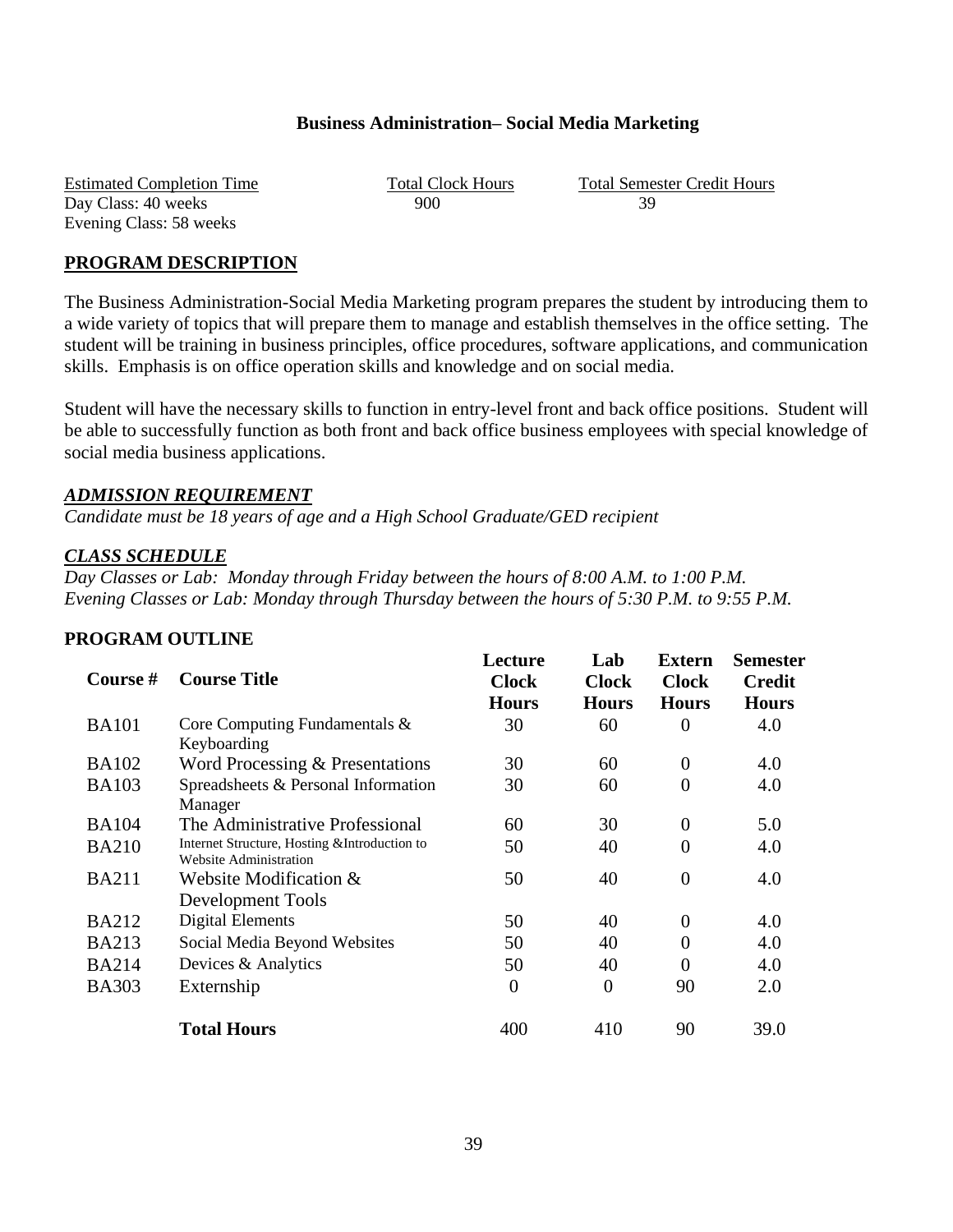## **Associate of Applied Science in Medical Assisting/Allied Health**

Day Class: 60 Weeks 1350 60 Evening Class: 91 Weeks (excluding Holidays and Breaks)

**Estimated Completion Time Total Clock Hours Total Semester Credit Hours**

## **PROGRAM DESCRIPTION:**

The Associate of Applied Science in Medical Assisting/Allied Health Degree prepares students to perform various clinical duties including taking patient histories, measuring vital signs, assisting physicians with examinations, giving injections as directed by the physician, venipuncture, performing laboratory test and performing electrocardiograms. Students will also learn administrative tasks such as scheduling appointments, maintaining patient records, preparing insurance claims and medical billing services. Upon completion of this program, an Associate of Applied Science Degree is awarded to signify successful completion of training.

## **CLASS SCHEDULE**

*Day Classes or Lab: Monday - Friday between the hours of 8:00am-1:00pm. Evening Classes or Lab: Monday - Thursday between the hours of 5:30pm - 9:55pm. Externship is scheduled to mirror the hours of operation within the Extern site between 8AM - 5PM. The Day students will be scheduled for a minimum of 25 hours per week externship during the day. The Evening students will be scheduled a minimum of 20 hours per week externship during the day.*

## **COURSE OUTLINE:**

| Course #       | Course Title:                           | Lecture          | Lab      | Extern       | Total        | Credit |
|----------------|-----------------------------------------|------------------|----------|--------------|--------------|--------|
|                |                                         | Hours            | Hours    | Hours        | <b>Hours</b> | Hours  |
| HP 101         | Anatomy and Physiology                  | 70               | $\theta$ | $\theta$     | 70           | 4.5    |
| HP 102         | Med. Terminology and Prof. Development  | 70               | $\Omega$ | $\theta$     | 70           | 4.5    |
| <b>MA 201</b>  | The Cardiology Medical Office           | 35               | 35       | $\theta$     | 70           | 3.0    |
| <b>MA 202</b>  | The Orthopedic Medical Office           | 35               | 35       | $\theta$     | 70           | 3.0    |
| MA 203         | The OB/GYN/Reproductive Medical Office  | 35               | 35       | $\Omega$     | 70           | 3.0    |
| <b>MA 204</b>  | The EENT Medical Office                 | 35               | 35       | $\mathbf{0}$ | 70           | 3.0    |
| <b>MA 205</b>  | The GI/GU Medical Office                | 35               | 35       | $\theta$     | 70           | 3.0    |
| MA 206         | The General Practitioner Medical Office | 35               | 35       | $\theta$     | 70           | 3.0    |
| <b>PHB 301</b> | Phlebotomy                              | 35               | 35       | $\theta$     | 70           | 3.0    |
| <b>EKG 301</b> | Electrocardiography                     | 35               | 35       | $\theta$     | 70           | 3.0    |
| <b>MIM 204</b> | <b>CPT</b> Coding                       | 15               | 55       | $\theta$     | 70           | 2.5    |
| <b>MIM 205</b> | ICD-10 Coding                           | 15               | 55       | $\Omega$     | 70           | 2.5    |
| <b>MTH200</b>  | College Algebra                         | 45               | $\Omega$ | $\theta$     | 45           | 3.0    |
| <b>CIS100</b>  | <b>Computer Information Systems</b>     | 35               | 35       | $\theta$     | 70           | 3.0    |
| <b>PCD 200</b> | Certification Review/Career Development | 35               | 35       | $\theta$     | 70           | 3.0    |
| <b>ENG205</b>  | English Comp I                          | 45               | $\theta$ | $\theta$     | 45           | 3.0    |
| <b>ENG206</b>  | English Comp II                         | 45               | $\theta$ | $\Omega$     | 45           | 3.0    |
| <b>PSY205</b>  | Psychology                              | 45               | $\Omega$ | $\theta$     | 45           | 3.0    |
| HP 501         | Externship                              | $\boldsymbol{0}$ | $\Omega$ | 190          | 190          | 4.0    |
|                | Totals                                  | 700              | 460      | 190          | 1350         | 60     |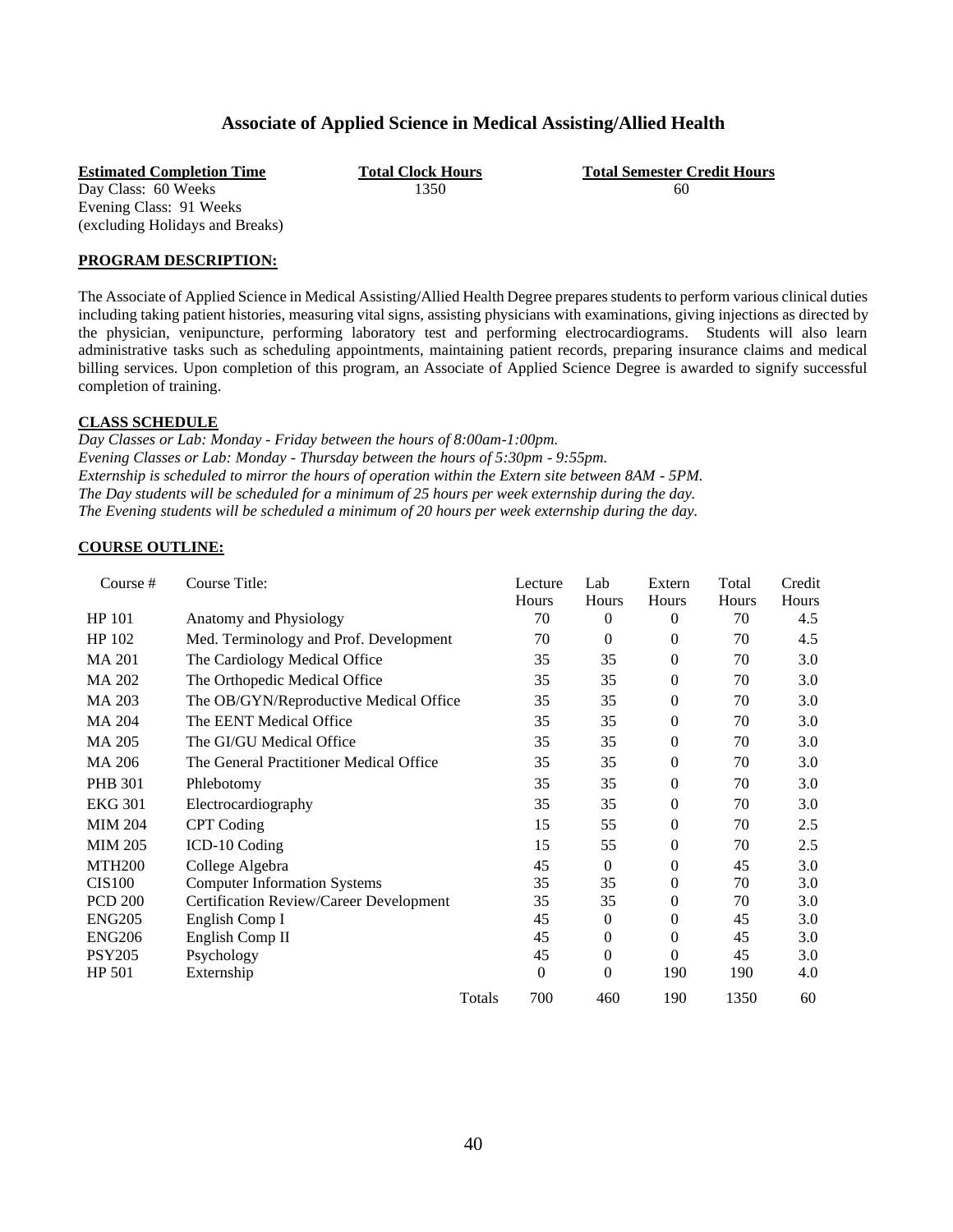## <span id="page-44-0"></span>**Course Descriptions**

## *Prerequisites: None*

## **BA101 Core Computing Fundamentals & Keyboarding 30/60/0/90/4.0**

This course is an overview of computer information systems and keyboarding. Student emphasis on skill development in the operation of the keyboard by touch applying proper keyboarding techniques. Student will develop of acceptable speed and accuracy levels and be able to format basic documents. An introduction to computer hardware, software, procedures, and human resources. Students will be able to use a variety of computer software programs for the office – including word processing, databases, and spreadsheets.

*Prerequisites: None*

*Prerequisites: None*

This course is an overview of the word processing and electronic presentations. Student will be able to produce documents, tables, and graphics. Student will be able to open an existing file and save it, explore options for an application, apply formatting, compress files, apply graphics, flyer, information handout, research paper, newsletter and mailing. Student will be instructed on in the concepts, procedures, and application of electronic presentations. Student will learn locate files and folder, enter and edit text in office program, perform commands from dialog box, create folder, save a file and close, add document properties and print a file.

### **BA103 Spreadsheets & Personal Information Manager 30/60/0/90/4.0**

### This course focuses on instruction in the concepts, procedures, and application of electronic spreadsheets & navigating personal information manager software. Student will learn create, save, and navigate an excel workbook, enter data in a worksheet, construct a copy formulas and use the sum function, format cells with merge & center and cell styles, chart data to create a column, print, display formulas, and close excel, inventory valuation, inventory status report, weekly sales summary, analyzing data, budget pie chart, growth projection chart. Student will learn to communicate via email by creating and sending, receiving and replying, forwarding and adding attachments emails as well as good email practices. Student will navigate Outlook to organize and manage emails, create notes and manage calendar events.

### **BA104 The Administrative Professional 60/30/0/90/5.0**

### *Prerequisites: None*

Student will be able to perform day-to-day administrative tasks such as maintaining information files and processing paperwork and development of writing and presentation skills to produce effective business communication. Student will be using office equipment such as copiers, fax machines, scanners and business telephone. Student will learn personal traits of an office employee, duties of an office employee, explain and describe a job description, schedule appointments, handle situation involving office, purchasing office supplies, inventory and their purposes, prepare deposit slip and endorse checks. Student will learn to compose email messages, prepare business letters, reports, and memo, voicemail, and speak on the telephone in professional manner, use of specialized telephone services, audio and video teleconferencing, and techniques for delivering speeches. Student will learn cultural diversity, mixed generation workplace, business travel in a global society, government employment regulations, causes of stress, symptoms of stress, techniques to reduce stress, and proper etiquette. The student will practice ethics, accountability and interviewing techniques. The student will create resume and appropriate working attire. [Prerequisite: None]

### **BA205 Visual Geography for Tourism/History of San Antonio 60/30/0/90/5.0**

*Prerequisites: None*

An introduction to world tourism destinations and markets, including an exploration of physical, cultural, and geopolitical influences on the travel and tourism industry. International travel and world geography are linked in a fundamental way; by definition, geography focuses on space and places special emphasis on the strategic location of destinations, characteristics of tourist markets, and the transportation infrastructure and hospitality superstructure found in major destinations. Central to the course is a thorough overview of world geography. In addition, the course will focus on international travel patterns and trends in global tourism. It will also introduce students to a social analysis of host/guest relationships and provide an opportunity to discuss the critical role tourism plays in international economics and politics.

### *Prerequisites: None*

This introductory course serves as a foundation for the student searching for employment in the hospitality industry. The hospitality industry continues to change rapidly, and this course brings the student the latest trends from the broadest array of hospitality industry segments. The student will explore each segment of the industry, including career opportunities, industry leaders, and operations practices – with real-life applications. The student will realize the sequence of tourism begins with economic benefits and economic impact, moving to modes of transportation for travel, and current travel and tourism trends. Other topics covered are lodging operations, foodservice, sales, marketing, advertising and ethics.

### *Prerequisites: BA206*

The course will encompass an intuitive understanding of managing hotel operations based on the flow of the guest's experience, from reservation, arrival, and registration, to service purchasing, departure, billing, and recordkeeping. The course will also include rooming and link it to other hospitality functions, related industries, and the broader economy. Coverage includes internationalization; green operations; financing sources; boutique and urban collections; and reservation strategies.

### **BA208 Hospitality & Tourism Law 90/0/0/90/6.0**

*Prerequisites: BA206*

This course emphasizes the basic foundations and principles of law affecting the hospitality industry. Students will be given guidelines and techniques that show how to manage preventively and apply a practical legal awareness prior to taking actions. Students will be taught to consider the legal implications of day-to-day management activities. The course will foster an attitude of compliance and prevention in work ethics and personal management philosophy. Students will gain an understanding of how to prevent or limit legal liability by complying with legal norms.

## **BA206 Introduction to Hospitality 60/30/0/90/5.0**

## **BA207 Hotel Operations 60/30/0/90/5.0**

**BA102 Word Processing & Presentations 30/60/0/90/4.0**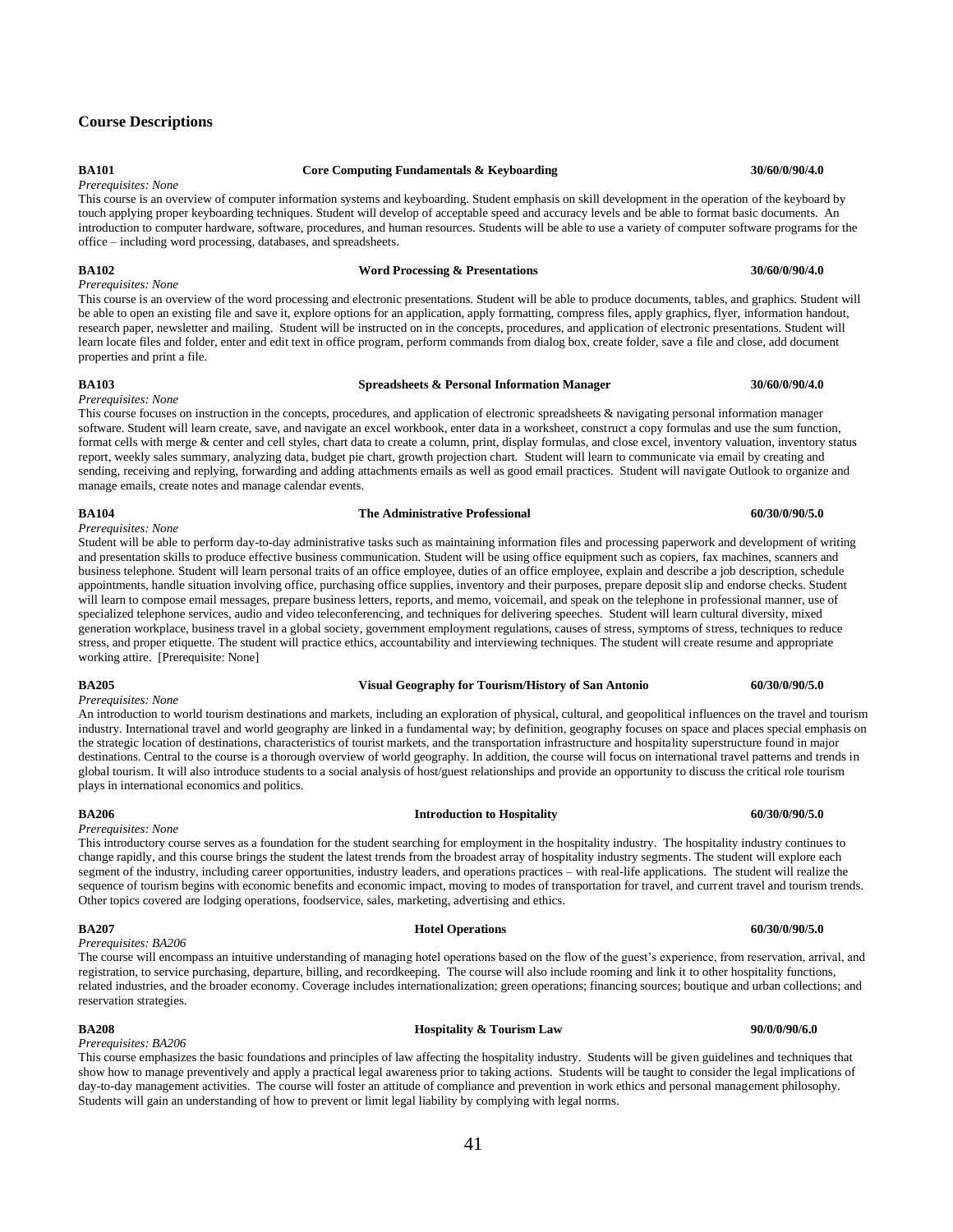## *Prerequisites: BA206*

This course is designed to provide the student with an introduction to the MEEC (Meetings, Events, Expositions and Conventions) Industry. Course will include the scope and magnitude of the MEEC industry, knowledge, skills, and abilities that are necessary to be a successful event professional. Additionally, students will understand the tasks and activities involved in producing a meeting or event and be familiar with the issues involved in producing a meeting or event.

**BA209 Events & Conventions Management 60/30/0/90/5.0**

### **BA210 Internet Structure, Hosting& Introduction to Website Administration 50/40/0/90/4.0**

*Prerequisites: None* This course provides a discussion of what the internet is, and how it works. The meaning and creation of URLs will be reviewed, including an exploration of various hosting options: Big Daddy, HostGator, Siteground, etc. An introduction to various website platforms incorporated in the course will help the student understand basic website operations: Wix, Weebly, etc.

## *Prerequisites: None*

This course will include a through discussion of the WordPress website platform, currently the most popular platform used. The student will learn how to modify webpage elements, create menus, incorporate page media, and add and manage plugins. Development tools discussed in this course are Block Editor, Thrive Architecture, Contact Forms, jetpack, and A Kismet (security).

### **BA212 Digital Elements 50/40/0/90/4.0**

*Prerequisites: None*

This course explores and defines different elements of digital media, and how to incorporate and mange elements in websites and other social media. Element attributes include color schemes, website themes, fonts, displays, videos, content - Yoast ratings, and graphics. Students will learn to take photos of relevant topics, size photos appropriately based on applicable devises, and create engaging videos. [Prerequisite: None]

*Prerequisites: None* This course emphasizes the study of Facebook management – SEO, ad creation using Facebook Ad manager, posting, blogging and security. Included discussions also focus on Instagram, Twitter, Pinterest and LinkedIn.

This course explores the use of various devices: Mobile Devises, desktops, Laptops, and Tablets: their differences, and the challenges these present. Various analytical tools are introduced: Google Analytics, SEMrush, Spy Fu, HyperTracker, etc. The student will learn to use these tools in determining the success of advertising campaigns and other digital marketing efforts.

*Prerequisites: BA101, BA102, BA103, BA104, BA205, BA206, BA207, BA208, BA209*

This course requires the student, in the controlled environment of an approved externship site, to experience the hands-on application of hotel experience, clerical and professional procedures. This course requires the student to complete a minimum of 90 clock hours of supervised practical experience in a program approved site. The course may include one or more required externship conference sessions with program staff on the college campus to assure meeting of program outcomes/competencies requirements.

*Prerequisite: BA101, BA102, BA103, BA104, BA210, BA211, BA212, BA213, BA214* This course requires the student, in the controlled environment of an approved externship site, to experience the hands-on application of digital/social media, clerical and professional procedures. This course requires the student to complete a minimum of 90 clock hours of supervised practical experience in a program approved site. The course may include one or more required externship conference sessions with program staff on the college campus to assure meeting of program outcomes/competencies requirements.

**BLS 101 American Heart Association Basic Life Support for Health Care Providers 2/3/0/5/0.0** *Prerequisite: None*

This course provides the student with the basics of CPR according to the American Heart Association standards for basic cardiac life support.

*Prerequisite: None*

This course will introduce the field of computer technology and information systems. The student will gain an understanding of how computers process information through the integrated use of hardware and software. Students will be introduced to a variety of software packages that will include word processing, spreadsheets, graphics, communications, and database management functions.

### **EHR101 Content of the Health Record 70/0/0/70/4.5**

*Prerequisite: None*

This course will introduce you to the practice management and electronic health record software. It will acquaint you to health data structure, collection and standards associated with the health record. Also, it will help you comprehend the intricacies of the content of a health record with respect to administrative data, past medical, surgical, family, social histories, and care provider's responsibilities.

*Prerequisites: None*

### **BA301 Externship Hospitality 0/0/90/90/2.0**

## **BA211 Website Modification & Development Tools 50/40/0/90/4.0**

**BA213 Social Media Beyond Websites 50/40/0/90/4.0**

## **CIS100 Computer Information Systems 35/35/0/70/3.0**

## **BA214 Devices & Analytics 50/40/0/90/4.0**

- 
- **BA303 Externship Digital/Social Media 0/0/90/90/2.0**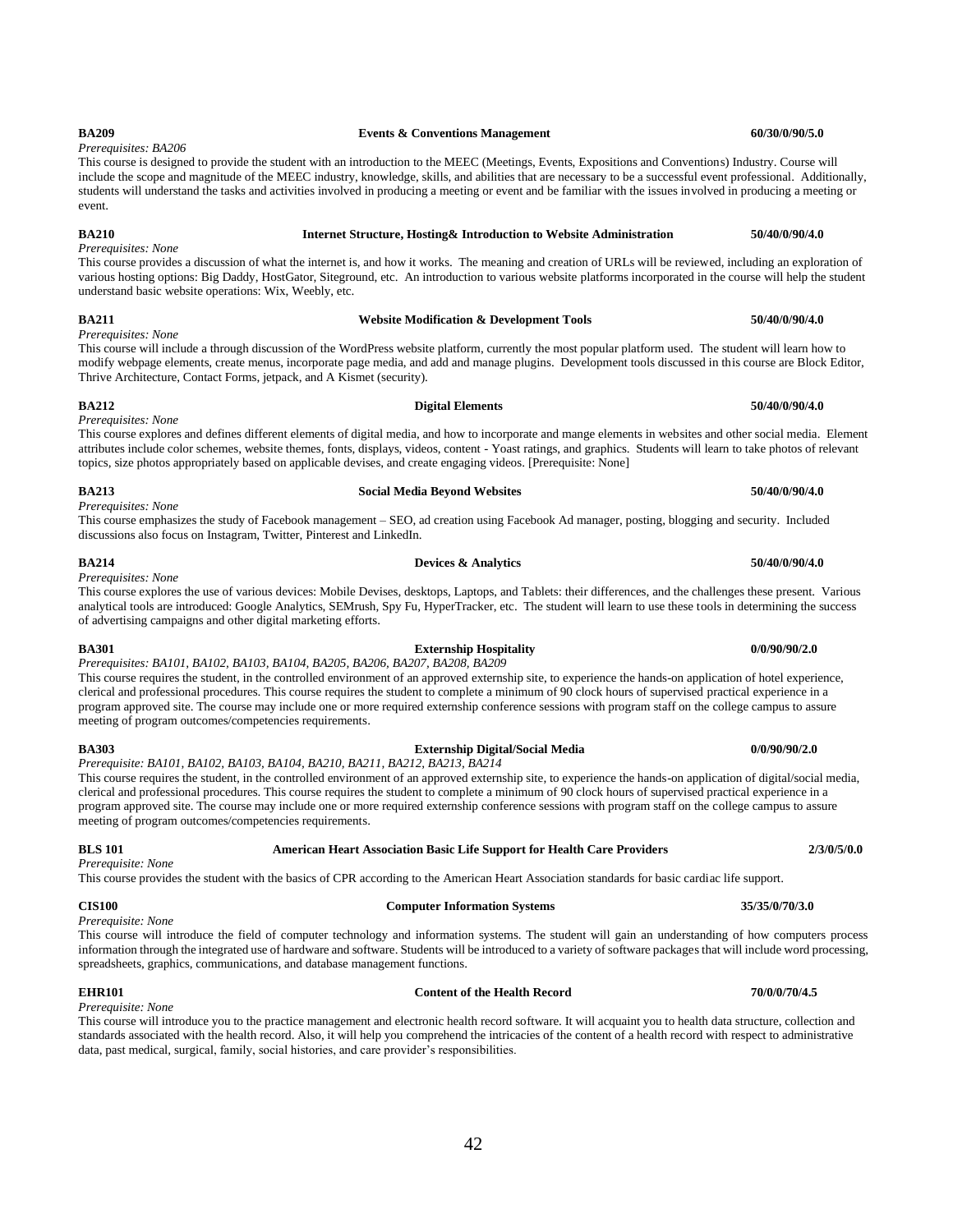### **EHR102 Management and Information of the Health Record 70/0/0/70/4.5**

### This course will introduce financial management of health records through the functions of insurance and billing. It will look at the issues of privacy, confidentiality and legal issues that greatly impact the information and management of the EHRs. It will introduce the use of software to build and create documents, reports, lists and flags to use as internal communication tools. Finally, this course will explore the future of electronic health records, health information management and health informatics.

### **EKG 301 Electrocardiography 35/35/0/70/3.0**

*Prerequisite: None*

*Prerequisite: None*

*Prerequisite: None*

This course explores the history of electrocardiography and incorporates documentation and all aspects of electrocardiography set up, lead placement, test data collection, equipment, and complications. This student will have hands-on experience and practice how to collect, test, prepare, and report data on a patient. This course does not prepare the graduate for EKG interpretation, but focuses on the role of the EKG Technician in preparing and producing quality EKG data for physician's interpretation.

### **ENG205 English Comp I 45/0/0/45/3.0**

Students will learn the elements of effective writing to include sentence structure, punctuation, parts of speech, vocabulary, and grammar.

### **ENG206 English Comp II 45/0/0/45/3.0**

*Prerequisite: ENG 205*

Students will learn concepts and requirements of college-level writing, and presents additional skills, methods, and techniques to improve and completed written documents. Students will gain writing experience, an understanding of the writing and revision process, methods and techniques to enhance the delivery of the writer's thoughts and ideas, proper grammar usage, and critical reading skills.

**HHA101 Home Health Aide 49/21/0/70/0.0**

### *Prerequisite: None* The Home Health Aide Program is designed to provide the student with the fundamental knowledge, skills, and abilities essential for the provision of basic support to clients in their home. Students will learn to CPR and how to help clients with activities of daily living. Additionally, HHAs can help make daily life as comfortable as possible in the form of general housekeeping, transportation, and grocery shopping. A home health aide does not need certification.

*Prerequisite: None*

This course presents the basic elements of all body systems, including muscular, integumentary, urinary, circulatory, respiratory, cardiovascular, sensory, digestive and reproductive. Normal anatomy and physiology are the basis of this course.

**HP 102 Med. Terminology and Prof. Development 70/0/0/70/4.5**

*Prerequisite: None* The student will be introduced to the complex language of medicine. Students will spell, analyze, pronounce and define medical terms and state their abbreviations. With a new vocabulary, the student will be introduced to the professional standards of the health care environment and expectations of healthcare employers. This provides a foundation for success as a student beginning or advancing their career in a healthcare profession.

*Prerequisite: None* This course explores the legal and ethical considerations of the allied health professional and how each role fulfills needs within the healthcare system. The student is able to identify the professional relationships and organizational structure within a variety of health care settings. This information provides them with the skills to relate and communicate to other healthcare professional appropriately.

### **HP 104 Mental Health and Mental Illness 70/0/0/70/4.5**

*Prerequisite: None*

This course explores and differentiates between the mental health and mental illnesses along the patient care continuum. The student has the opportunity to discuss the various approaches and roles played when providing psychiatric care to a patient. These therapeutic regimens are reviewed from a variety of settings and how the healthcare provider must interact and adjust in each setting. Along with exploring the various mental illnesses, the student is introduced to the methods of treatment and pharmacological approaches to psychiatric care. This information provides the student with the skill set to provide basic personal care to those with mental illnesses.

### **HP 401 Career Readiness and Externship 0/20/180/200/4.0**

*Prerequisite Course/s: All Medical Assistant / Phlebotomy / EKG Technician Specialist Dual Program courses.*  This course provides the student with hands-on training in a supervised medical setting with emphasis of training determined by student's future employment preference. The Externship experience is aided by weekly scheduled class time on campus to review the externship experience as it relates to the program content.

**HP 501 Externship 0/0/190/190/4.0** *Prerequisites: HP101, HP102, MA201, MA202, MA203, MA204, MA205, MA206, PHB301, EKG301*

This course provides the student with hands-on training in a supervised medical setting with emphasis of training determined by student's future employment preference. The Externship experience is aided by weekly scheduled class time on campus to review the externship experience as it relates to the program content.

## **HP 103 Foundations of Health Professionals 70/0/0/70/4.5**

**HP 101 Anatomy and Physiology 70/0/0/70/4.5**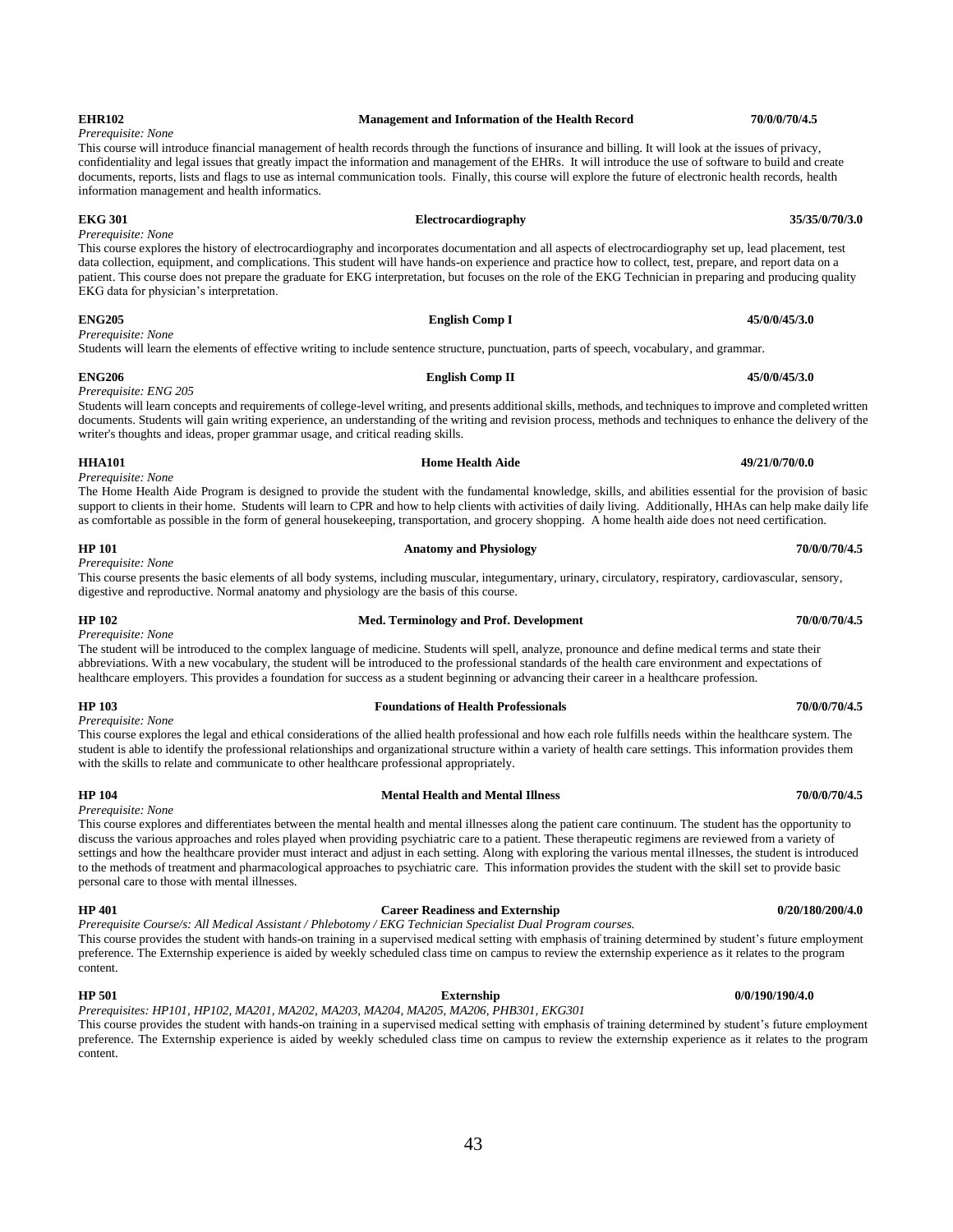### **MA 201 The Cardiology Medical Office 35/35/0/70/3.0** *Prerequisite: HP101 and HP 102*

This course introduces the student to the theoretical information along with the technical skills required for both front office and clinic floor procedures which correspond with the circulatory and lymphatic body systems.

## **MA 202 The Orthopedic Medical Office 35/35/0/70/3.0**

## *Prerequisite: HP101 and HP 102*

This course introduces the student to the theoretical information along with the technical skills required for both front office and clinic floor procedures which correspond with the musculoskeletal body system.

*Prerequisite: HP101 and HP 102*

Information along with the technical skills required for both front office and clinic floor procedures which correspond with both male and female reproductive body systems.

### **MA 204 The EENT Medical Office 35/35/0/70/3.0**

## *Prerequisite: HP101 and HP 102*

This course introduces the student to the theoretical information along with the technical skills required for both front office and clinic floor procedures which correspond with all five body senses.

## **MA 205 The GI/GU Medical Office 35/35/0/70/3.0**

### *Prerequisite: HP101 and HP 102*

This course introduces the student to the theoretical information along with the technical skills required for both front office and clinic floor procedures which correspond with both the gastrointestinal, and genitourinal body systems. The course continues with a basic foundation of nutrition topics to better understand the impact of nutrition to all body systems.

### **MA 206 The General Practitioner Medical Office 35/35/0/70/3.0**

*Prerequisite: HP101 and HP 102*

This course introduces the student to the theoretical information along with the technical skills required for the front office clerical procedures which correspond with the general practitioner's office practice.

**MIM205 ICD-10 CODING 15/55/0/70/2.5** 

### **MIM204 CPT CODING 15/55/0/70/2.5**

## *Prerequisite: None*

The student will learn the coding rules for the CPT by converting descriptions of medical procedures into numerical codes to provide a uniform language to identify medical, surgical, and diagnostic services.

*Prerequisite: None* The student will learn the criteria of the conversions of descriptions of diagnosis into numerical 3, 4, and 5-digit codes to provide uniform language to identify etiology, site, and manifestations of disease.

**MSC101 Skin Science 70/0/0/70/4.5** *Prerequisite: None*

This course will introduce you to histology and physiology of the skin. This includes the functions, layers, and anatomy of the skin. Skin histology is the study of the structure and composition of the skin tissue. Physiology is the study of the functions of living organisms. These are the foundational sciences medical skin care specialist need to learn before caring for skin and can analyze skin conditions. Skin analysis is essential to recommend the best treatment regimen possible for each individual's skin type and condition.

*Prerequisite: None* This course will introduce you to skin disorders and disease which are interesting and complex subjects. Skin Care Specialists must be knowledgeable about skin disorders and diseases. Recognizing these conditions can help work with patients effectively and safely. Furthermore, Skin Care Specialists need to have a thorough understanding of skin care products in order to provide patients with appropriate treatment and products for maintaining healthy skin.

*Prerequisite: None* This course will introduce you to the principles and practices of infection control. Infection control is critical in creating and maintaining a safe environment for patients, skin care specialists, and visitors in a medical setting. The course will also provide you with knowledge in surgical wound management, treatment modalities and documentation of wounds. Lastly, the course will introduce you to lymphatic drainage massage and the benefits it provides patients with certain medical conditions.

*Prerequisite: None* This course will introduce you to the management and wound care for burn patients as well as patients with traumatic wounds. It will take a deep dive into all types of ulcers to include diabetic/neuropathic ulcers and the appropriate treatment. An increased awareness of proper elements of wound care documentation will be included in this course. Other topics will include cancer patients and skin issues that plague them. As well as looking at the psychological distress, nutritional needs, and complementary therapies for healing skin in cancer patient.

## **MSC102 Dermatology Office 70/0/0/70/4.5**

## **MSC103 Cosmetic Surgery Office 45/25/0/70/3.5**

## **MSC104 Specialty Clinics 45/25/0/70/3.5**

**MA 203 The OB/GYN/Reproductive Medical Office 35/35/0/70/3.0**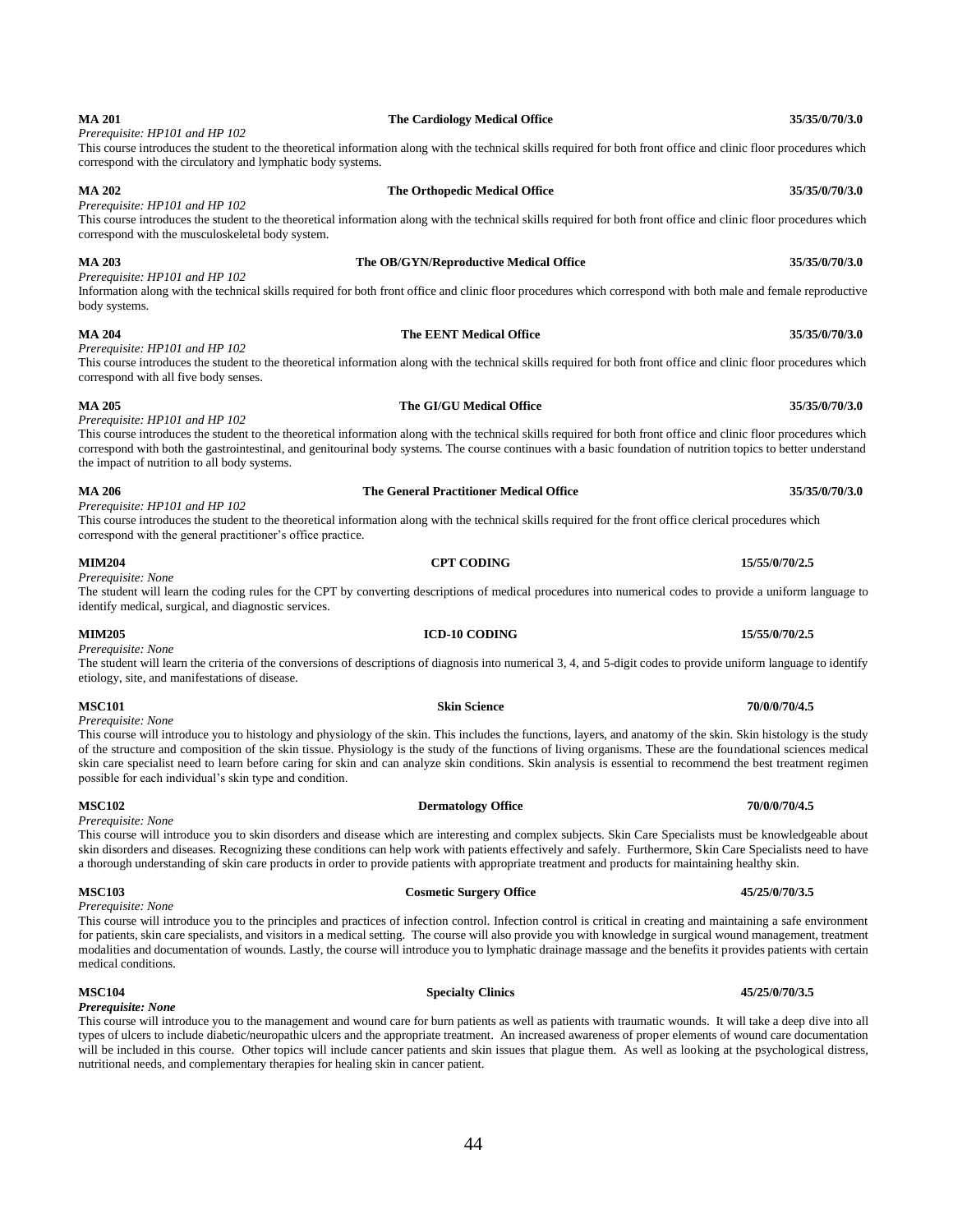| in admitting, discharging a resident and restorative and mental health care.                                         | resident's rights, communications, body mechanics to include positioning of residents, care of resident's environment, assisting with activities of daily living,<br>skincare, hygiene and grooming, nutrition, hydration and elimination. Also included are procedures for promoting a restraint-proper environment, performing<br>vital signs, measuring weight and height, importance of observing, reporting and charting in long term care, coping with death and the role of the Nurse Aide |             |
|----------------------------------------------------------------------------------------------------------------------|---------------------------------------------------------------------------------------------------------------------------------------------------------------------------------------------------------------------------------------------------------------------------------------------------------------------------------------------------------------------------------------------------------------------------------------------------------------------------------------------------|-------------|
| 101                                                                                                                  | <b>Introduction to Long Term Care</b>                                                                                                                                                                                                                                                                                                                                                                                                                                                             | 6/10/0/16/0 |
| Prerequisite: None<br>importance of communications, interpersonal skills, and taking care of oneself.                | The student will learn the role of the Nurse Aide in long term care, safety and emergency measures, infections control, resident's rights and independence,                                                                                                                                                                                                                                                                                                                                       |             |
| 102<br>Prerequisite: None                                                                                            | <b>Personal Care Skills</b>                                                                                                                                                                                                                                                                                                                                                                                                                                                                       | 6/10/0/16/0 |
| hygiene and grooming, nutrition, hydration, and elimination.                                                         | The student will learn body mechanics to include positioning of residents, care of resident's environment, assisting with activities of daily living, skincare,                                                                                                                                                                                                                                                                                                                                   |             |
| 103                                                                                                                  | <b>Basic Nursing Skills</b>                                                                                                                                                                                                                                                                                                                                                                                                                                                                       | 4/6/0/10/0  |
| Prerequisite: None<br>104<br>Prerequisite: None<br>The student will learn the role of the Nurse Aide in restoration. | The student will learn procedures for promoting a restraint-proper environment, performing vital signs, measuring weight and height, importance of<br>observing, reporting and charting in long term care, coping with death, and the role of the Nurse Aide in admitting and discharging a resident.<br><b>Restorative Services</b>                                                                                                                                                              | 3/2/0/5/0   |
| 105                                                                                                                  | <b>Mental Health and Social Service Need</b>                                                                                                                                                                                                                                                                                                                                                                                                                                                      | 3/5/0/8/0   |
| Prerequisite: None<br>cognitive impairment.                                                                          | The student will learn the psychosocial needs of the resident and associated considerations for long term care as it relates to specific behavioral problems and                                                                                                                                                                                                                                                                                                                                  |             |
| 106                                                                                                                  | <b>CPR</b>                                                                                                                                                                                                                                                                                                                                                                                                                                                                                        | 4/4/0/8/0   |
| Prerequisite: None<br>take national certification.                                                                   | The student will learn the basics of CPR, including the causes, signs, symptoms, equipment, and underlying principle of application. The student is eligible to                                                                                                                                                                                                                                                                                                                                   |             |
| 107                                                                                                                  | <b>Nurse Aid Clinicals</b>                                                                                                                                                                                                                                                                                                                                                                                                                                                                        | 0/0/45/45/1 |
| Prerequisite: All other courses in certificate program<br>situations.                                                | The student will learn, through hands-on experience and under the supervision of a licensed nurse, the care requirements for a resident in long term care                                                                                                                                                                                                                                                                                                                                         |             |
| 108                                                                                                                  | <b>Social Skills</b>                                                                                                                                                                                                                                                                                                                                                                                                                                                                              | 5/3/0/8/0   |
| Prerequisite: None                                                                                                   | The student will learn the basic skills in conflict resolution as well as ways to find a resolution in the workplace. The student will also learn important                                                                                                                                                                                                                                                                                                                                       |             |

regulations regarding technology, to include the use of cell phones, texting and social media.

The students will be introduced to healthcare career paths, interviewing, resume writing and the importance of certification credentials in the workplace. Students will review theory and skills obtained throughout the program curriculum needed to meet current certification requirements. This course addresses a variety of study techniques and testing opportunities, the participant should leave this course feeling prepared to take Medical Assistant, Phlebotomist and EKG certifications and obtain certification.

*Prerequisite: None* The Patient Care Technician often times fills the need of a hospital unit secretary. The student will role play communication between the patient, the patient records and each department of the hospital as well as handling incoming calls within the scope of patient confidentiality. The student will develop these skills to better manage a unit desk within a hospital setting.

## **MTH200 College Algebra College Algebra 45/0/0/45/3.0**

*Prerequisite: None*

### The student will learn the study of quadratics; polynomial, rational, logarithmic, and exponential functions; systems of equations; progressions; sequences and series; and matrices and determinants.

## **NAT 100 Nurse Aide Training 31/40/45/116/1.0** *Prerequisite: None* This course explores the role of the Nurse Aide in long term care. Topics of discussion and training include safety, emergency measures, infection control, resident's rights, communications, body mechanics to include positioning of residents, care of resident's environment, assisting with activities of daily living, skincare, hygiene and grooming, nutrition, hydration and elimination. Also included are procedures for promoting a restraint-proper environment, performing vital signs, measuring weight and height, importance of observing, reporting and charting in long term care, coping with death and the role of the Nurse Aide

|                                                                                                                                                 | The student will learn procedures for promoting a restraint-proper environment, performing vital signs, measuring weight and height, importance of |           |  |  |  |  |
|-------------------------------------------------------------------------------------------------------------------------------------------------|----------------------------------------------------------------------------------------------------------------------------------------------------|-----------|--|--|--|--|
| observing, reporting and charting in long term care, coping with death, and the role of the Nurse Aide in admitting and discharging a resident. |                                                                                                                                                    |           |  |  |  |  |
| 104                                                                                                                                             | <b>Restorative Services</b>                                                                                                                        | 3/2/0/5/0 |  |  |  |  |
| Prereauisite: None                                                                                                                              |                                                                                                                                                    |           |  |  |  |  |
| The student will learn the role of the Nurse Aide in restoration.                                                                               |                                                                                                                                                    |           |  |  |  |  |

# **PCD200 Certification Review/Career Development 35/35/0/70/3.0** *Prerequisites: HP101, HP102, MA201, MA202, MA203, MA204, MA205, MA206, PHB301, EKG301*

## **PCT 101 The Health Unit Coordinator 35/35/0/70/3.0**